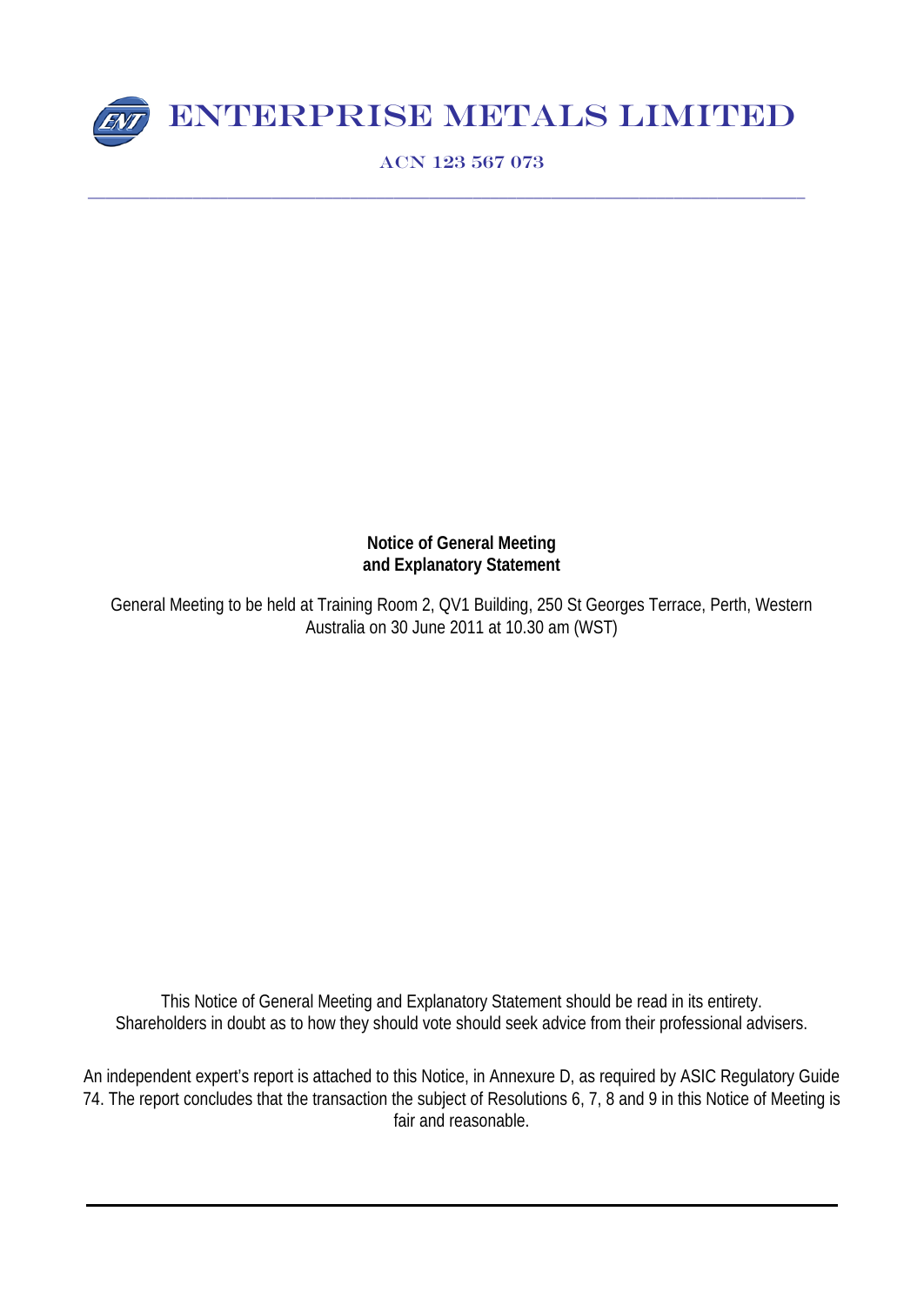| <b>Directors</b>                         | Paul Larsen (Non-Executive Chairman))<br>Dermot Ryan (Managing Director)<br><b>Bruce Hawley (Executive Director)</b> |                                                  |
|------------------------------------------|----------------------------------------------------------------------------------------------------------------------|--------------------------------------------------|
| <b>Company Secretary</b>                 | Jay Stephenson                                                                                                       |                                                  |
| <b>Principal &amp; Registered Office</b> | Level 1, 640 Murray Street<br>West Perth WA 6005                                                                     |                                                  |
|                                          | Telephone:<br>Email:                                                                                                 | $(08)$ 9436 9200<br>info@enterprisemetals.com.au |
| <b>Share Registry</b>                    | <b>Computershare Registry Services</b><br>Level 2, 45 St Georges Terrace<br>Perth WA 600                             |                                                  |
| Auditor                                  | <b>Grant Thornton Audit Pty Ltd</b><br>Level 1, 10 Kings Park Road<br>West Perth WA 6005                             |                                                  |
| <b>ASX Codes</b>                         | <b>ENT</b><br><b>ENTO</b>                                                                                            |                                                  |
| Website                                  | www.enterprisemetals.com.au                                                                                          |                                                  |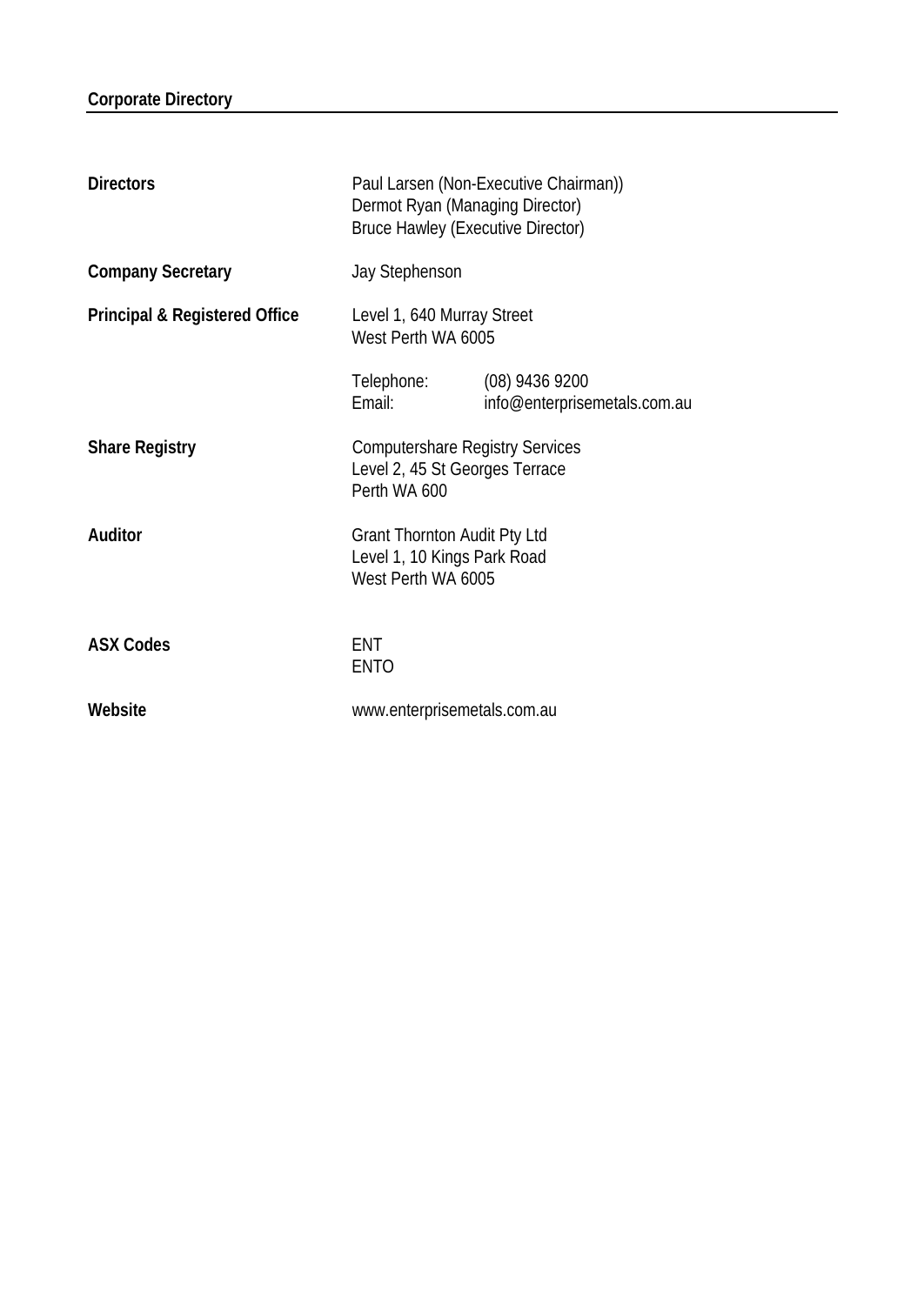# **Notice of General Meeting**

A General Meeting of Enterprise Metals Limited will be held at Training Room 2, QV1 Building, 250 St Georges Terrace, Perth, Western Australia on 30 June 2011 at 10.30 am (WST). The Explanatory Statement which forms part of this Notice of General Meeting describes the various matters to be considered. Shareholders are asked to refer to the Glossary at the end of the Explanatory Statement which contains definitions of the terminology used in this Notice of General Meeting and the Explanatory Statement.

# **To consider and, if thought fit, to pass the following resolutions as ordinary resolutions:**

# **Special Business:**

# **Resolution 1: Election of Dr Jingbin Wang as a Director**

"Conditional on Resolutions 7 or 8 being passed, that for all purposes Dr Jingbin Wang be elected as a Director with effect from completion of the underwritten Placement."

# **Resolution 2: Election of Dr Zhen Huang as a Director**

"Conditional on Resolutions 7 or 8 being passed, that for all purposes Dr Zhen Huang be elected as a Director with effect from completion of the underwritten Placement."

# **Resolution 3: Election of Ms Anna Mao as a Director**

"Conditional on Resolutions 7 or 8 being passed, that for all purposes Ms Anna Mao be elected as a Director with effect from completion of the underwritten Placement."

# **Resolution 4: Election of Mr Ed Eshuys as a Director**

"Conditional on Resolutions 7 or 8 being passed, that for all purposes Mr Ed Eshuys be elected as a Director with effect from completion of the underwrittern Placement."

### **Resolution 5: Ratify issue of Placement Shares and Options to Worldtex**

"That, for the purposes of Listing Rule 7.4 and for all other purposes, the Shareholders ratify the issue of 10,000,000 Shares and 3,225,806 Options to Worldtex, for the purpose and on the terms set out in the Explanatory Statement."

### **Resolution 6: Approve issue of Bonus Options and Shares to Worldtex**

"That, for the purposes of Listing Rule 7.1, section 611 Corporations Act and for all other purposes, the Shareholders approve the issue of 1,774,194 Options and the exercise of up to 5,000,000 Options, for the purpose and on the terms set out in the Explanatory Statement."

### **Resolution 7: Approval for the Issue of Placement Shares and Options to SinoTech**

**"**That the Shareholders approve the issue of up to 62,000,000 Shares and up to 31,000,000 Options, and the exercise of up to 31,000,000 Options, in accordance with Listing Rule 7.1, section 611 Corporations Act and for all other purposes, to the investors, for the purpose and on the terms set out in the Explanatory Statement**."**

### **Resolution 8: Approval for the Issue of Underwritten Shares and Options to Worldtex as Underwriter**

**"**That the Shareholders approve the issue of up to 62,000,000 Shares and up to 31,000,000 Options, and the exercise of up to 31,000,000 Options, in accordance with Listing Rule 7.1, section 611 Corporations Act and for all other purposes, to Worldtex for the purpose and on the terms set out in the Explanatory Statement**."**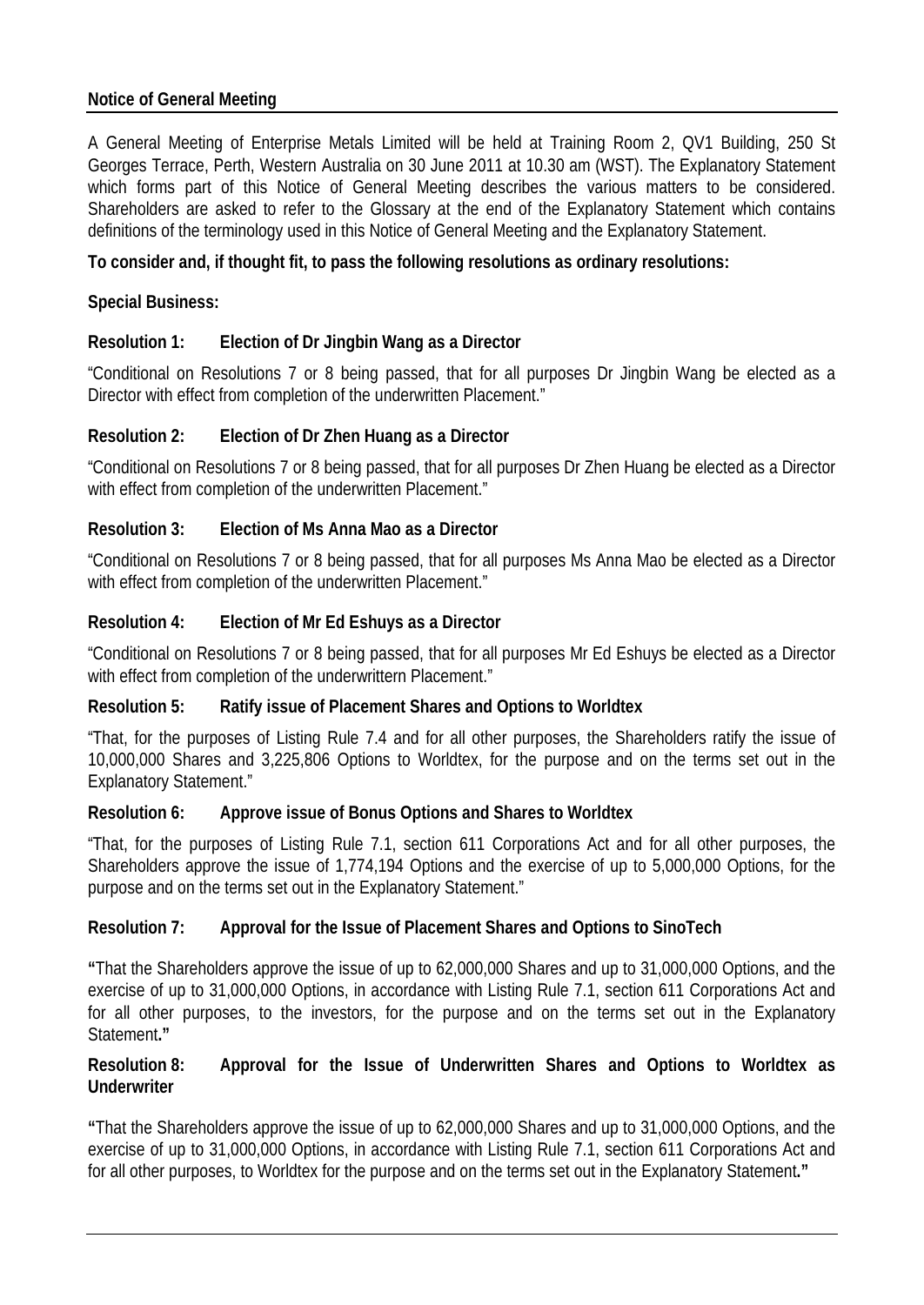# **Resolution 9: Approval for the Issue of Underwriting Fee Options to Worldtex**

**"**That the Shareholders approve the issue of 15,000,000 Underwriter Options in accordance with Listing Rule 10.11, and the exercise of up to 15,000,000 Underwriter Options in accordance with section 611 Corporations Act and for all other purposes, to Worldtex for the purpose and on the terms set out in the Explanatory Statement**."**

# **Resolution 10: Approval for the Issue of Broker Options to RI Capital Pty Ltd**

**"**That the Shareholders approve the issue of 20,000,000 Broker Options in accordance with Listing Rule 7.1 and for all other purposes, to RI Capital Pty Ltd for the purpose and on the terms set out in the Explanatory Statement**."**

# **Voting exclusions**

For the purposes of resolution 5, under ASX Listing Rule 7.5.6, the Company will disregard any votes cast on this resolution by any person who participated in the issue and any of their Associates;

For the purposes of resolution 10 under Listing Rule 7.3 the Company will disregard any votes cast by any person who may participate in the proposed issue and a person who might obtain a benefit, except a benefit solely in the capacity of a holder of ordinary securities, if the resolution is passed, and any of their Associates;

For the purposes of resolutions 6, 7, 8, and 9 under Listing Rule 7.3 and Item 7 of Section 611 of the Corporations Act, the Company will disregard any votes cast on resolutions 6, 7, 8, and 9 by any person who may participate in the proposed issue, and by any person proposing to acquire Voting Power in the Company in excess of 20% by way of the proposed subscription and any of their Associates;

however, votes cast by a person as proxy for a person who is entitled to vote (in accordance with the directions on the proxy form) or the person chairing the meeting as proxy for a person who is entitled to vote (in accordance with a direction on the proxy form to vote as the proxy decides) will be taken into account.

# **Proxies**

Please note that:

- (a) a member of the Company entitled to attend and vote at the General Meeting is entitled to appoint a proxy;
- (b) a proxy need not be a member of the Company; and
- (c) a member of the Company entitled to cast two or more votes may appoint two proxies and may specify the proportion or number of votes each proxy is appointed to exercise, but where the proportion or number is not specified, each proxy may exercise half of the votes.

The enclosed proxy form provides further details on appointing proxies and lodging proxy forms.

### **Snap-shot time**

The Company may specify a time, not more than 48 hours before the meeting, at which a "snap-shot" of shareholders will be taken for the purposes of determining shareholder entitlements to vote at the meeting. The Directors have determined that all shares of the Company that are quoted on ASX at 5pm WST on 28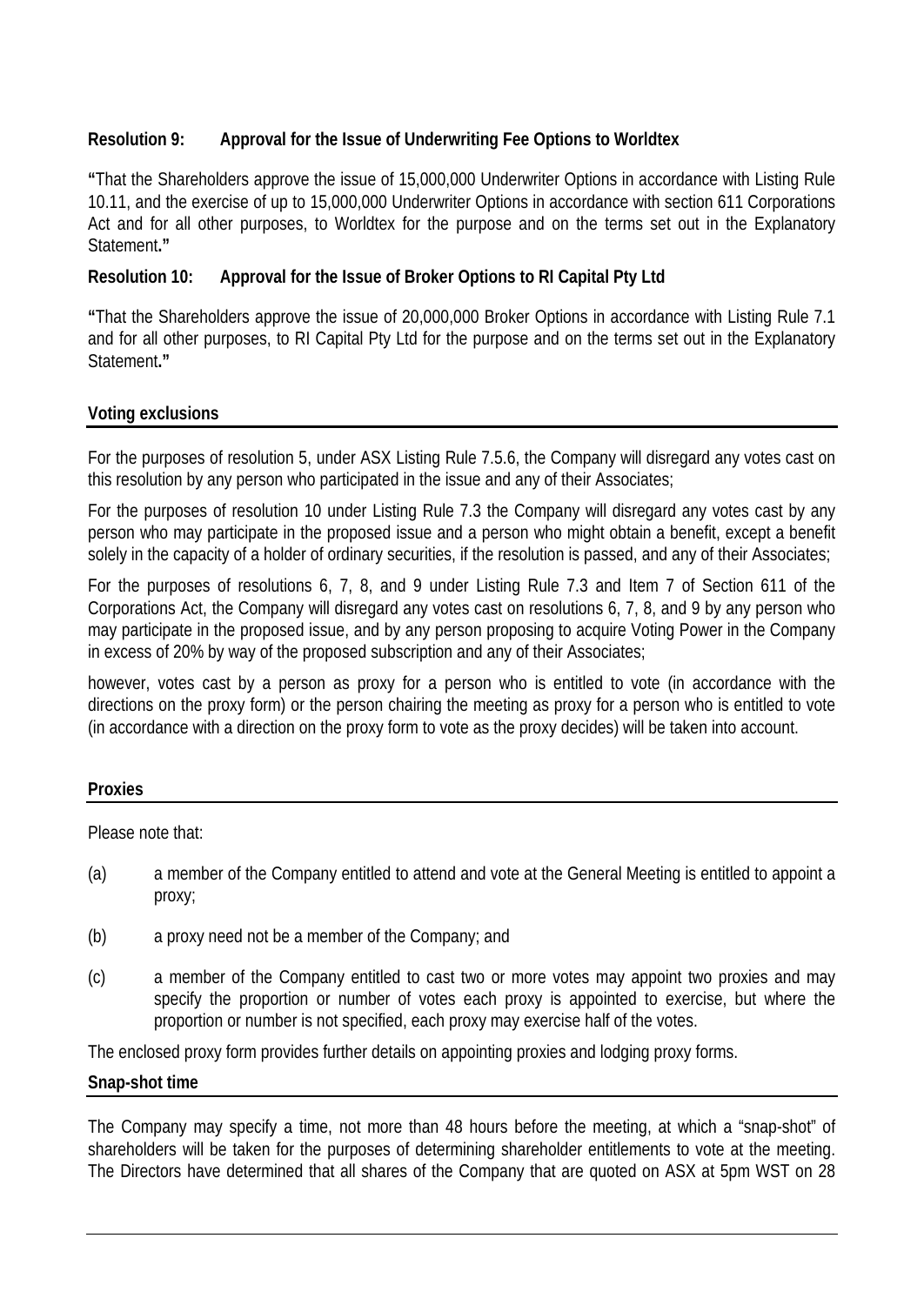June 2011 shall be taken to be held by the persons registered as holding the shares at that time, for the purposes of determining voting entitlements at the General Meeting.

#### **Corporate Representative**

Any corporate Shareholder who has appointed a person to act as its corporate representative at the meeting should provide that person with a certificate or letter executed in accordance with the Corporations Act authorising him or her to act as that company's representative. The authority may be sent to the Company and/or registry in advance of the meeting or handed in at the meeting when registering as a corporate representative. An appointment of Corporate Representative form is enclosed if required.

#### **Signed in accordance with a resolution of the Directors dated 2 June 2011**

**Jay Stephenson** Company Secretary Dated 2 June 2011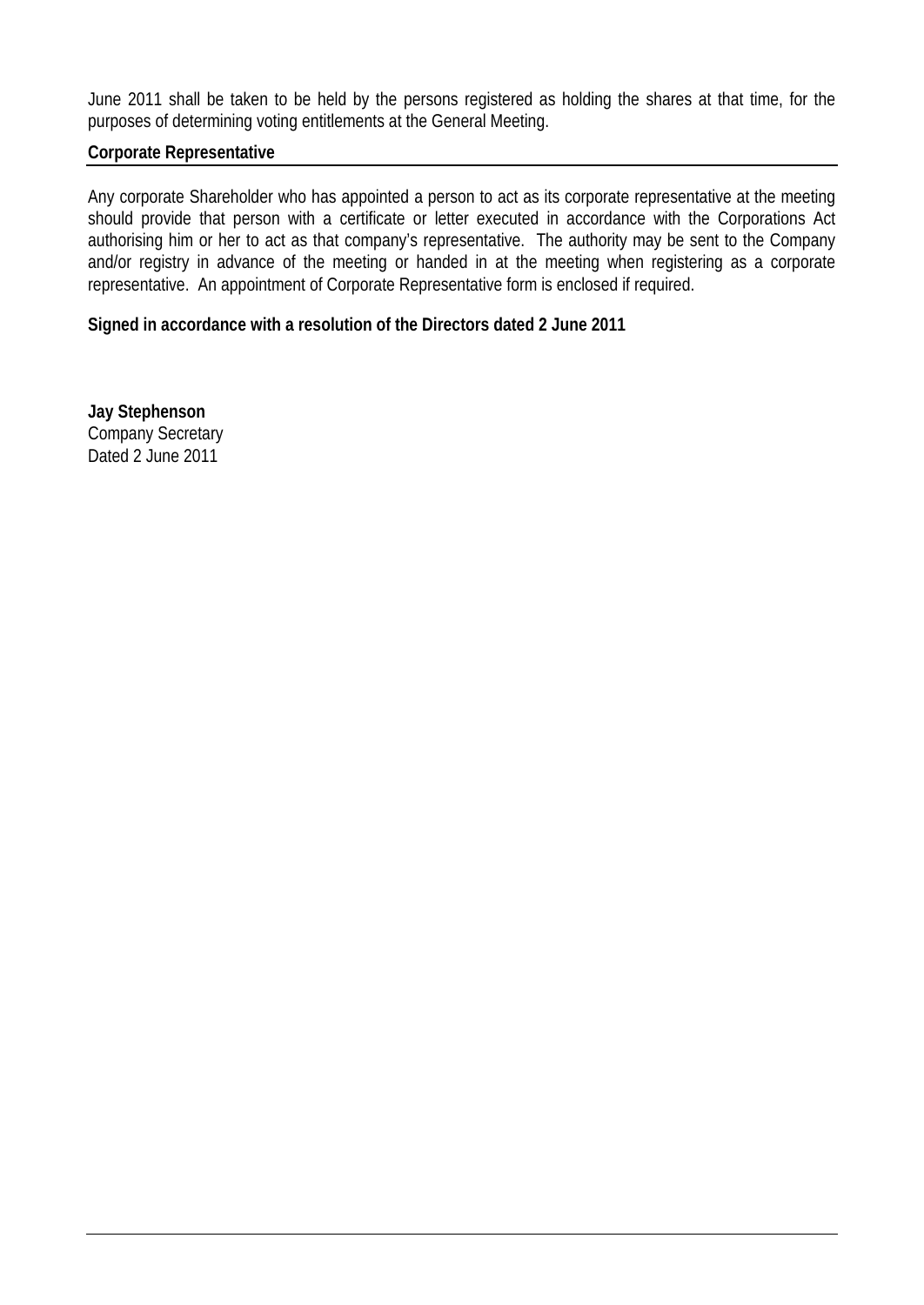# **Explanatory Statement**

The purpose of this Explanatory Statement is to provide Shareholders with all information known to the Company which is material to a decision on how to vote on the Resolutions. This Explanatory Statement should be read in conjunction with the Notice of General Meeting. Shareholders are asked to refer to the Glossary at the end of the Explanatory Statement which contains definitions of the terminology used.

# **Overview of business being considered at the Meeting**

The Resolutions being put to the Company's shareholders at the Meeting relate to capital raising the subject of ASX announcements on 28 April 2011 and 10 May 2011, comprising one Share placement of 10 million Shares at \$0.20 each and 3,225,806 Options to Worldtex Capital Resources Ltd ("**Worldtex**") conducted without requiring shareholder approval which raised \$2,000,000 on 30 May 2011, and one fully underwritten Share and Option placement to SinoTech (Hong Kong) Corporation Limited ("**SinoTech**") to be conducted during 2011 subject to certain conditions first being satisfied, to raise \$12,400,000. The underwriter is Worldtex.

The conditions of the Subscription Agreement comprise due diligence enquiries being conducted to the satisfaction of SinoTech by 27 May 2011 (which has been satisfied), compliance by SinoTech with the notification procedures required by the foreign investment policy of Australia (which condition requires satisfaction by 30 September 2011 and is currently being considered by FIRB), and shareholder approval of the Company for the purposes of exception 7 in section 611 of the Corporations Act, and Listing Rule 7.2 exception 16 (which condition requires satisfaction by 30 June 2011).

The conditions of the Underwriting Agreement comprise due diligence enquiries being conducted to the satisfaction of SinoTech by 27 May 2011 (which condition has been satisfied), and shareholder approval of the Company for the purposes of exception 7 in section 611 of the Corporations Act, and Listing Rule 7.2 exception 16 (which condition requires satisfaction by 30 June 2011).

### **Use of Funds**

The two placements will raise an immediate total of \$14,400,000 before the costs of the issue. The funds raised will provide the Company with additional funding for exploration and possible development of current projects.

In addition if:

- (a) Options forming part of the placements and granted to the investors are exercised within two years in the future, and/ or
- (b) Options granted to the Company's broker and the underwriter are exercised within three years in the future,

up to a further \$17,750,000 may be raised. The funds raised will provide the Company with additional funding for exploration and possible development of current projects.

### **Composition of the Board of Directors**

The Company's Board structure will alter as part of the successful capital raising. The changes to the Board are conditional on the Shareholders approving the SinoTech placement and the Worldtex underwriting.

### **Information about SinoTech and Worldtex**

Sinotech is a subsidiary of Sinotech Minerals Exploration Co. Ltd, founded in 2004 and is now one of the largest mineral exploration companies in the world. Its major shareholder is Beijing Institute of Geology for Mineral Resources.. In the past, Sinotech Minerals Exploration Co. Ltd has discovered numerous world class mineral deposits in China, and more recently has discovered a porphyry copper deposit in Chile and a VMS style copper/gold deposit in Ethiopia. Sinotech Minerals Exploration Co. Ltd and its subsidiary SinoTech are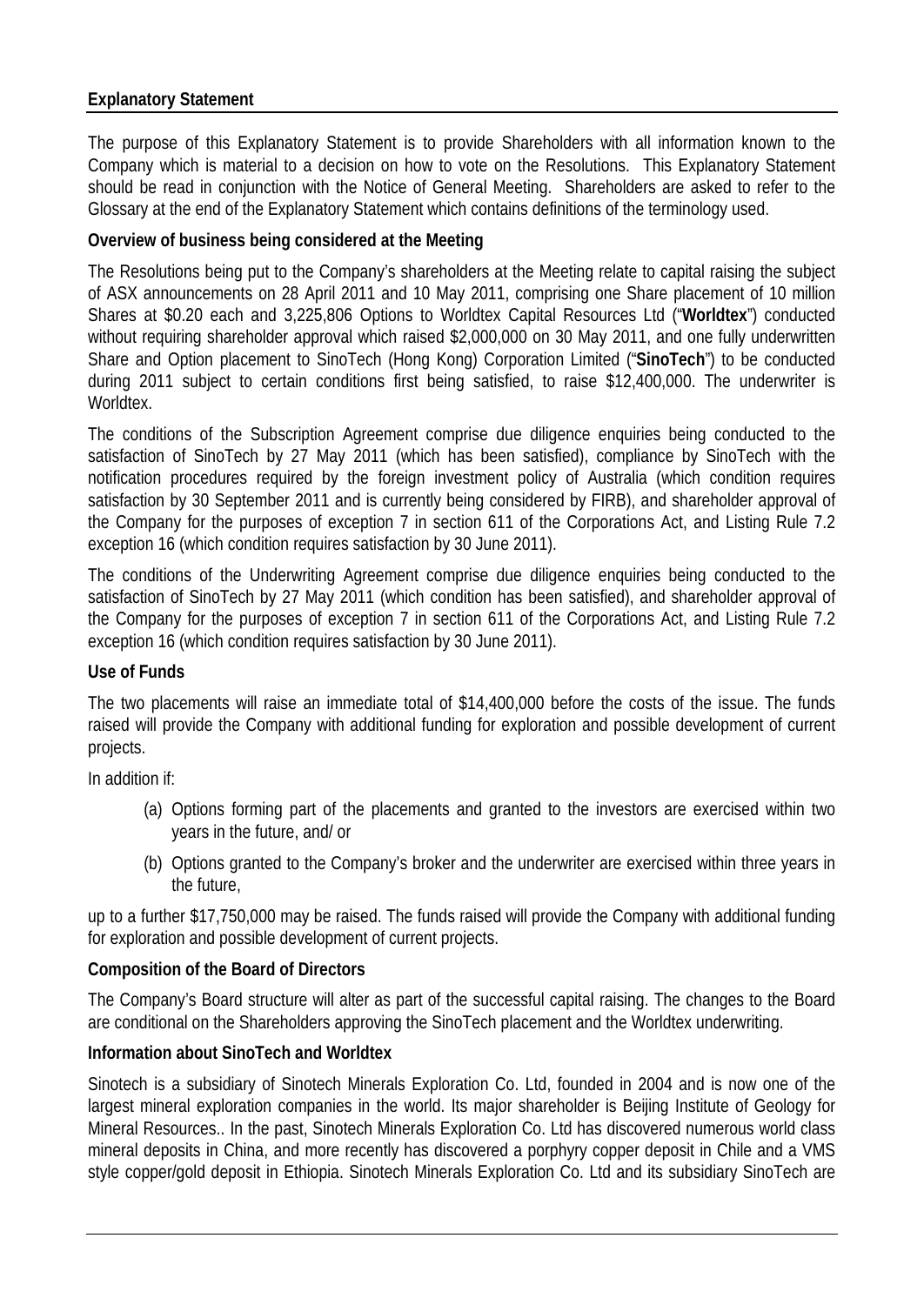Chinese government owned or controlled entities and as a result the foreign investment policy of Australia requires SinoTech to follow a notification process for this direct equity investment in the Company.

Worldtex Capital Resources Limited, a privately owned company incorporated in Hong Kong, is a capital and investment firm focusing in industry metals, precious metals and coal. Worldtex is well funded, and its primary investors and shareholders are from the commercial real estate industry, financial industry and mining industry in China, which comprise both private and public organizations, and individuals. Currently, Worldtex is actively pursuing investment opportunities in Canada, Australia and Africa, and looking for mining projects and exploration companies with great potential and good management teams.

### **The Resolutions**

Resolutions 1 to 3 deal with the Board appointments by Worldtex and SinoTech which are conditional on the Shareholders approving the placement by SinoTech. Resolution 4 is also conditional on the Shareholders approving the SinoTech placement. This Board appointment is a requirement of the Company's brokers who were retained by a mandate executed by the Company in April 2011 to introduce new investors to the Company.

Resolution 5 is included to ensure the Company's 15% capacity to issue equity securities is restored after having been utilised in part by the first placement of 10 million Shares and 3,225,806 Options to Worldtex without requiring Shareholder approval because it fell within the Company's 15% capacity in Listing Rule 7.1 to issue equity securities without requiring shareholder approval in advance.

Resolution 6 is included because the terms of grant of the Options to Worldtex mentioned in Resolution 5 include the right of Worldtex to receive an additional 1,774,194 Options, called Bonus Options, if Worldtex exercises at least 1,612,903 Options within their first year of grant. Shareholder approval is sought for the grant of those Bonus Options to Worldtex, and the issue of Shares resulting from any exercise of the Bonus Options and the Options ratified in Resolution 5, to allow Worldtex to take a grant of and exercise the Options and any Bonus Options without being in breach of the takeovers prohibition in section 606 of the Corporations Act.

As part of the approval which is also being sought for Resolutions 6, 7 and 8 under Listing Rule 7.1, the Company has applied to ASX for a waiver from the requirement that the Bonus Options be granted within 3 months of the Meeting date, since the terms of grant are such that up to one year may pass from grant of the Options to Worldtex or SinoTech for Worldtexor SinoTech to be eligible to receive a grant of the Bonus Options. At the time of printing this Notice of Meeting the ASX waiver was still being considered by ASX. If the waiver is not granted by the date of the Meeting, or if the conditions of grant of any waiver issued by ASX are not capable of being satisfied or communicated to Shareholders before the Meeting, the waiver will not be relied on by the Company and any Shareholder approval provided for the purposes of Listing Rule 7.1 will expire three months after the Meeting. In order to issue the Bonus Options beyond the three month after the Meeting, the Company may need to seek Shareholder approval at the time if its 15% capacity under Listing Rule 7.1 is not sufficient at that time to issue the Bonus Options to Worldtex.

Resolution 7 is required for the SinoTech placement, because the issue of equity securities will be in excess of the Company's 15% capacity under Listing Rule 7.1. In addition as a result of the increase in SinoTech's Voting Power caused by the placement of the Shares to SinoTech, and the possible exercise of the placement Options by SinoTech, SinoTech requires Shareholder approval for the purposes of section 611 of the Corporations Act, otherwise SinoTech will be in breach of the 20% takeovers prohibition under section 606 of the Corporations Act.

For the same reasons, Resolutions 8 and 9 seek the same Shareholder approvals to allow Worldtex to perform its underwriting obligations should this become necessary under the Underwriting Agreement and to exercise the Options forming part of the underwritten securities and part of the Underwriting Fee without being in breach of the 20% takeovers prohibition.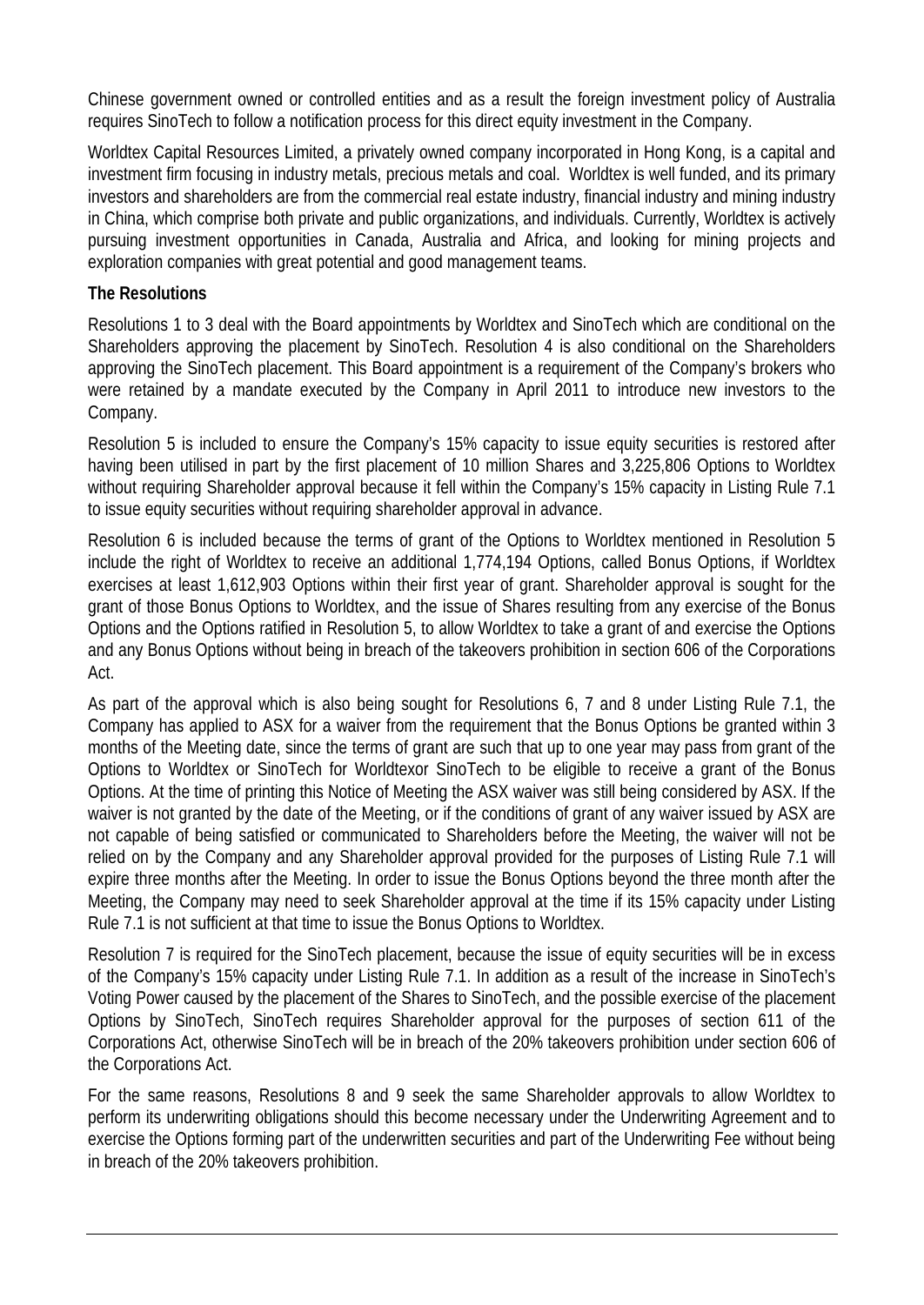Resolution 10 is included to ensure that the Company's 15% capacity under Listing Rule 7.1 to issue securities remains intact and is not diminished by the grant of Options to the Company's broker as part of the fee structure agreed by the Company in its mandate with the Company.

# **Independent Expert's Report**

The independent expert's report included at the end of this Notice of Meeting in Annexure D concerns the proposed issue of the Securities (and exercise of the convertible securities) under Resolutions 6, 7, 8, and 9 and whether the price paid for the potential change of control of the Company is fair and/or reasonable. ASIC policy set out in Regulatory Guide 74 requires Shareholders to be fully informed, by the Company:

- (a) providing Shareholders with certain information which is set out in the Explanatory Statement, and
- (b) an assessment of whether the premium being paid by SinoTech and Worldtex for the potential change in control of the Company is considered by an independent expert to be fair and reasonable, or not. The Company have engaged Stantons International to provide this report. Before voting Shareholders are encouraged to read the report in its entirety.

The report concludes that the proposed acquisition of Shares and Options by the parties named in Resolutions 6, 7, 8, and 9 is fair and reasonable.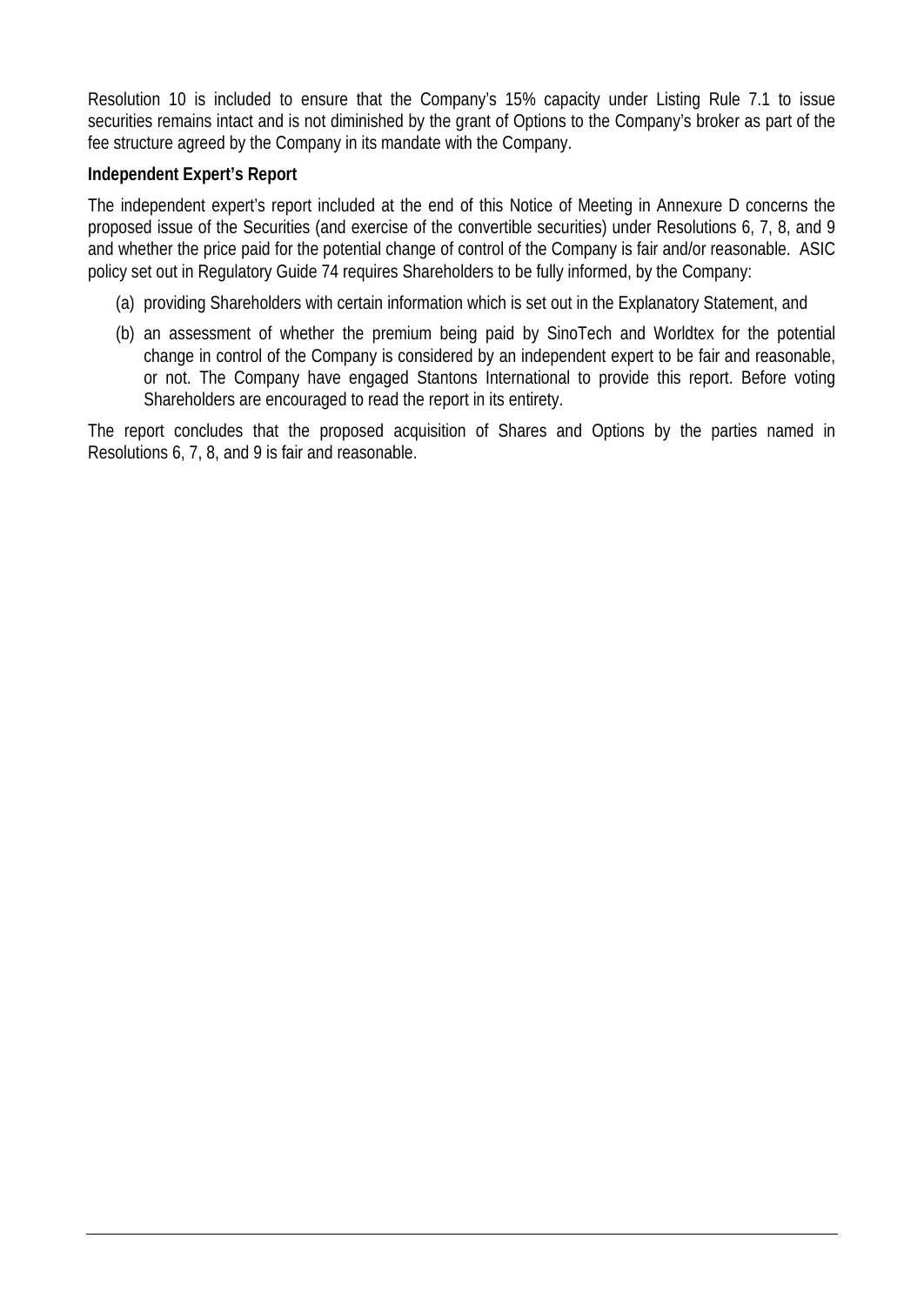# **Capital Structure of ENT**

| No. of Shares |                                                                                                       |
|---------------|-------------------------------------------------------------------------------------------------------|
| 130,970,776   | On issue at the date of this Notice of Meeting                                                        |
| 10,000,000    | Issued to Worldtex under the Worldtex Placement Agreement                                             |
| 62,000,000    | To be issued to SinoTech under the Subscription Agreement (assumes Shareholder approve)               |
| 202,970,776   | Total Issued Shares immediately following Completion of the Subscription Agreement                    |
| 20,000,000    | To be issued following any exercise of SinoTech Options within two years of grant of SinoTech Options |
| 11,000,000    | To be issued following any exercise of SinoTech Bonus Options within two years of grant               |
| 3,225,806     | To be issued following any exercise of Worldtex Options within two years of grant of Worldtex Options |
| 1,774,194     | To be issued following any exercise of Worldtex Bonus Options within two years of grant               |
| 20,000,000    | To be issued following any exercise of Broker Options within three years of grant                     |
| 15,000,000    | To be issued following any exercise of Worldtex Underwriting Options within three years of grant      |

| No. of Options                                 | <b>Expiry Date</b>                                                                                                                                                                                      | <b>Exercise Price</b> | No. quoted on ASX |
|------------------------------------------------|---------------------------------------------------------------------------------------------------------------------------------------------------------------------------------------------------------|-----------------------|-------------------|
| On Issue at the date of this Notice of Meeting |                                                                                                                                                                                                         |                       |                   |
| 22,782,001                                     | 20 June 2012                                                                                                                                                                                            | \$0.25                | 22,782,001        |
| 3,000,000                                      | 22 November 2012                                                                                                                                                                                        | \$0.25                | nil               |
| 2,500,000                                      | 30 June 2012                                                                                                                                                                                            | \$0.50                | nil               |
| 3,225,806<br><b>Worldtex Options</b>           | 2 years after date of grant                                                                                                                                                                             | \$0.25                | nil               |
|                                                | On Issue following Completion of the Subscription Agreement                                                                                                                                             |                       |                   |
| 22,782,001                                     | 20 June 2012                                                                                                                                                                                            | \$0.25                | 22,782,001        |
| 3,000,000                                      | 22 November 2012                                                                                                                                                                                        | \$0.25                | nil               |
| 2,500,000                                      | 30 June 2012                                                                                                                                                                                            | \$0.50                | nil               |
| 20,000,000<br>SinoTech Options                 | 2 years after date of grant                                                                                                                                                                             | \$0.25                | nil               |
| 11,000,000<br>SinoTech Bonus<br>Options        | 2 years after date of grant (the SinoTech Bonus<br>Options will be issued only if the Subscriber<br>exercises at least 10,000,000 SinoTech Options<br>within one year of grant of the SinoTech Options) | \$0.25                | nil               |
| 1,774,194<br><b>Worldtex Bonus</b><br>Options  | 2 years after date of grant (the Worldtex Bonus<br>Options will be issued only if Worldtex exercises at<br>least 1,612,903 Worldtex Options within one year of<br>grant of the Worldtex Options)        | \$0.25                | nil               |
| 15,000,000<br>Worldtex Underwriting<br>Options | 3 years after date of grant                                                                                                                                                                             | \$0.25                | nil               |
| 20,000,000<br><b>Broker Options</b>            | 3 years after date of grant                                                                                                                                                                             | \$0.25                | nil               |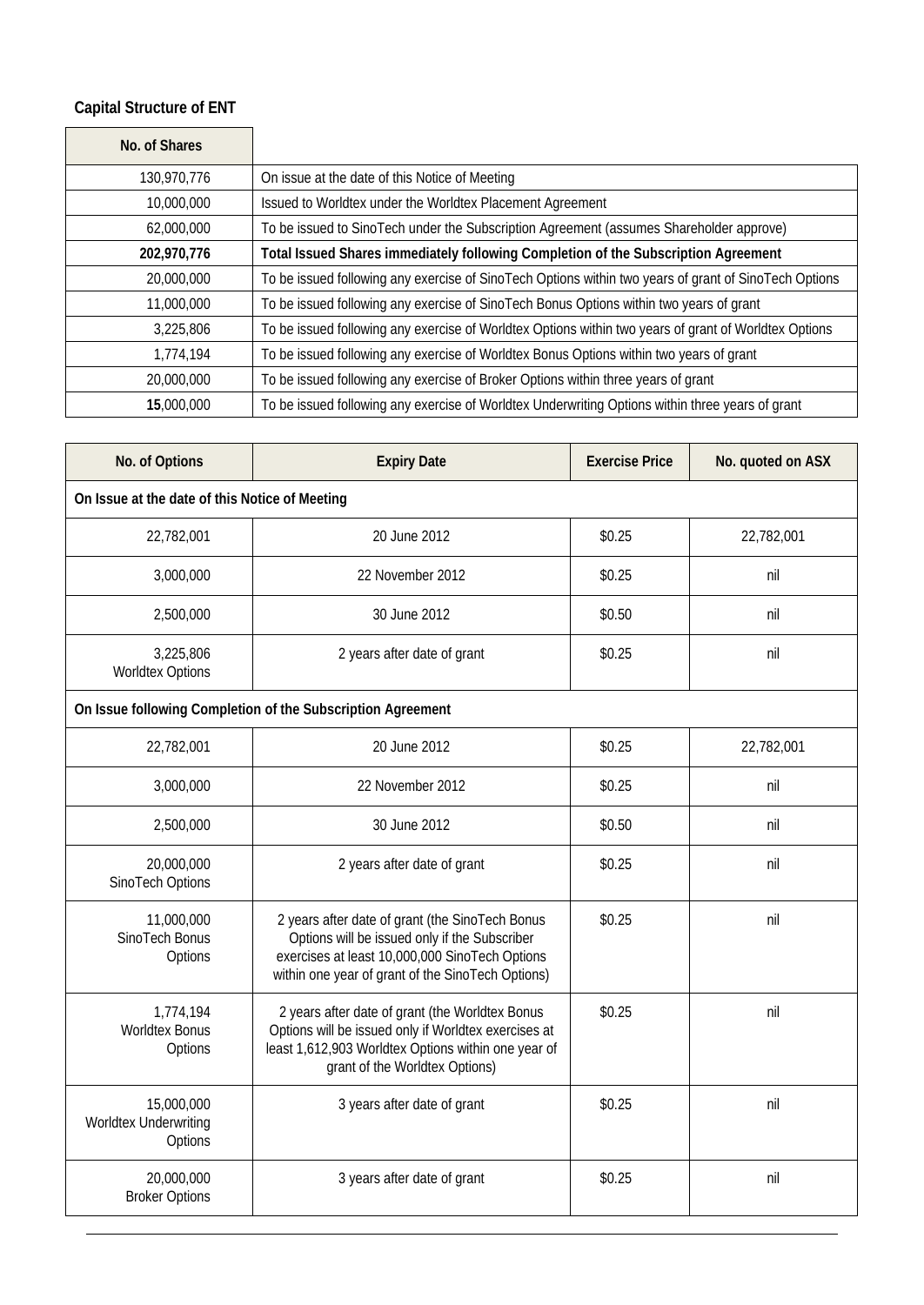# **Indicative Timetable for Capital Raising**

| Notice of Meeting is submitted to ASX for approval                               | 23 May 2011       |
|----------------------------------------------------------------------------------|-------------------|
| Worldtex and SinoTech confirm satisfactory due diligence enquiries               | 27 May 2011       |
| Worldtex \$2 million subscription funds are remitted to the Company              | 30 May 2011       |
| Worldtex \$2 million placement completes                                         | 2 June 2011       |
| General Meeting of the Company                                                   | 30 June 2011      |
| Conditions of SinoTech placement subscription are satisfied (last date)          | 30 September 2011 |
| Latest date for Company to issue and allot Placement Securities                  | 3 October 2011    |
| Underwriting complete (if required – last date)                                  | 10 October 2011   |
| Latest date for Company to issue and allot Underwritten Securities (if required) | 10 October 2011   |
| Expected trading of Underwritten Shares on ASX                                   | 10 October 2011   |

# **Resolution 1: Election of Dr Jingbin Wang as a Director**

Shareholders are being asked to approve the appointment of Dr Jingbin Wang as a Director of the Company which is conditional upon Resolutions 7or 8 being approved by Shareholders.

Dr. Wang is Executive Director of China Nonferrous Metals Resource Geological Survey, a position he has held since 2003. He has also held the title of Vice-President of the China Nonferrous Metals Industry Association since 2008. Dr. Wang is a leader in the non-ferrous metals industry in China with great expertise in mineral exploration and mining amassed over his 24 years of experience. He has been granted the title of National Youth Expert for Outstanding Contribution in China in recognition of his success in prospecting results and scientific research. In addition, he is the Chief Scientist of National 973 Program. Dr. Wang has been President of the Beijing Institute of Geology for Mineral Resources since 2002, and is currently Chairman of Sinotech Minerals Exploration Co., Ltd. and Chairman of two Canadian public companies, i.e. Canaco Resources Inc. and Silvore Fox Minerals Corp. He is an accomplished mining team leader with a track record of discovering major deposits around the world. Dr Wang received a B.Sc in Mineral Prospecting and Exploration from Central – South University of Technology Changsha, China in 1982. Subsequently, he earned Masters and PhD Degrees in magmatic petrology, economic geology from the same university. Dr. Wang conducted Postdoctoral research at the Institute of Geochemistry, Chinese Academy of Sciences (China) in 1991.

Dr. Wang is a resident of Beijing in the People's Republic of China.

# **Resolution 2: Election of Dr. Zhen Huang as a Director**

Shareholders are being asked to approve the appointment of Dr. Zhen Huang as a Director of the Company which is conditional upon Resolutions 7 or 8 being approved by Shareholders.

Dr. Huang is currently a Director of Sinotech Minerals Exploration Co., Ltd. and an Australian company Golden Phoenix Resources Limited. He is also Managing Director of SinoDrill Co. Ltd. Prior to his appointment he was Director of Geology Department of China National Nonferrous Metals Industry Corporation. Dr. Huang has 29 years of experience in non-ferrous minerals exploration and ever since 1999,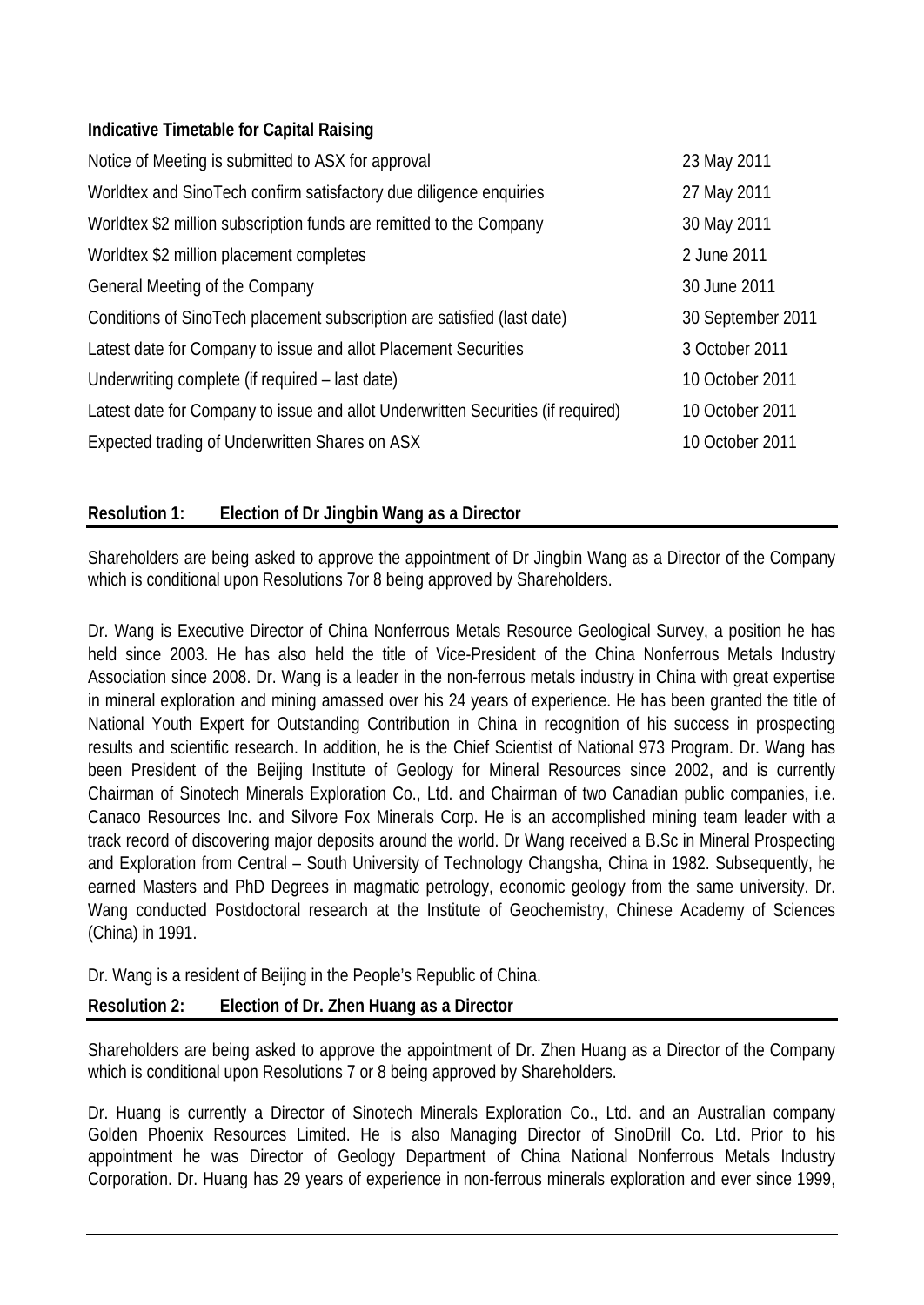he has actively established four technical service companies covering engineering contruction, drilling, environment engineering and mining investment, all of which have made significant achievements. Dr Huang is a resident of Beijing in the People's Republic of China.

# **Resolution 3: Election of Ms Anna Mao as a Director**

Shareholders are being asked to approve the appointment of Ms Anna Mao as a Director of the Company which is conditional upon Resolutions 7 or 8 being approved by Shareholders.

Ms. Anna Mao is CEO and director of Worldtex Capital Resources Limited, a capital and investment company incorporated in Hong Kong. She is a creative leader and entrepreneur with 19 years' rich experience and knowledge in finance and operation. She co-founded and developed several successful businesses both in China and Canada. Ms. Anna Mao graduated from Beijing Institute of Technology University in 1991, and obtained her MBA from Richard Ivey Business School of Western Ontario University in 2001.

Ms. Anna Mao is also a director and Founder of Sino Link Capital Resources Limited, and director of Enpar Technologies Inc. (ENP: TSX-V). She is a Canadian Citizen and resident in Beijing.

# **Resolution 4: Election of Mr Ed Eshuys as a Director**

Shareholders are being asked to approve the appointment of Mr Eduard Eshuys as a Director of the Company which is conditional upon Resolutions 7 or 8 being approved by Shareholders.

Mr. Eduard Eshuys BSc (University of Tasmania) FAUSIMM, FAICD is a geologist with several decades of exploration experience in Australia. His successes as Joseph Gutnick's exploration director are well known. In the late 1980s and early 1990s he led the teams that discovered the Plutonic, Bronzewing and Jundee gold deposits, and the Cawse nickel project. He has also had involvement in the Maggie Hays and Mariners nickel discoveries in the 1970's. More recently he was the Managing Director and CEO of St Barbara Limited from July 2004 to March 2009. Mr. Eshuys is currently the Executive Chairman of Drummond Gold Ltd, a position he has held July 2010. Mr Eshuys is a resident of Melbourne, Australia.

### **Resolution 5: Ratify the Issue of 20 million Shares and 3,225,806 Options to Worldtex**

Shareholders are being asked to approve Resolution 5 in connection with a placement of 20,000,000 Shares and 3,225,806 Options which occurred on 2 June 2011 to Worldtex at an issue price of 20 cents each. Worldtex is not a related party of the Company. The grant of the 3,225,806 Options carries the right for Worldtex to receive the grant of an additional 1,774,194 Options if 1,612,903 Options of the 3,225,806 Options are exercised within the first year of grant. Shareholder approval is now sought to ratify the grant of the 3,225,806 Options granted on 2 June 2011 under Listing Rule 7.4.

Listing Rules 7.1 and 7.4 provide generally that a company may not issue securities equal to more than 15% of the Company's issued share capital in any 12 months without obtaining shareholder approval. Listing Rule 7.4 states that an issue of securities by the Company without prior approval under Listing Rule 7.1 is treated as having been made with approval for the purpose of Listing Rule 7.1 only if the issue did not breach Listing Rule 7.1 at the time the issue occurred, and shareholder approval is subsequently obtained.

Shareholder approval will enable the Company to disregard the issue of the Shares to the investors named in the table above, for the purposes of calculating the Company's 15% existing capacity under Listing Rule 7.1 in the next 12 months.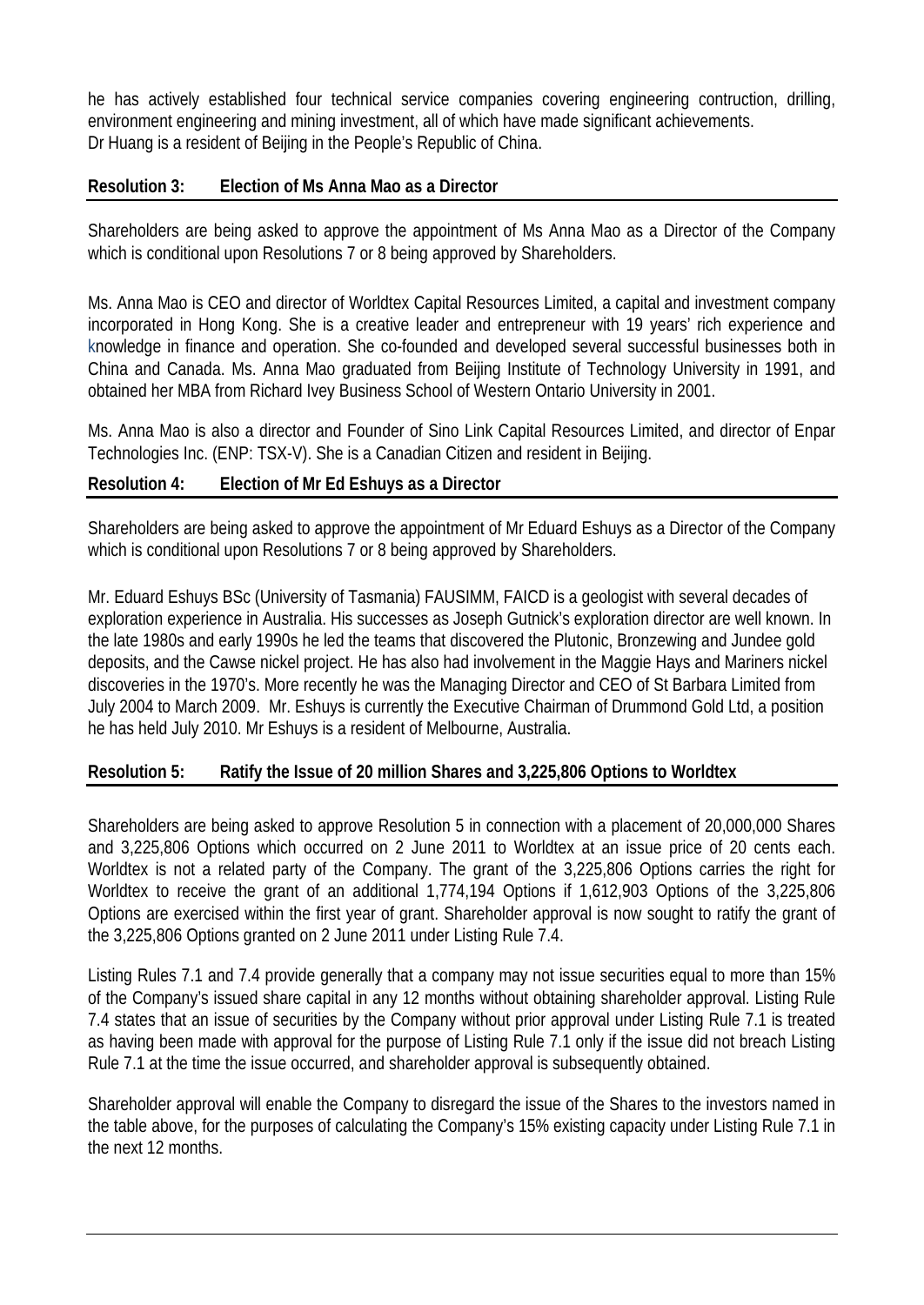# *Resolution 5- Listing Rule 7.4 disclosures*

The Shares were issued on the same terms as existing Shares on issue, the terms of which are already in the public domain.

3,225,806 Options were granted on the terms in Annexure A on 2 June 2011.

The funds raised (approximately \$2 million) will be applied by the Company to continue the Company's exploration and development programs and for working capital purposes.

Worldtex is not a Related Party of the Company.

The Directors recommend that the Shareholders vote in favour of Resolution 5 in order to provide maximum flexibility to the Company for future capital raising in the following 12 month period.

### **Resolution 6: Issue of 1,774,194 Bonus Options and up to 5,000,000 Shares to Worldtex**

Shareholders are being asked to approve Resolution 6 for the purposes of Listing Rule 7.1 and item 7 of section 611 of the Corporations Act.

The terms of grant of the Options to Worldtex mentioned in Resolution 5 include the right of Worldtex to receive an additional 1,774,194 Options, called the Worldtex Bonus Options, if Worldtex exercises at least 1,612,903 Options which are issued under Resolution 5, within their first year of grant. Shareholder approval is sought for exercise of the 3,225,806 Options granted and ratified under Resolution 5, the grant of 1,774,194 Worldtex Bonus Options, and the issue of Shares resulting from any exercise of the resulting total 5,000,000 Options, to allow Worldtex to take exercise the Options in Resolution 5 and take a grant of and exercise any Bonus Options without being in breach of the takeovers prohibition in section 606 of the Corporations Act**.** 

The disclosures in relation to s611 of the Corporations Act for Resolution 6 are set out below since Resolutions 7, 8 and 9 require the similar compliance disclosures and repetition is avoided by addressing all of the s611 Corporations Act requirements at the same time for Resolutions 6, 7, 8 and 9.

In addition, Shareholder approval is being sought for the issue of the Bonus Options and Shares resulting from their exercise, for the purposes of Listing Rule 7.1 in order to preserve the company's 15% capacity to issue equity securities. Listing Rule 7.1 provides generally that a company may not issue securities equal to more than 15% of the Company's issued share capital in any 12 months without obtaining shareholder approval.

A requirement of Listing Rule 7.1 approval is that the securities are issued within 3 months of the date of the Meeting. Since the Bonus Options can be issued if and when Worldtex exercises at least 1,612,903 Options which are issued under Resolution 5 within the first year of grant, there is a possibility that the Bonus Options will be issued up to one year after the date of the Meeting, and not within 3 months after the Meeting.

As a result, the Company has applied to ASX for a waiver from the requirement that the Bonus Options be granted within 3 months of the Meeting date. At the time of printing this Notice of Meeting the ASX waiver was still being considered by ASX. If the waiver is not granted by the date of the Meeting, or if the conditions of grant of any waiver issued by ASX are not capable of being satisfied or communicated to Shareholders before the Meeting, the waiver will not be relied on by the Company and any Shareholder approval provided for the purposes of Listing Rule 7.1 will expire three months after the Meeting. If the Company wished to issue Bonus Options after three months from the Meeting the Company will need to do so out of its 15% capacity under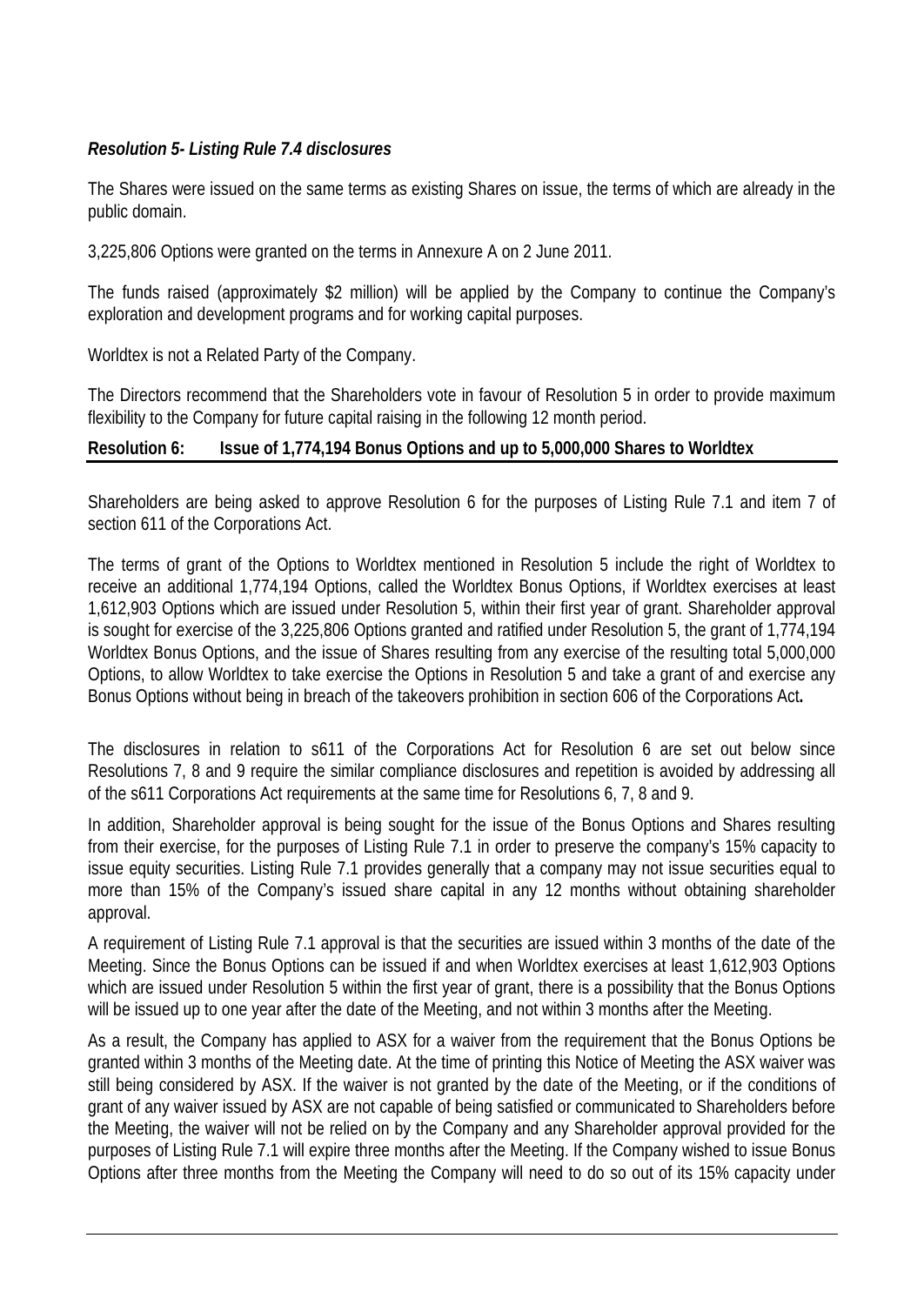Listing Rule 7.1 without Shareholder approval, or, seek Shareholder approval at a subsequent general meeting.

Shareholder approval under Listing Rule 7.1 will enable the Company to disregard the issue of the Shares to the investors named in the table above, for the purposes of calculating the Company's 15% existing capacity under Listing Rule 7.1 in the next 12 months.

# *Resolution 6 - Listing Rule 7.1 disclosures*

The Bonus Options will be issued up to a year after the date of the Meeting if the ASX waiver referred to above is granted. If the waiver is not granted or relied upon Shareholders are being asked to approve the grant of the Bonus Options within three months after the Meeting, which may be granted progressively depending on the manner in which SinoTech exercises the Options giving rise to the eligibility to receive a grant of the Bonus Options.

If the 1,774,194 Bonus Options are granted they will be granted to SinoTech on the terms in Annexure A for nil consideration.

The funds raised following any exercise of the Options at an exercise price of \$0.25 each, will be applied by the Company to continue the Company's exploration and development programs and for working capital purposes. The Shares resulting from exercise of the Options will be issued to SinoTech on the same terms as the existing Shares on issue, the terms of which are already in the public domain.

SinoTech is not a Related Party of the Company.

The Directors recommend that the Shareholders vote in favour of Resolution 6 in order to provide maximum flexibility to the Company for future capital raising in the following 12 month period.

### **Resolutions 7, 8 and 9: Issue of Shares and Options**

Shareholders are being asked to approve Resolutions 7, 8 and 9 for the purposes of Listing Rule 7.1 and item 7 of section 611 of the Corporations Act. They are not inter conditional resolutions, which means that if one Resolution is not passed, the other Resolutions will still be put to the vote and may still be passed. They are addressed together here because the nature of the Shareholder approvals sought for each resolution is the same.

Listing Rule 7.1 provides generally that a company may not issue securities equal to more than 15% of the Company's issued share capital in any 12 months without obtaining shareholder approval.

Shareholder approval under Listing Rule 7.1 will enable the Company to disregard the issue of the Shares and Options to the investors named in the table below, for the purposes of calculating the Company's 15% existing capacity under Listing Rule 7.1 in the next 12 months. Note that the total number of Shares that may be issued under Resolutions 7 and 8 is 62,000,000, and the total number of Options that may be issued under Resolutions 7 and 8 is 11,000,000, because if SinoTech performs its obligations under the Subscription Agreement then Worldtex will not be obliged to subscribe for the securities in its capacity as Underwriter.

| Investor | <b>Resolution</b> | Shares     | Options    | <b>Bonus Options</b> |
|----------|-------------------|------------|------------|----------------------|
| SinoTech |                   | 62,000,000 | 20,000,000 | 11,000,000           |
| Worldtex |                   | 62,000,000 | 20,000,000 | 11,000,000           |
| Worldtex |                   | nil        | 15,000,000 | nil                  |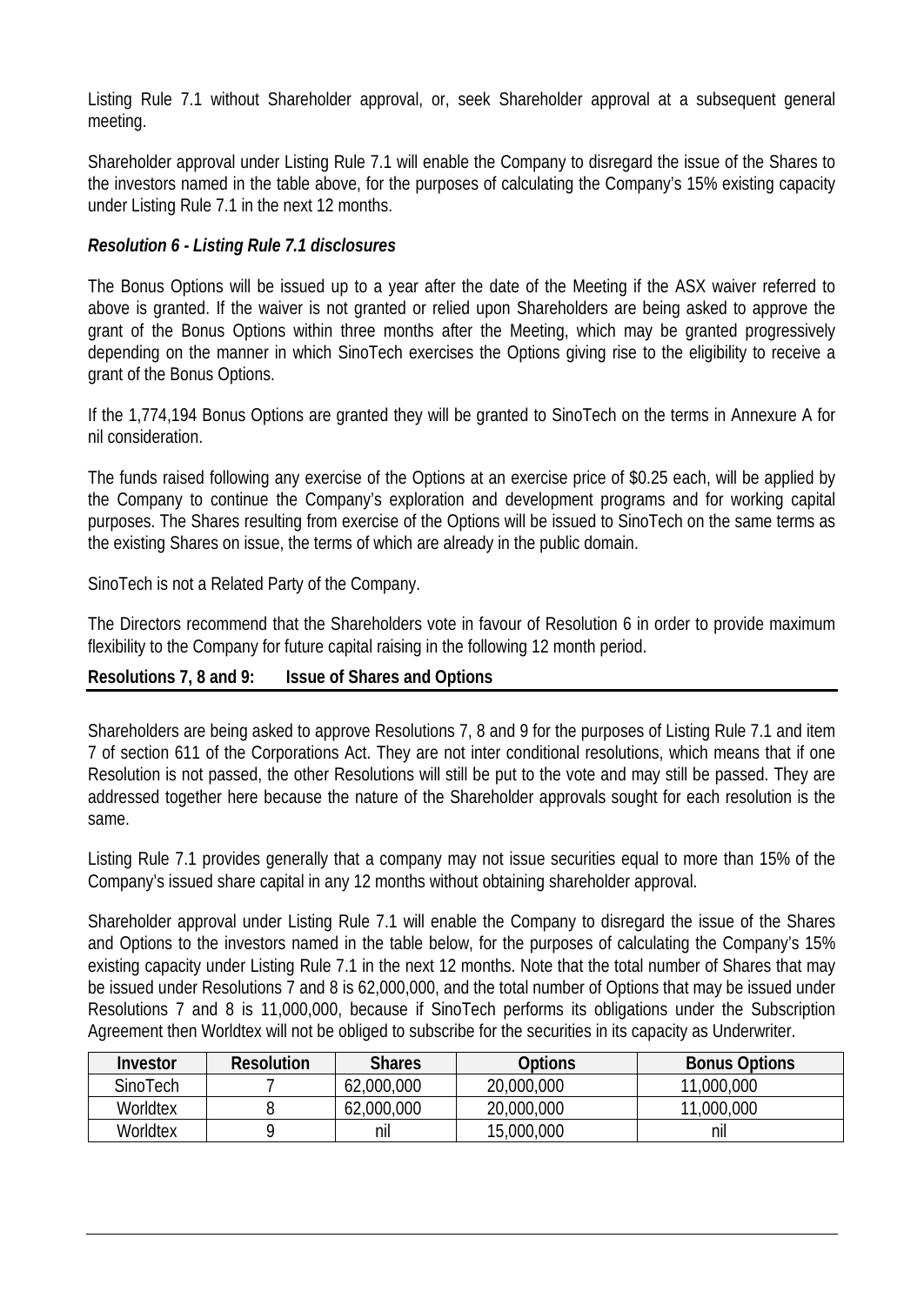# *Resolution 7 – Listing Rule 7.1 disclosures*

The Shares and the Options will be issued within three months of the date of the Meeting, and will not be issued on a progressive basis The Shares will be issued to SinoTech on the same terms as the existing Shares on issue at a subscription price of \$0.20 each, the terms of which are already in the public domain. SinoTech is not a Related Party of the Company. The funds raised will be applied by the Company to continue the Company's exploration and development programs and for working capital purposes.

The Options to be granted to SinoTech under the Subscription Agreement will be granted on the terms of Annexure A for nil consideration. If the Options granted are exercised the funds raised following exercise of the Options at an exercise price of \$0.25 each, will be applied by the Company to continue the Company's exploration and development programs and for working capital purposes and the Shares issued upon exercise will be issued to SinoTech on the same terms as the existing Shares on issue at a subscription price of \$0.20 each, the terms of which are already in the public domain.

# *Resolution 8 – Listing Rule 7.1 disclosures*

The Shares and the Options will be issued within approximately three months after the date of the Meeting and will not be issued on a progressive basis. The Company has applied to ASX for a waiver seeking the ability to grant the Bonus Options comprising part of the underwritten securities later than three months after the date of the Meeting as required by Listing Rule 7.1. If the waiver is not granted or relied upon Shareholders are being asked to approve the grant of the Bonus Options within three months after the Meeting, which may be granted progressively depending on the manner in which Worldtex exercises the Options giving rise to the eligibility to receive a grant of the Bonus Options.

The Shares will be issued to Worldtex on the same terms as the existing Shares on issue at a subscription price of \$0.20 each, the terms of which are already in the public domain, and will not be issued on a progressive basis. Worldtex is not a Related Party of the Company. The funds raised will be applied by the Company to continue the Company's exploration and development programs and for working capital purposes. The Options to be granted to Worldtex upon performance of the Underwriting Agreement will be granted on the terms of Annexure A for nil consideration. If the Options granted are exercised the funds raised following exercise of the Options at an exercise price of \$0.25 each, will be applied by the Company to continue the Company's exploration and development programs and for working capital purposes and the Shares issued upon exercise will be issued to Worldtex on the same terms as the existing Shares on issue at a subscription price of \$0.20 each, the terms of which are already in the public domain.

### *Resolution 9 – Listing Rule 7.1 disclosures*

The Worldtex Underwriting Options to be granted to Worldtex will be granted on the terms of Annexure C for nil consideration within three months of the date of the Meeting, and will not be granted on a progressive basis. If the Options granted are exercised the funds raised following exercise of the Options at an exercise price of \$0.25 each, will be applied by the Company to continue the Company's exploration and development programs and for working capital purposes and the Shares issued upon exercise will be issued to Worldtex on the same terms as the existing Shares on issue at a subscription price of \$0.20 each, the terms of which are already in the public domain.

### *Section 611 Corporations Act disclosures – Resolutions 6, 7, 8 and 9*

The disclosures required to be made to Shareholders in relation to compliance with item 7 of section 611 of the Corporations Act are as follows, in relation to Resolutions 6-9 inclusive.

Section 606 of the Corporations Act prohibits a person acquiring a relevant interest in the issued voting shares of a company if, because of the acquisition, that person's or another person's Voting Power in the Company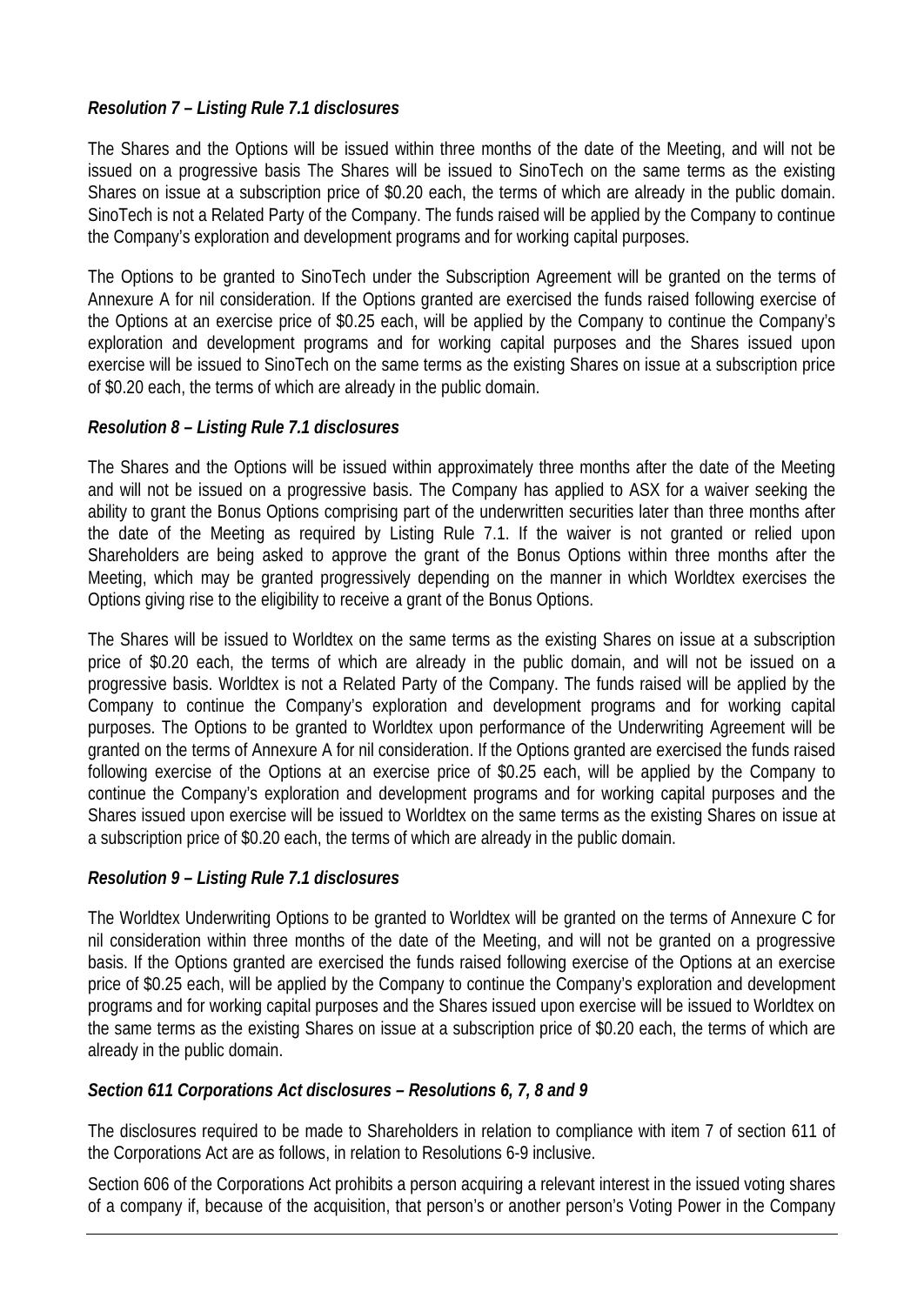increases to more than 20%. Section 611 of the Corporations Act sets out certain exceptions to the general prohibition and permits an increase in Voting Power over 20%. Item 7 of section 611 of the Corporations Act provides a mechanism by which shareholders may approve an issue of shares in a company to a person which would otherwise result in that person's, or another person's, Voting Power in the Company increasing to more than 20%. Under the Corporations Act a person's Voting Power in a company is the total of the votes attaching to the shares in that company in which that person has a relevant interest, and that person's associates (within the meaning of the Corporations Act) have a relevant interest. The Voting Power of a person in the Company is determined by reference to section 610 Corporations Act. By section 608 Corporations Act, in addition to being the registered holder of shares, a relevant interest in shares is also achieved by having power to exercise or control the exercise of votes or disposal of the shares. In addition, a person will be deemed to have a relevant interest in securities held by a company, if the person has over 20% Voting Power in that company.

Associates are determined as a matter of fact, for example where a person controls or influences the board or the conduct of a company's business affairs, or acts in concert with a person in relation to the entity's business affairs.

In order for the Company to comply with the requirements of the Corporations Act, the Company has provided the information below which ASIC Regulatory Guide 74 requires the Company to provide to Shareholders when seeking approval in accordance with item 7 of section 611 of the Corporations Act, for each of Resolutions 6, 7, 8 and 9. In addition the Directors have appointed Stantons International to prepare the independent expert's report annexed to this Explanatory Statement, in compliance with ASIC Regulatory Guide 74. The objective of commissioning an Independent Experts Report is to provide an opinion for the benefit of Shareholders considering Resolutions 6-9 inclusive, as to whether or not the proposals in Resolutions 6-9 inclusive are fair and reasonable to the Shareholders who are not Associates of SinoTech or Worldtex. Worldtex and SinoTech are not associates of one another. The report is set out in Annexure D and it is recommended that Shareholders read that report in its entirety. The conclusion is that the proposed transactions are fair and reasonable to the non associated Shareholders**.**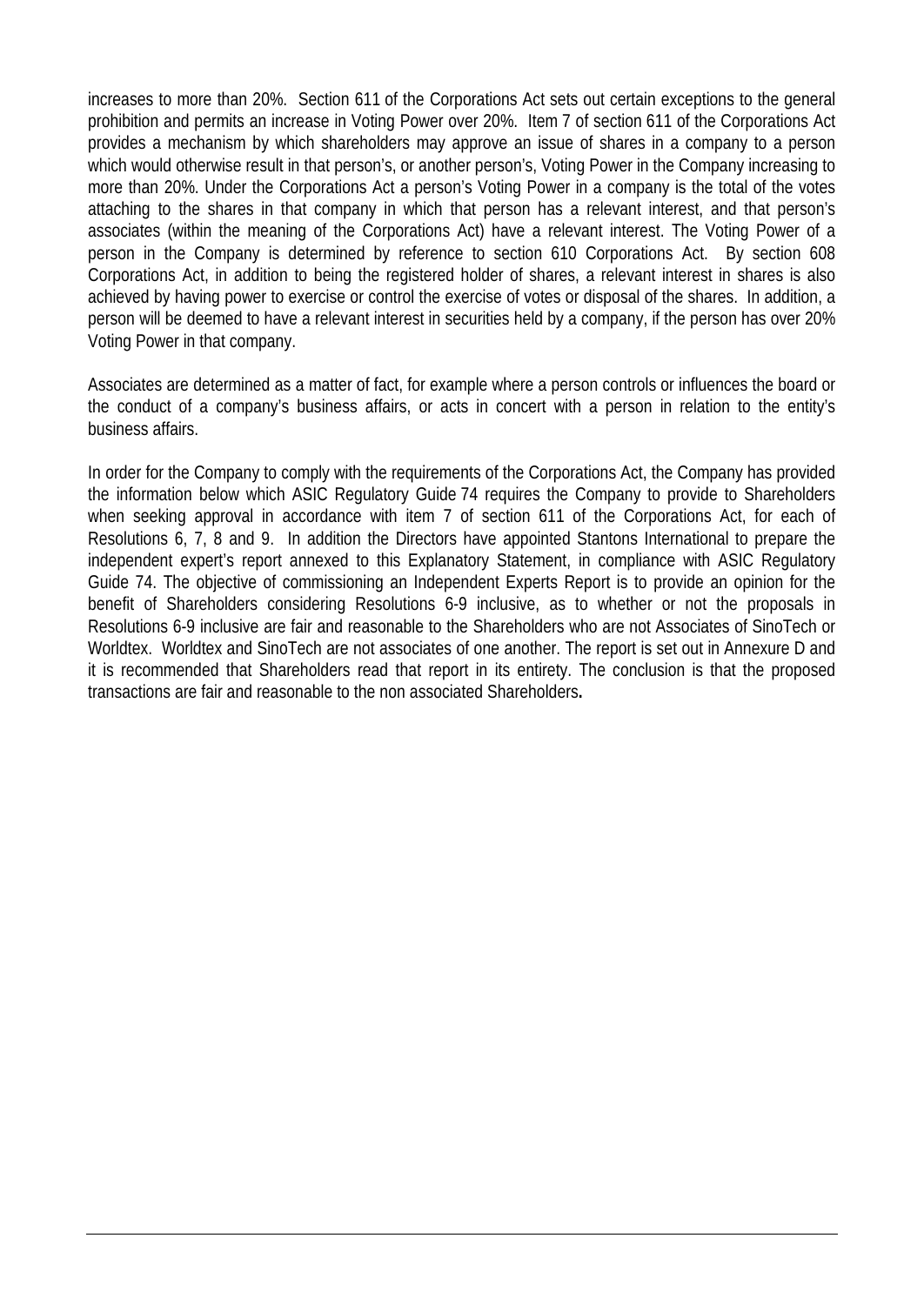The Company provides the following information in accordance with ASIC Regulatory Guide 74: **Identity of the investors proposing to make the acquisitions, their Associates and Relevant Interests:**

|                                                            | <b>SinoTech</b> | <b>Worldtex</b> |
|------------------------------------------------------------|-----------------|-----------------|
| Shares in which investor has a Relevant Interest as at     | nil             | 10,000,000      |
| date of Meeting                                            |                 |                 |
| Options held by investor as at date of Meeting             | nil             | 3,225,806       |
| Number of Shares the subject of Resolution 6               | nil             | nil             |
| Number of Shares the subject of Resolution 7               | 62,000,000      | nil             |
| Number of Shares the subject of Resolution 8               | nil             | 62,000,000      |
| Number of Shares the subject of Resolution 9               | nil             | nil             |
| Number of Options the subject of Resolution 6              | nil             | 1,774,194       |
| Number of Options the subject of Resolution 7              | 31,000,000      | nil             |
| Number of Options the subject of Resolution 8              | nil             | 31,000,000      |
| Number of Options the subject of Resolution 9              | nil             | 15,000,000      |
| Number of Shares acquired by the exercise of all Options   | 31,000,000      | 51,000,000      |
| already held and being granted under Resolutions 6-9       |                 |                 |
| being exercised                                            |                 |                 |
| Shares in which investor has a Relevant Interest following | 93,000,000      | 123,000,000     |
| implementation of Resolutions 6-9 and assuming all         |                 |                 |
| Options held are exercised                                 |                 |                 |
| Shares in which investor has a Voting Power following      | 93,000,000      | 123,000,000     |
| 0f<br><b>Resolutions</b><br>$6-9$<br>implementation        |                 |                 |
| (neither SinoTech nor Worldtex have any Associates who     |                 |                 |
| have a Relevant Interest in the Company                    |                 |                 |

### **Increase in Voting Power as a result of Resolutions 6-9:**

| Name of  | <b>Voting Power at date</b> | <b>Voting Power after</b>                                      | <b>Voting Power after</b>            |
|----------|-----------------------------|----------------------------------------------------------------|--------------------------------------|
| Investor | of Meeting                  | implementation of Resolutions<br>implementation of Resolutions |                                      |
|          |                             | 6-9 if no Underwriting is                                      | 6-9 if whole Underwriting            |
|          |                             | required by Worldtex                                           | obligation is performed by           |
|          |                             | (assumes all Options held and                                  | <b>Worldtex (assumes all Options</b> |
|          |                             | granted are exercised by the                                   | held and granted are exercised       |
|          |                             | investor)                                                      | by the investor)                     |
| SinoTech | nil                         | 36.6% (93 million Shares)                                      | nil                                  |
| Worldtex | 7% (10 million Shares)      | 11.8% (30 million Shares)                                      | 48.4% (123 million Shares)           |

The table above does not take into account the Broker Options to be granted under Resolution 10 if they are approved by Shareholders. Assuming the Broker Options the subject of Resolution 10 are granted and exercised, the effect on the SinoTech and Worldtex is as follows:

| Name of  | Voting Power at date   | <b>Voting Power after</b>     | <b>Voting Power after</b>            |
|----------|------------------------|-------------------------------|--------------------------------------|
| Investor | of Meeting             | implementation of Resolutions | implementation of Resolutions        |
|          |                        | 6-10 if no Underwriting is    | 6-10 if whole Underwriting           |
|          |                        | required by Worldtex          | obligation is performed by           |
|          |                        | (assumes all Options held and | <b>Worldtex (assumes all Options</b> |
|          |                        | granted are exercised by the  | held and granted are exercised       |
|          |                        | investor)                     | by the investor)                     |
| SinoTech | nil                    | 33.9% (93 million Shares)     | nil                                  |
| Worldtex | 7% (10 million Shares) | 10.9% (30 million Shares)     | 44.8% (123 million Shares)           |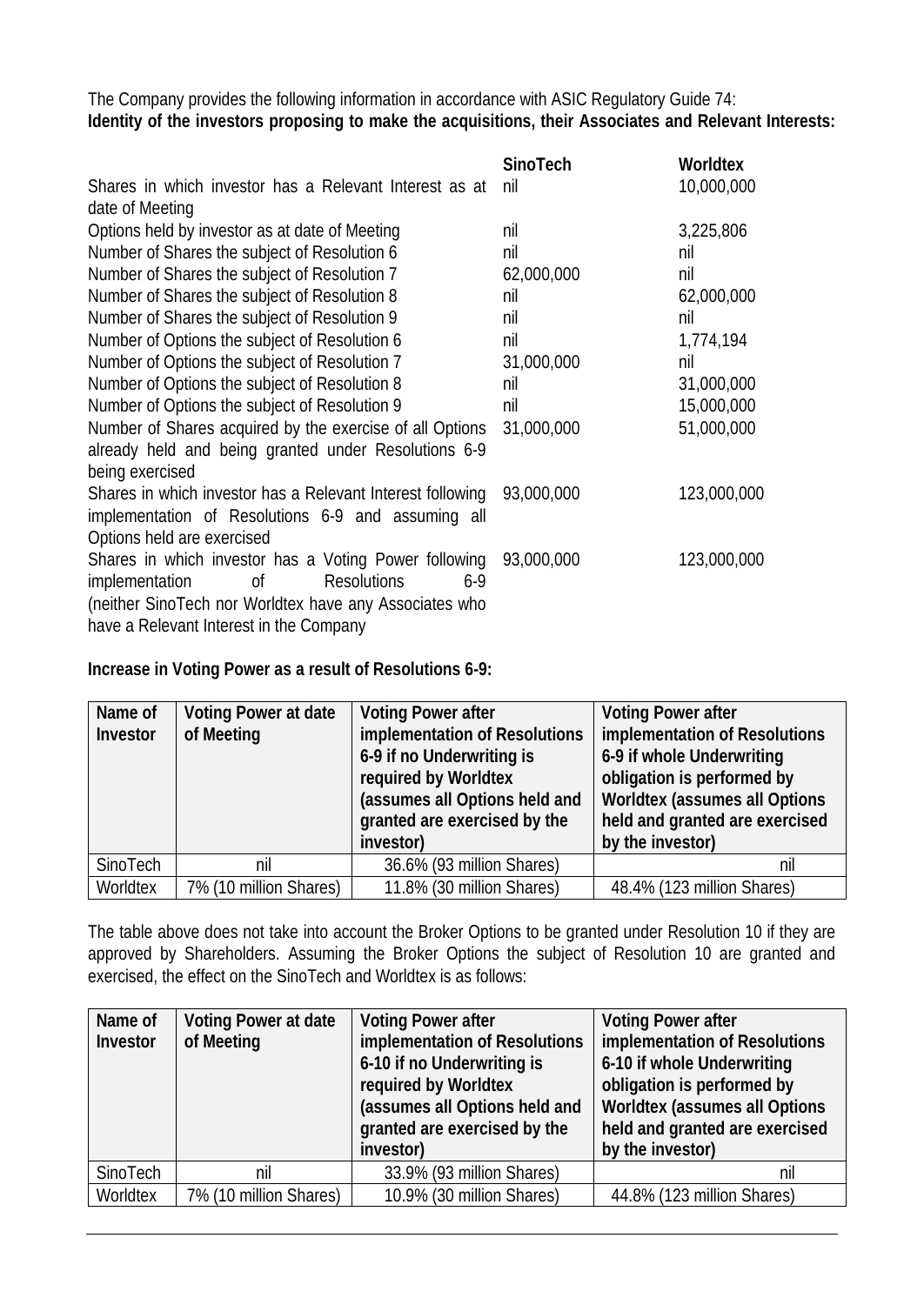There are other Options on issue which are detailed earlier in this Explanatory Statement. If they are exercised the effect will be to dilute the Relevant Interests of SinoTech and Worldtex.

# **Identity, associations with the associates and qualifications of any person who is intended to or will become a Director if the Shareholders agree to the allotment:**

If the SinoTech subscription under Resolution 7 proceeds in accordance with the Subscription Agreement, SinoTech are entitled to appoint two Directors to the Company's Board, namely Dr Wang (whose appointment is the subject of Resolution 1) and Dr. Zhen Huang (whose appointment is the subject of Resolution 2).

Dr Jingbin Wang and Dr. Zhen Huang have each been nominated as a Director by SinoTech, to be considered at the Meeting under Resolutions 1 and 2, and expressed to be conditional on the SinoTech subscription in Resolution 7 or the Worldtex underwriting in Resolution 8 being approved by shareholders.

Detailed information is provided about the experience and qualifications of Dr Jingbin Wang and Dr. Zhen Huang under Resolutions 1 and 2 in this Explanatory Statement.

The Underwriting Agreement between the Company and Worldtex entitles Worldtex to appoint a Director to the Board, namely Ms Anna Mao, and if the SinoTech subscription is subscribed for by Worldtex in performance of its underwriting obligations, Worldtex will have the right to appoint two Directors, in place of the two appointments which SinoTech are entitled to make under the Subscription Agreement as casual appointments to the Board following the Meeting. The Company's constitution governs the confirmation of those possible casual Board appointments at a subsequent meeting of the Company.

Ms Anna Mao has been nominated as a Director by Worldtex, whose appointment is the subject of Resolution 3, expressed to be conditional on the Worldtex underwriting in Resolution 8 being approved by shareholders. Detailed information is provided about the experience and qualifications of Ms Anna Mao under Resolution 3 in this Explanatory Statement.

In addition, Shareholders are being asked to approve the appointment of Mr Eduard Eshuys as a Director of the Company which is conditional upon the SinoTech subscription in Resolution 7 or the Worldtex underwriting in Resolution 8, being approved by Shareholders. His appointment is a requirement of the mandate which the Company has executed with brokers RI Capital Pty Ltd who introduced the Company to SinoTech, and to Worldtex.

Mr. Eduard Eshuys BSc (University of Tasmania) FAUSIMM, FAICD is a geologist with several decades of exploration experience in Australia. His successes as Joseph Gutnick's exploration director are well known. In the late 1980s and early 1990s he led the teams that discovered the Plutonic, Bronzewing and Jundee gold deposits, and the Cawse nickel project. He has also had involvement in the Maggie Hays and Mariners nickel discoveries in the 1970's. More recently he was the Managing Director and CEO of St Barbara Limited from July 2004 to March 2009. Mr. Eshuys is currently the Executive Chairman of Drummond Gold Ltd, a position he has held July 2010. Mr Eshuys is a resident of Melbourne, Australia.

### **Statement of respective objectives and intentions of SinoTech and Worldtex regarding the future of the Company in subscribing for Shares, if Shareholders pass Resolutions 6-9:**

The common objective of SinoTech and Worldtex is to turn Enterprise Metals Ltd into a successful mineral explorer and mine developer, with an emphasis on iron ore, uranium, and base and precious metals. This is consistent with the vision and objective of the current Board of the Company.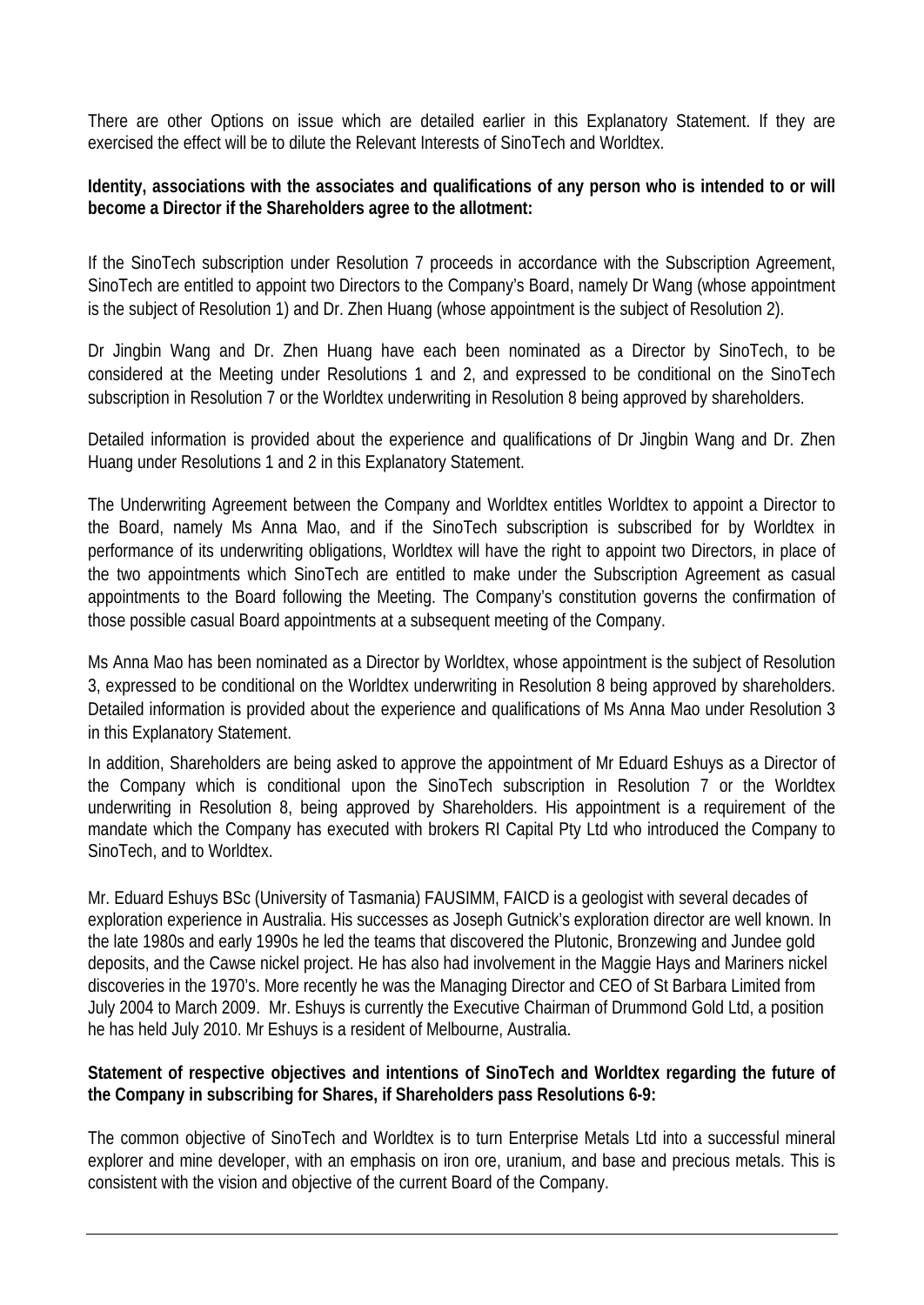# **Terms of the proposed allotment and when it is proposed to be completed:**

The Shares will be issued to SinoTech within three months of the Meeting date at a subscription price of \$0.20 each under the terms of the Subscription Agreement. The Options will be granted for nil consideration on the terms in Annexure A to SinoTech under the Subscription Agreement

The Options will be granted to Worldtex on the terms of Annexure A in the case of performance of the Underwriting Agreement, and in the case of the Worldtex Underwriting Options comprising part of the Underwriting fee to Worldtex, they will be granted in the terms of Annexure C.

# **The interests of the Directors and their recommendation in relation to Resolutions 6-9:**

The Directors have no personal interest in the Resolutions and recommend that Shareholders vote in favour of all the Resolutions to allow the Company to proceed with its capital raising on terms which the Directors have negotiated on terms they believe are reasonable**.**

# **Resolution 10: Issue of Broker Options**

Shareholders are being asked to approve Resolution 10 for the purposes of Listing Rule 7.1 which provides generally that a company may not issue securities equal to more than 15% of the Company's issued share capital in any 12 months without obtaining shareholder approval. Resolution 10 is necessary in accordance with this principle.

# *Resolution 10 – Listing Rule 7.1 disclosures*

No funds will be raised by the issue of the 20,000,000 Broker Options for nil consideration to RI Capital Pty Ltd (which is not a Related Party of the Company) on the terms in Annexure B, within three months of the Meeting date and will not be issued on a progressive basis. If they are exercised at the exercise price of \$0.25 each, the funds raised of \$5,000,000 will be applied by the Company to continue the Company's exploration and development programs and for working capital purposes.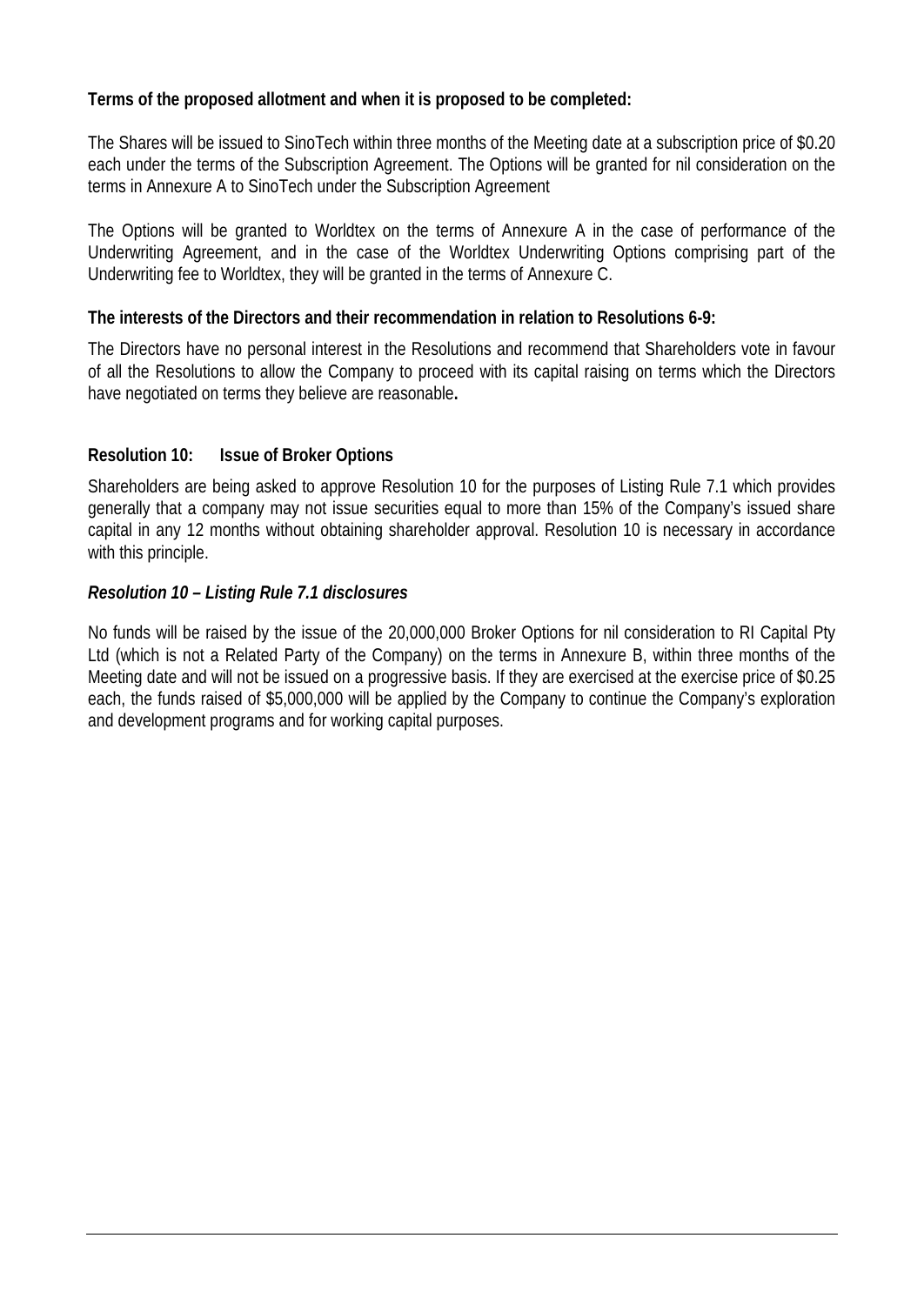**In this Explanatory Statement, the following terms have the following meaning unless the context otherwise requires:**

| Annexure                 | an annexure to this Explanatory Statement                                                                                                               |
|--------------------------|---------------------------------------------------------------------------------------------------------------------------------------------------------|
| <b>ASIC</b>              | <b>Australian Securities and Investments Commission</b>                                                                                                 |
| Associate                | Has the meaning given in the Corporations Act                                                                                                           |
| <b>ASX</b>               | <b>ASX Limited</b>                                                                                                                                      |
| <b>Board</b>             | the board of Directors                                                                                                                                  |
| <b>Bonus Options</b>     | Means either or both of the SinoTech Bonus Options and the Worldtex Bonus<br>Options                                                                    |
| <b>Broker Options</b>    | Means the Options to be granted to RI Capital Pty Ltd pursuant to the mandate<br>between the Company and RI Capital Pty Ltd, on the terms in Annexure B |
| Company                  | <b>Enterprise Metals Limited</b>                                                                                                                        |
| Constitution             | constitution of the Company                                                                                                                             |
| <b>Corporations Act</b>  | Corporations Act 2001 (Cth)                                                                                                                             |
| <b>Director</b>          | Director of the Company                                                                                                                                 |
| <b>Listing Rules</b>     | the ASX Listing Rules                                                                                                                                   |
| Meeting                  | The General Meeting of the Company to be held on 30 June 2011                                                                                           |
| Option                   | an option to subscribe for a Share                                                                                                                      |
| Placement                | Means the placement to SinoTech contemplated in Resolution 7 of the Notice of<br>Meeting                                                                |
| <b>Related Party</b>     | Has the meaning given in the Corporations Act                                                                                                           |
| <b>Relevant Interest</b> | Has the meaning given in the Corporations Act                                                                                                           |
| <b>Share</b>             | A fully paid ordinary share in the capital of the Company                                                                                               |
| Shareholder              | A shareholder of the Company                                                                                                                            |
| SinoTech                 | Means SinoTech (Hong Kong) Corporation Limited, a company incorporated<br>under the legislation of Hong Kong                                            |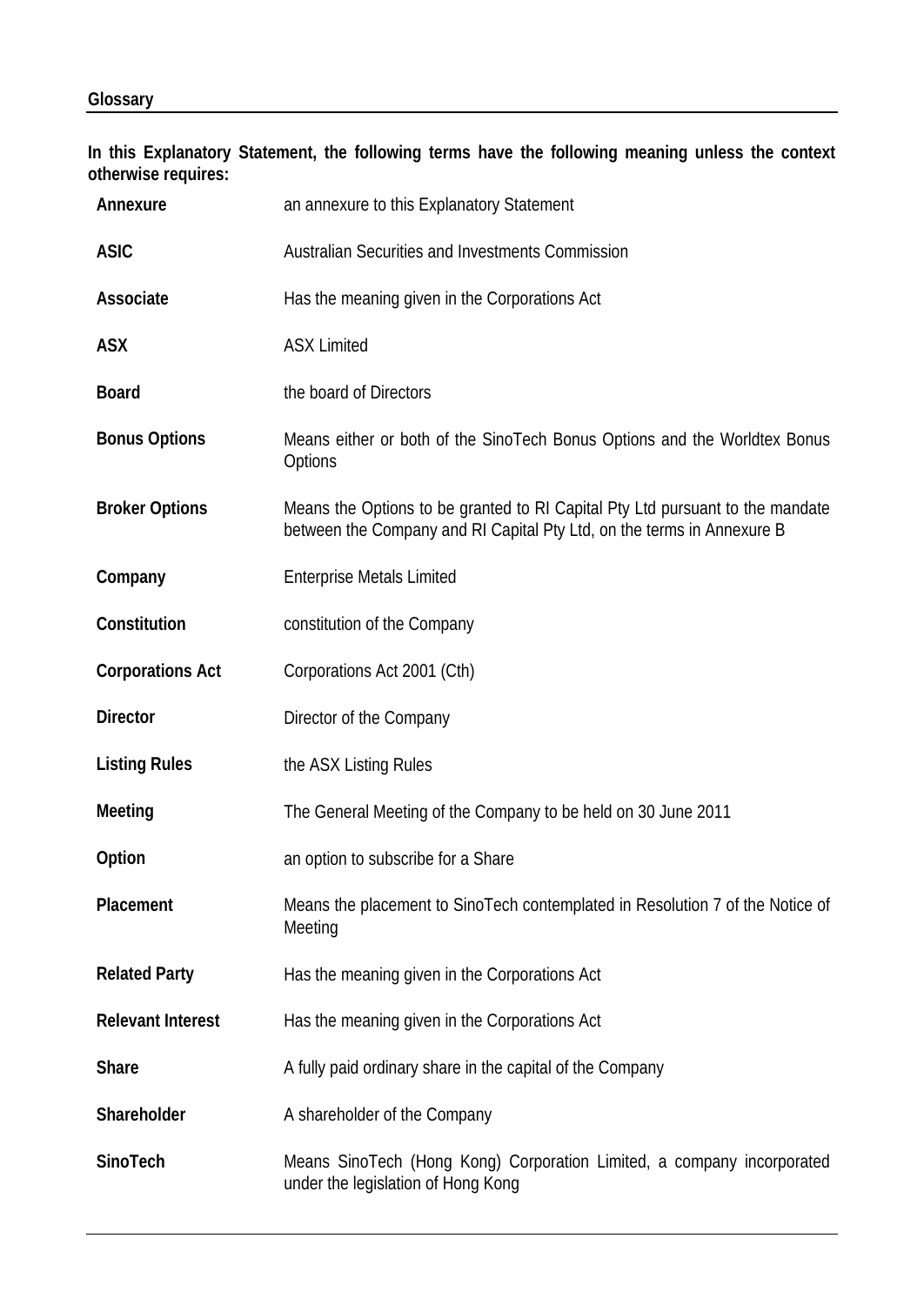| SinoTech Bonus<br><b>Options</b>               | Means the Options to be issued to SinoTech if SinoTech is issued and then<br>exercises within one year of grant at least 10,000,000 Options                                                                                                                      |
|------------------------------------------------|------------------------------------------------------------------------------------------------------------------------------------------------------------------------------------------------------------------------------------------------------------------|
| SinoTech Options                               | Means the Options to be granted to SinoTech under the Subscription<br>Agreement                                                                                                                                                                                  |
| Subscription<br>Agreement                      | Means the subscription agreement dated 21 May 2011 between the Company<br>and SinoTech                                                                                                                                                                           |
| <b>Voting Power</b>                            | Has the meaning given in the Corporations Act                                                                                                                                                                                                                    |
| Underwriting<br>Agreement                      | Means the underwriting agreement between the Company and Worldtex dated<br>21 May 2011                                                                                                                                                                           |
| <b>Underwritten</b><br><b>Securities</b>       | Means the Shares and Options to be issued to SinoTech under the Subscription<br>Agreement, to the extent that all or some of them form a shortfall under the<br><b>Underwriting Agreement</b>                                                                    |
| Worldtex                                       | Means Worldtex Capital Resources Limited, a company incorporated under the<br>legislation of Hong Kong                                                                                                                                                           |
| <b>Worldtex Bonus</b><br><b>Options</b>        | Means the Options to be issued to Worldtex if Worldtex exercises within one<br>year of grant at least 1,612,903 Options                                                                                                                                          |
| <b>Worldtex Options</b>                        | Means the Options issued to Worldtex under the Worldtex Placement<br>Agreement on the terms in Annexure A                                                                                                                                                        |
| <b>Worldtex Placement</b><br>Agreement         | Means the invitation issued by the Company dated 27 April 2011 and accepted<br>by Worldtex on 30 May 2011 for the issue of 10 million Shares and 3,225,806<br><b>Options to Worldtex</b>                                                                         |
| <b>Worldtex Underwriting</b><br><b>Options</b> | Means the 15,000,000 Options to be issued on the terms in Annexure C to<br>Worldtex in its capacity as underwriter under the terms of the Underwriting<br>Agreement provided the conditions of the Underwriting Agreement have been<br>satisfied by 30 June 2011 |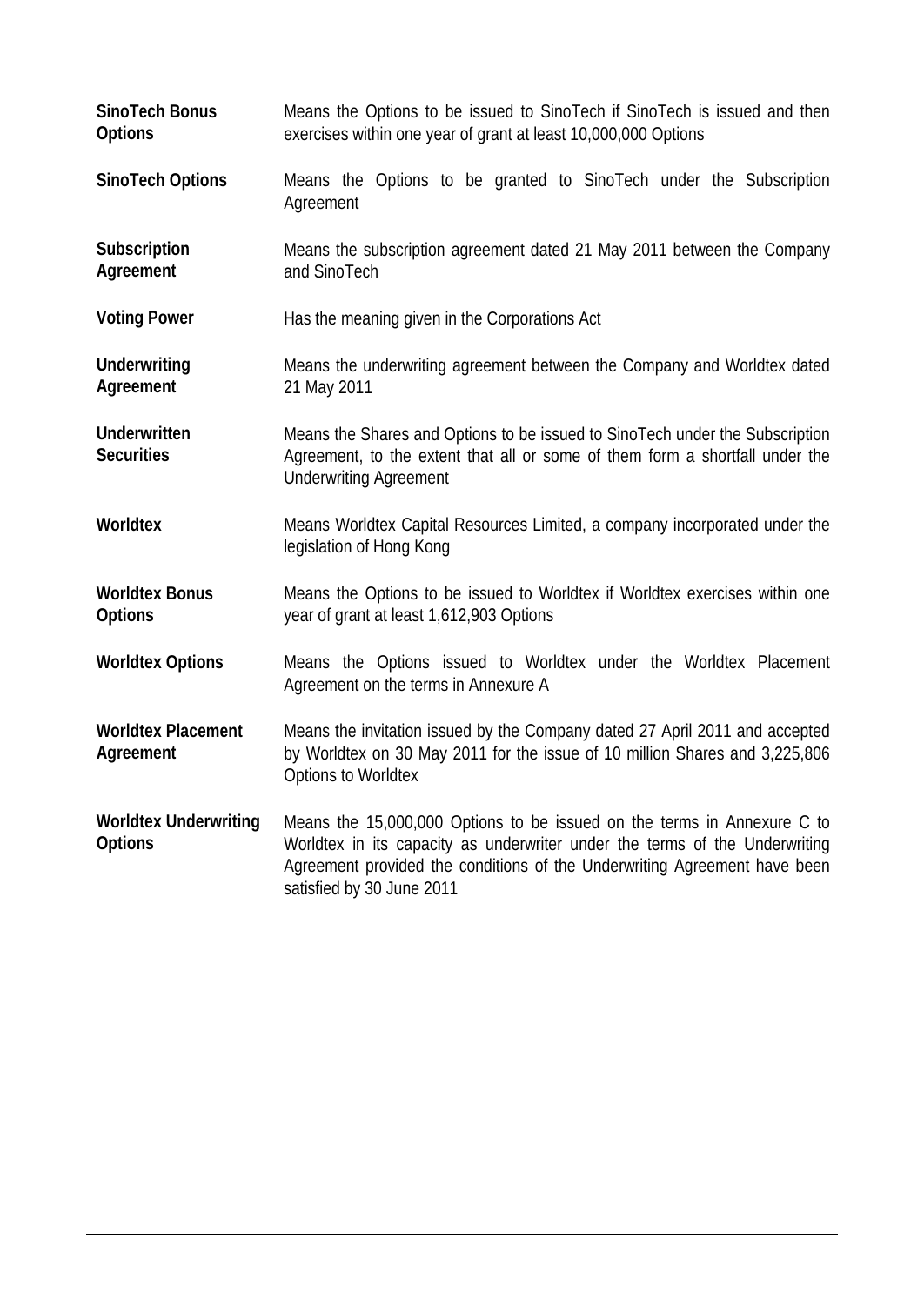#### **Annexure A: Terms of Options**

- (a) Each Option shall entitle the Option holder, when exercised, to one fully paid ordinary share in the Company ("Share").
- (b) The Options are exercisable wholly or in part at any time prior to 5.00 pm (WST) within three years of the date of grant ("Expiry Date"). Options not exercised by that date shall lapse.
- (c) Each Option may be exercised by notice in writing to the Company, together with the payment for the number of Shares in respect of which the Options are exercised, at any time before the Expiry Date. Any notice of exercise of an Option received by the Company will be deemed to be a notice of the exercise of that Option as at the date of receipt.
- (d) The Option exercise price is \$0.25 per Option.
- (e) An Option does not confer the right to a change in exercise price or a change in the number of the underlying Shares over which the Option can be exercised.
- (f) Shares issued upon exercise of the Options will be issued following receipt of all the relevant documents and payments and will:
	- (i) rank equally in all respect with the then issued Shares; and
	- (ii) be free from all Encumbrances, other than those provided for in the Constitution.
- (g) The Options are not to be quoted on ASX and the Company is under no obligation to apply for quotation of the Options on ASX.
- (h) The Company will apply for quotation on ASX of all Shares issued upon exercise of the Options. Immediately on issue of the Shares upon the exercise of the Options, the Company will give ASX a cleansing notice in accordance with section 708A of the Corporations Act in respect of all Shares issued upon exercise of the Options.
- (i) The Options are not transferable unless the Board of the Company consents in writing.
- (j) There are no participating rights or entitlements inherent in the Options and Option holders will not be entitled to participate in new issues of securities offered to Shareholders during the currency of the Options. However, the Company will ensure that for the purposes of determining entitlements to any such issue, the record date will be at least 6 Business Days after the issue is announced so as to give Option holders the opportunity to exercise their Options before the date for determining entitlements to participate in any issue.
- (k) If at any time the issued capital of the Company is reorganised, the rights of an Option holder are to be changed to the extent necessary to comply with the Listing Rules applying to a reorganisation of capital at the time of the reorganisation.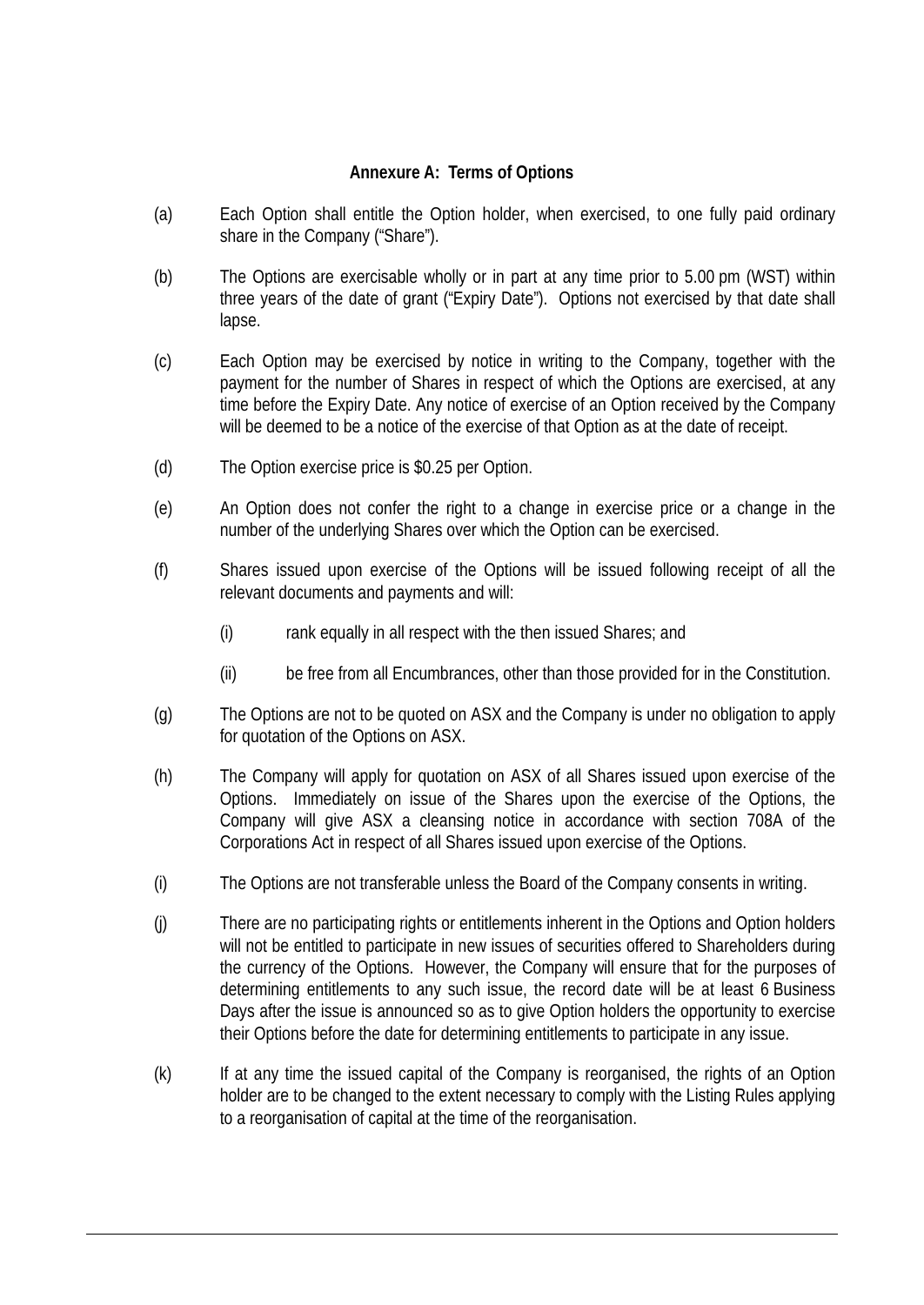# **Annexure B: Terms of Broker Options**

- (a) Each Option shall entitle the Option holder, when exercised, to one fully paid ordinary share in the Company ("Share").
- (b) The Options are exercisable wholly or in part at any time prior to 5.00 pm (WST) within three years of the date of grant ("Expiry Date"). Options not exercised by that date shall lapse.
- (c) Each Option may be exercised by notice in writing to the Company, together with the payment for the number of Shares in respect of which the Options are exercised, at any time before the Expiry Date. Any notice of exercise of an Option received by the Company will be deemed to be a notice of the exercise of that Option as at the date of receipt.
- (d) The Option exercise price is \$0.25 per Option.
- (e) An Option does not confer the right to a change in exercise price or a change in the number of the underlying Shares over which the Option can be exercised.
- (f) Shares issued upon exercise of the Options will be issued following receipt of all the relevant documents and payments and will rank equally in all respect with the then issued Shares.
- (g) The Options are not to be quoted on ASX and the Company is under no obligation to apply for quotation of the Options on ASX.
- (h) The Company will apply for quotation on ASX of all Shares issued upon exercise of the Options.
- (i) The Options are not transferable unless the Board of the Company consents in writing.
- (j) There are no participating rights or entitlements inherent in the Options and Option holders will not be entitled to participate in new issues of securities offered to Shareholders during the currency of the Options. However, the Company will ensure that for the purposes of determining entitlements to any such issue, the record date will be at least 6 Business Days after the issue is announced so as to give Option holders the opportunity to exercise their Options before the date for determining entitlements to participate in any issue.
- (k) If at any time the issued capital of the Company is reorganised, the rights of an Option holder are to be changed to the extent necessary to comply with the Listing Rules applying to a reorganisation of capital at the time of the reorganisation.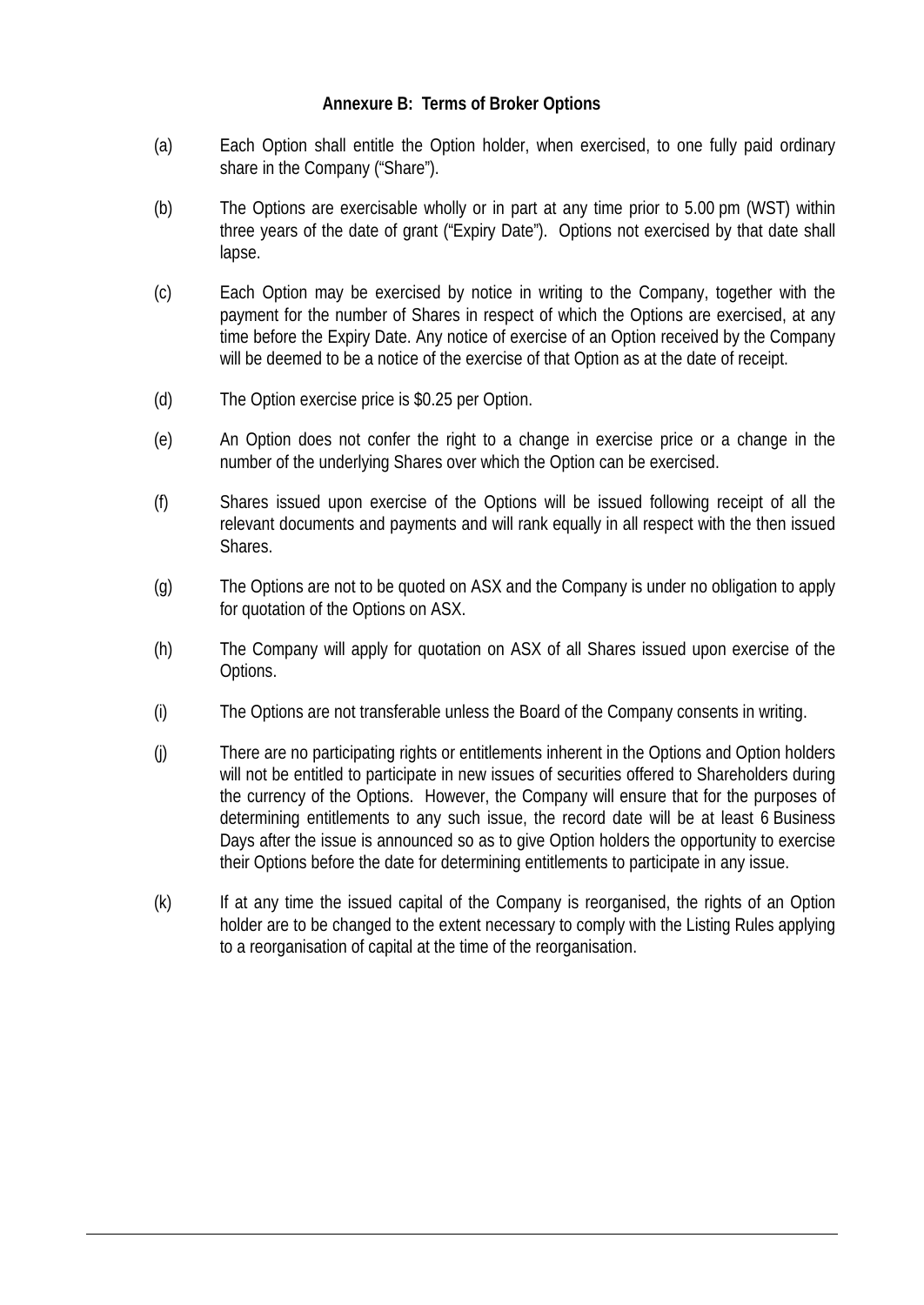# **Annexure C: Terms of Worldtex Underwriting Options**

- (a) Each Option shall entitle the Option holder, when exercised, to one fully paid ordinary share in the Company ("Share").
- (b) The Options are exercisable wholly or in part at any time prior to 5.00 pm (WST) within three years of the date of grant ("Expiry Date"). Options not exercised by that date shall lapse.
- (c) Each Option may be exercised by notice in writing to the Company, together with the payment for the number of Shares in respect of which the Options are exercised, at any time before the Expiry Date. Any notice of exercise of an Option received by the Company will be deemed to be a notice of the exercise of that Option as at the date of receipt.
- (d) The Option exercise price is \$0.25 per Option.
- (e) An Option does not confer the right to a change in exercise price or a change in the number of the underlying Shares over which the Option can be exercised.
- (f) Shares issued upon exercise of the Options will be issued following receipt of all the relevant documents and payments and will:
	- (i) rank equally in all respect with the then issued Shares; and
	- (ii) be free from all Encumbrances, other than those provided for in the Constitution.
- (g) The Options are not to be quoted on ASX and the Company is under no obligation to apply for quotation of the Options on ASX.
- (h) The Company will apply for quotation on ASX of all Shares issued upon exercise of the Options. Immediately on issue of the Shares upon the exercise of the Options, the Company will give ASX a cleansing notice in accordance with section 708A of the Corporations Act in respect of all Shares issued upon exercise of the Options.
- (i) The Options are not transferable unless the Board of the Company consents in writing.
- (j) There are no participating rights or entitlements inherent in the Options and Option holders will not be entitled to participate in new issues of securities offered to Shareholders during the currency of the Options. However, the Company will ensure that for the purposes of determining entitlements to any such issue, the record date will be at least 6 Business Days after the issue is announced so as to give Option holders the opportunity to exercise their Options before the date for determining entitlements to participate in any issue.
- (k) If at any time the issued capital of the Company is reorganised, the rights of an Option holder are to be changed to the extent necessary to comply with the Listing Rules applying to a reorganisation of capital at the time of the reorganisation.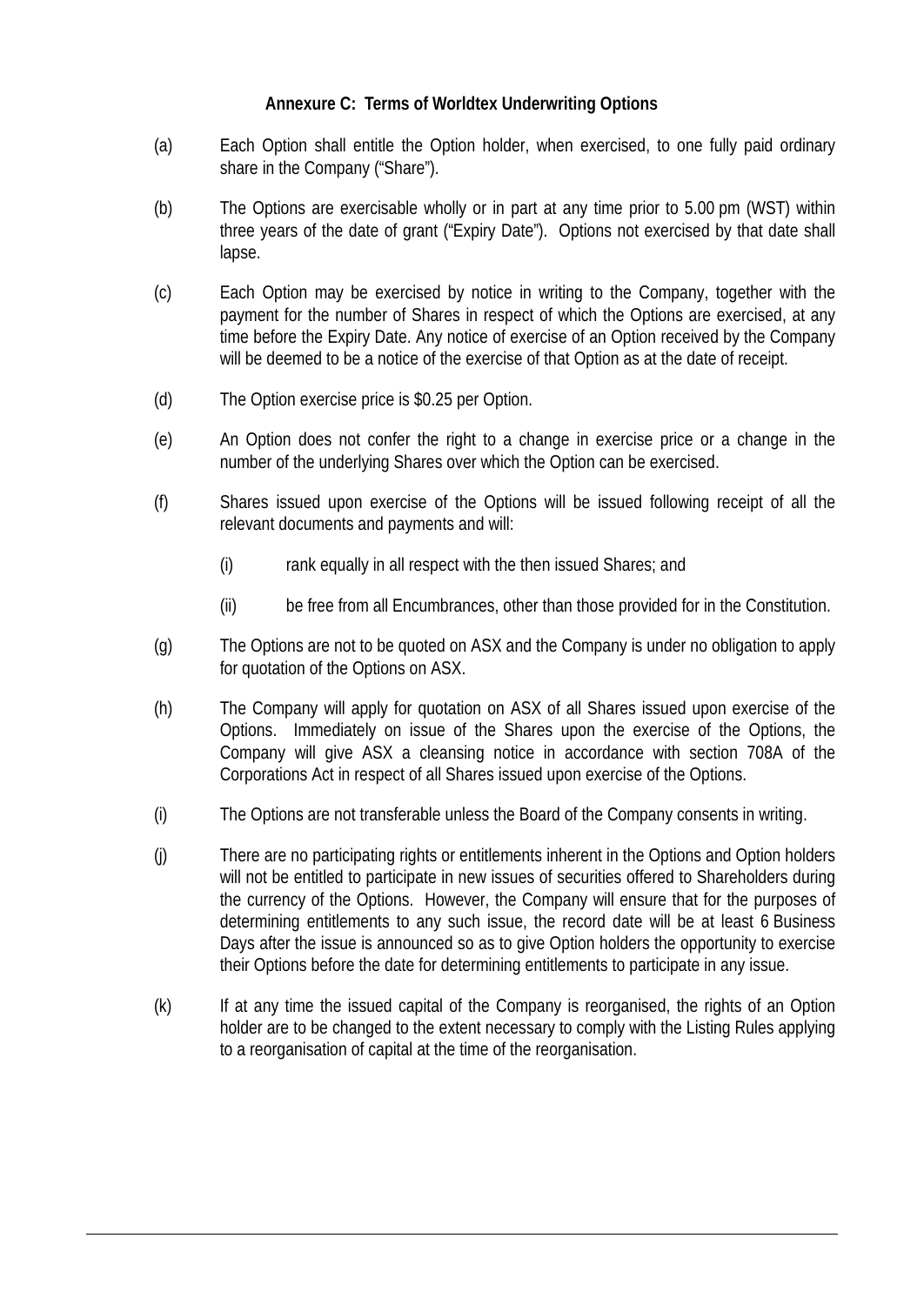**Annexure D**

**Independent Expert's Report**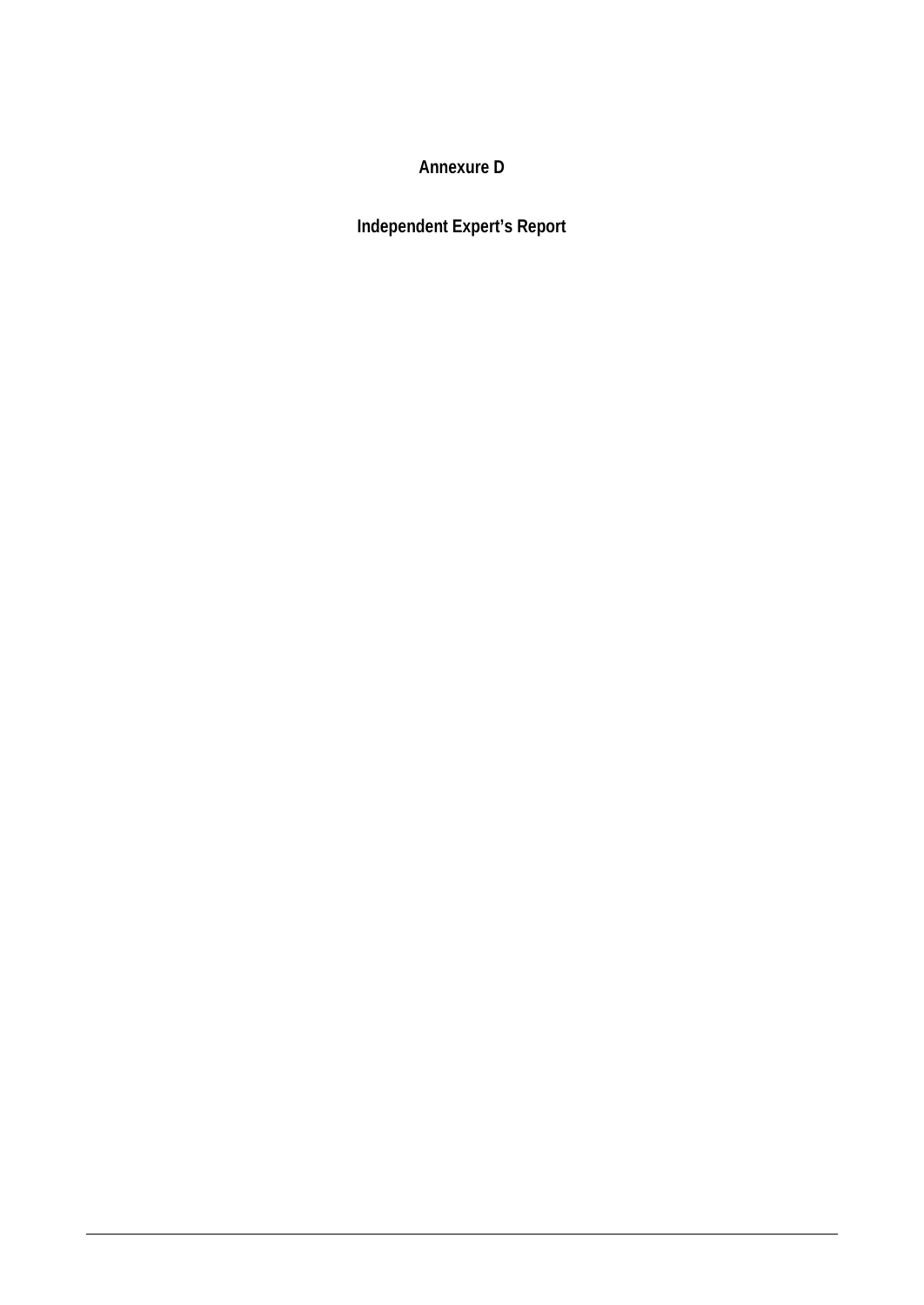Stantons International Pty Ltd trading as

Stantons International

LEVEL 1, 1 HAVELOCK STREET WEST PERTH WA 6005, AUSTRALIA PH: 61 8 9481 3188 · FAX: 61 8 9321 1204

www.stantons.com.au

24 May 2011

The Directors Enterprise Metals Limited Level 1, Menzies House 640 Murray Street WEST PERTH WA 6005

Dear Sirs

**RE: ENTERPRISE METALS LIMITED ("ENTERPRISE" OR "THE COMPANY") (ACN 123 567 073) ON THE PROPOSALS THAT SHAREHOLDERS APPROVE THE ISSUE OF SHARES AT 20 CENTS EACH TO SINOTECH (HONG KONG) CORPORATION LIMITED ("SINOTECH") TO RAISE \$12.4 MILLION AND ALLOW WORLDTEX CAPITAL RESOURCES LIMITED ('WORLDLTEX") TO UNDERWRITE THE PLACEMENT OF SHARES TO SINOTECH AND BE ISSUED OTHER SHARES AND SHARE OPTIONS. MEETING PURSUANT TO SECTION 611 (ITEM 7) OF THE CORPORATIONS ACT 2001** 

#### **1. Introduction**

1.1 We have been requested by the Directors of Enterprise to prepare an Independent Expert's Report to determine the fairness and reasonableness relating to the proposal to issue 62,000,000 ordinary shares in Enterprise at an issue price of 20 cents each to raise a gross \$12,400,000 to SinoTech (and allow the issue and exercise of up to 31,000,000 share options in Enterprise as noted in paragraph 1.2 below). Resolution 7 in the Notice of Meeting ("Notice") and the Explanatory Statement attached to the Notice refers to further details. The proposed issue of 62,000,000 shares to SinoTech is known for the purposes of this report as the Placement. In addition, we have been requested to report on the fairness and reasonableness of the proposal for Worldtex to underwrite the Placement as noted in paragraph 1.3 below (that includes allowing the exercise of up to 31,000,000 share options). Resolution 8 in the Notice and the Explanatory Statement attaching to the Notice refers to further details. We have also been requested to report on the fairness and reasonableness of issuing 10,000,000 shares and 3,225,806 free attached share options to Worldtex (resolution 5). Furthermore we have been requested to report on the fairness and reasonableness of the issue of 1,774,194 share options (and allow the exercise of 5,000,000 share options) to Worldtex (resolution 6) and report on the fairness and reasonableness of the proposal to issue 15,000,000 share options to Worldtex and allow the exercise of such share options (resolution 9). Paragraph 1.2 and 1.3 below refer to further details on all relevant shares and share options. Resolutions 5, 6 8 and 9 need to be looked at as a package of shares and share options that may be issued to Worldtex as Worldtex acting as an underwriter to the issue of up to 62,000,000 shares and up to 31,000,000 share options proposed to be issued to SinoTech (except the 10,000,000 shares and 3,225,806 share options noted above and in paragraphs 1.2 and 1.3 below).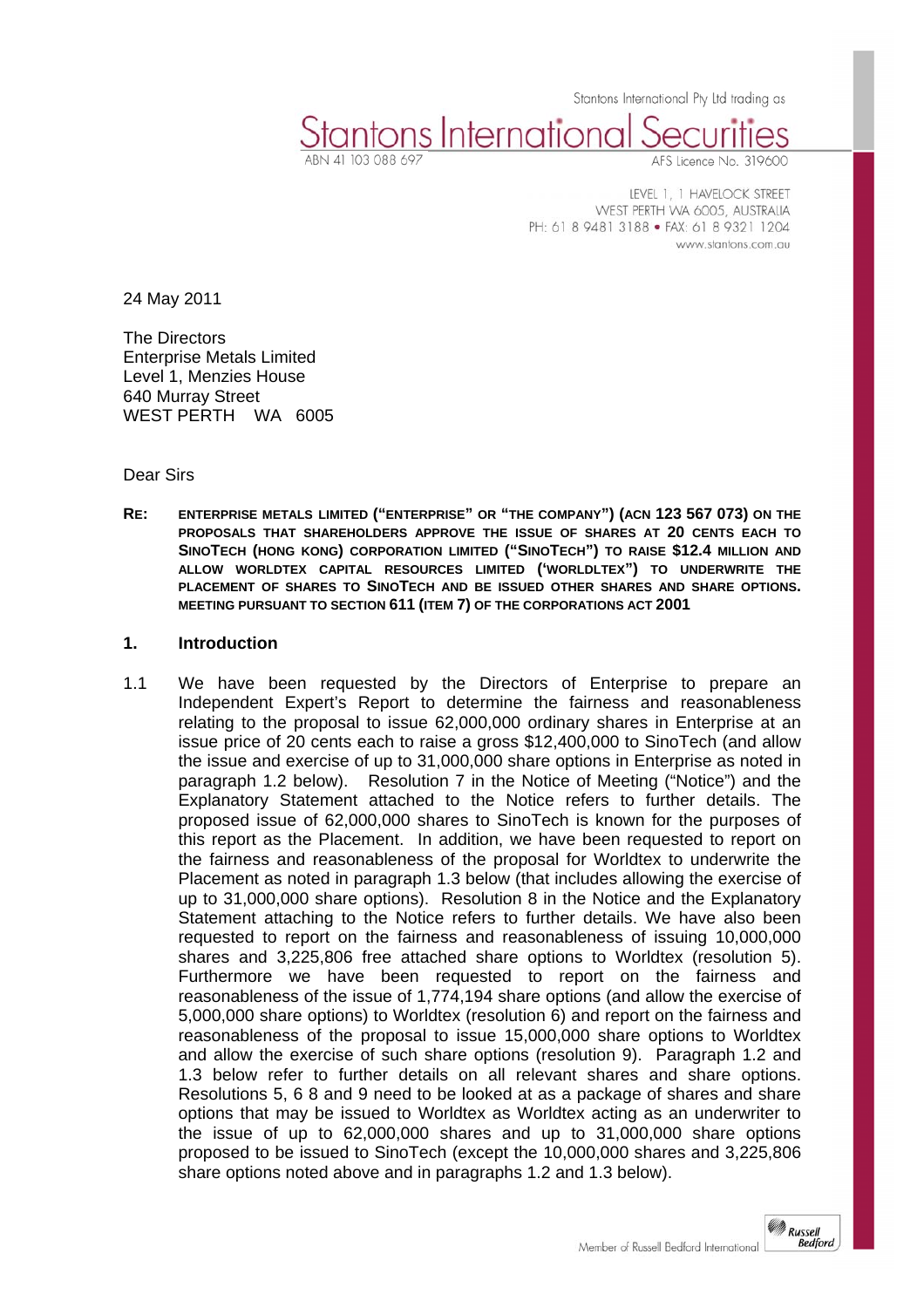- 1.2 Following discussions in April 2011, Enterprise, on 28 April 2011 entered into a Binding Memorandum of Understanding ("MOU") (and subsequently updated via a Subscription Agreement) with SinoTech for SinoTech to subscribe for 62,000,000 shares in Enterprise at an issue price of 20 cents each ("Placement Shares") for Enterprise to raise a gross \$12,400,000. In addition, SinoTech will be issued 20,000,000 free attached share options, exercisable at 25 cents each, on or before two years ("Placement Options") from the Allotment Date. If 10,000,000 of the Placement Options are exercised by SinoTech within 12 months from the Allotment Date (SinoTech would need to pay Enterprise \$2,500,000), then Enterprise will issue a further 11,000,000 share options ("Placement Bonus Options") in Enterprise, exercisable at 25 cents each, on or before 2 years after the exercise of the 10,000,000 Placement Options. The Placement is inter-alia, subject to shareholder approval and FIRB approval and is being made to provide further working capital for expenditure on the Company's existing mineral projects and allow extra funds to seek new business opportunities in the minerals industry. In addition, SinoTech is to nominate 2 directors to the Enterprise Board of Directors with effect from the date of the allotment of the Placement Shares and that one of the nominees will become the Deputy Chairman of Enterprise. A break fee of \$124,000 applies to either party should the approvals required to proceed with the Placement are not obtained. In addition, it has been agreed that the Company will employ an appropriately qualified and experienced person nominated by SinoTech to participate in the Company's technical management team subject to usual employment terms with the Company. The MOU and Subscription Agreement acknowledged that a placement ("Worldtex Placement") of 10,000,000 shares at 20 cents each to raise \$2,000,000 ("Worldtex Shares") will be issued to Worldtex and that Worldtex would also be issued 3,225,806 free attaching share options exercisable at 25 cents each, on or before 2 years from the date of grant ("Worldtex Options"). Resolution 5 in the Notice refers to the issue of the Worldtex Shares and Worldtex Options and the exercise of such Worldtex Options. If 1,612,903 of the Worldtex Options are exercised by Worldtex within 12 months from the Grant Date (Worldtex would need to pay Enterprise \$403,225.75), then Enterprise will issue a further 1,774,194 share options ("Worldtex Bonus Options") in Enterprise, exercisable at 25 cents each, on or before 2 years after the exercise of the 1,612,903 Worldtex Options. Resolution 6 refers to the potential issue of the Worldtex Bonus Options and exercise thereof. These terms were announced to the market on 28 April 2011.
- 1.3 On 6 May 2011, Enterprise entered into an agreement ("Preliminary Underwriting Agreement") with Worldtex for Worldtex to underwrite the Placement of the Placement Shares to SinoTech. Worldtex is only obliged to subscribe for any shortfall in the Placement envisaged with SinoTech that SinoTech has not subscribed and paid for by 30 September 2011. The maximum shortfall could be the maximum of the 62,000,000 Placement Shares (and the 20,000,000 free Placement Options that would have been issued to SinoTech). In the event of a shortfall, Worldtex is obliged to subscribe and pay for the Shortfall Shares by 11 October 2011. Resolution 8 refers to the underwritten shares and share options proposed to be issued to SinoTech. The underwriting fee is a payment of \$248,000 (representing 2% of the funds raised by the Placement) and 15,000,000 share options in Enterprise, exercisable at 25 cents each, on or before 3 years from date of grant ("Underwriting Options"). Resolution 9 refers to the issue of the Underwriting Options and the exercise thereof. The Preliminary Underwriting Agreement terms were announced to the market on 6 May 2011.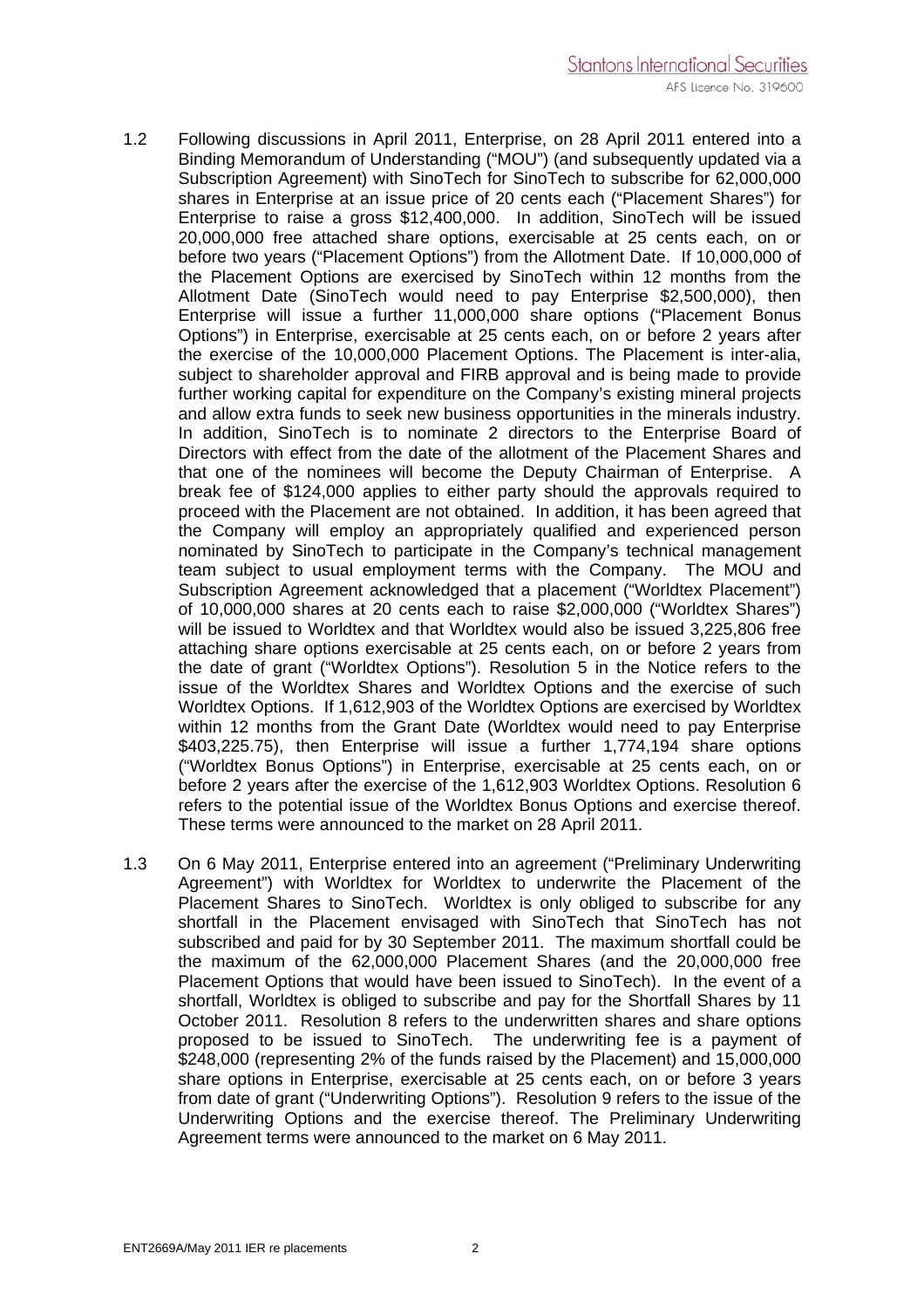- 1.4 Under Section 606 of The Corporations Act ("TCA"), a person must not acquire a relevant interest in issued voting shares in a company if because of the transaction, that persons or someone else's voting power in the company increases:
	- (a) from 20% or below to more than 20%; or
	- (b) from a starting point that is above 20% and below 90%.

Under Section 611 (Item 7) of TCA, Section 606 does not apply in relation to any acquisition of shares in a company approved by resolution passed at a general meeting at which no votes were cast in favour of the resolution by the acquirer or the disposer or their respective associates. An independent expert is required to report on the fairness and reasonableness of the transaction pursuant to a Section 611 (Item 7) meeting.

1.5 After the Placement to the Placement Shares to SinoTech, SinoTech would increase their current shareholding from nil shares to 62,000,000 shares (approximately 30.55%) that assumed the issue of the 10,000,000 Worldtex Shares via the Worldtex Placement but before the exercise of any share options. There would be 202,970,776 shares on issue. If SinoTech exercised all of the Placement Options and no other shares were issued or no other share options were exercised, SinoTech would own 82,000,000 ordinary shares in Enterprise representing approximately 36.78% of the expanded issued capital of Enterprise assuming no further shares are issued. If SinoTech exercised 10,000,000 of the Placement Options, SinoTech would be issued 11,000,000 Placement Bonus Options and if these were also exercised, SinoTech could own between 83,000,000 shares (if only 10,000,000 Placement Options exercised) and 93,000,000 shares (20,000,000 Placement Options exercised) in Enterprise and SinoTech's shareholding percentage may fall in the range of approximately 37.06% and 39.75% assuming no other share issues. These percentages could fall in the event that other shares were issued via new placements/rights issues or exercise of share options.

 In the event that SinoTech does not subscribe for all of the Placement Shares, Worldtex under the Preliminary Underwriting Agreement would need to subscribe for the shortfall of up to 62,000,000 Placement Shares in Enterprise. If the maximum shortfall was 62,000,000 Placement Shares (and 20,000,000 free attached Placement Share Options), Worldtex's shareholding would be 72,000,000 shares in Enterprise (it is subscribing for 10,000,000 Worldtex Shares as noted in paragraph 1.2 above). In this case, SinoTech would own no shares but Worldtex's shareholding percentage would be approximately 35.47% (it would be approximately 4.93% without taking up any Shortfall Shares). In the event that Worldtex owned 72,000,000 shares in Enterprise and also exercised the 20,000,000 Placement Options, Worldtex's shareholding would increase to 92,000,000 shares in Enterprise representing approximately 41.26% of the expanded issued capital of Enterprise. In the event that Worldtex owned 72,000,000 shares in Enterprise and also exercised the 20,000,000 Placement Options and the 3,225,806 Worldtex Options, Worldtex would increase its shareholding in Enterprise to 95,225,806 shares representing approximately 42.10% of the expanded issued capital of Enterprise (assuming no other share issues). If Worldtex exercised 1,612,903 of the Worldtex Options, Worldtex would be issued 1,774,194 Worldtex Bonus Options and if these were also exercised, Worldtex could own between 75,387,097 shares (if only 1,612,903 Worldtex Options exercised) and 77,000,000 shares (if only 3,225,806 Worldtex Options exercised, - ignores 20,000,000 Placement Options being exercised) in Enterprise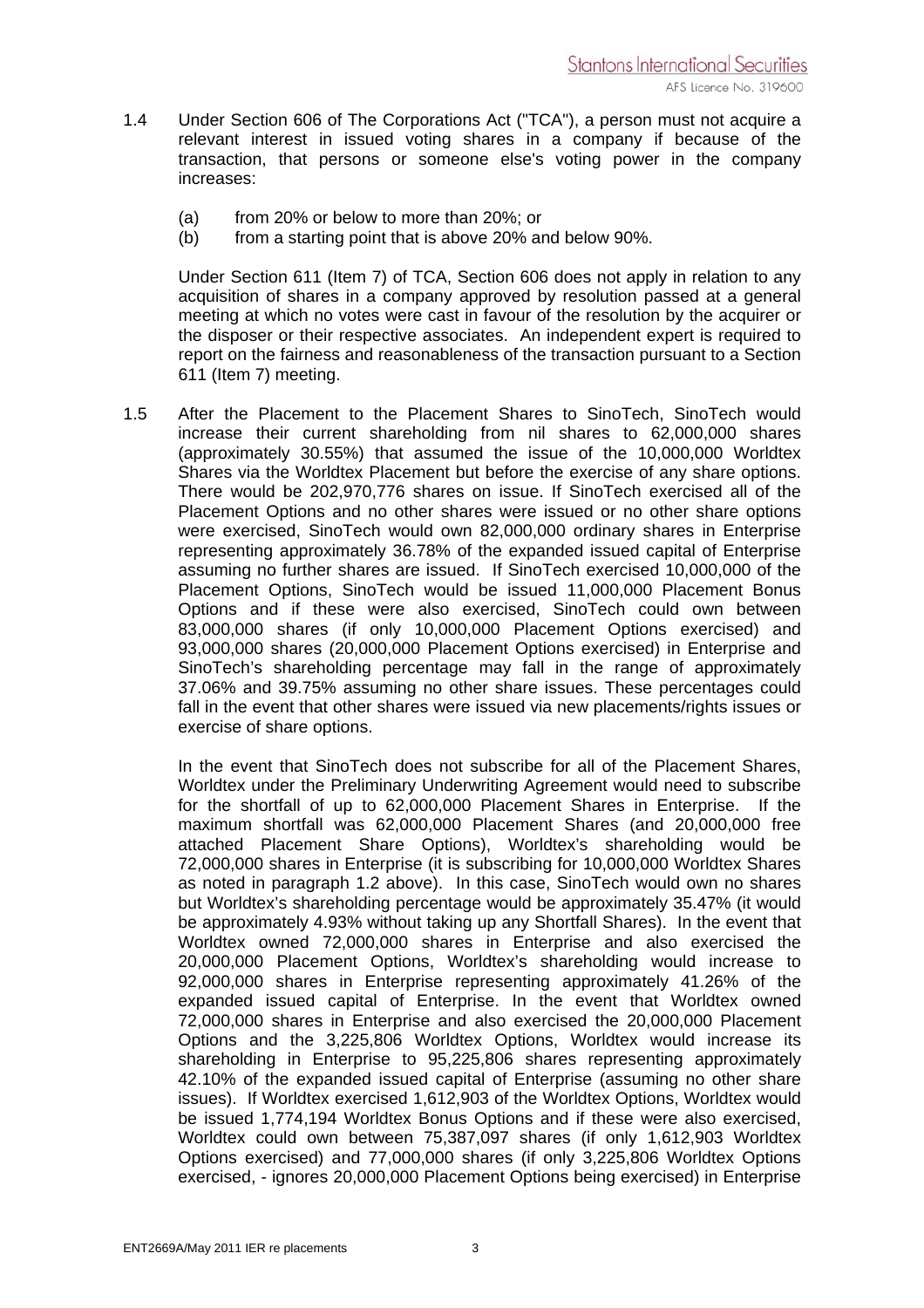and Worldtex's shareholding percentage may fall in the range of approximately 36.53% and 37.2% assuming no other share issues. If Worldtex was also granted the 11,000,000 Placement Bonus Options and these were also exercised, Worldtex could increase its shareholding interest in Enterprise to between 96,387,097 shares and 108,000,000 shares representing between approximately 42.39% and 45.19% of the expanded issued capital of Enterprise (and no other shares issued to other parties). In the event that in addition to the above share issues to Worldtex (that includes the exercise of all of the Placement Options, the Placement Bonus Options, the Worldtex Options and the Worldtex Bonus Options), if Worldtex also exercised the 15,000,000 Underwriting Options, Worldtex could own up to 123,000,000 shares in Enterprise representing approximately 48.43% of the expanded issued capital of Enterprise of 253,970,776 shares (in the absence of no other share issues). These percentages could fall in the event that other shares were issued via new placements/rights issues or exercise of other share options.

- 1.6 Therefore a notice prepared in relation to a meeting of shareholders convened for the purposes of Section 611 (Item 7) of TCA should be accompanied by an Independent Expert's Report stating whether it is fair and reasonable to the non associated shareholders of Enterprise to allow the issue of the Placement Shares to SinoTech at 20 cents each to raise a gross \$12,400,000 and allow the exercise of the Placement Options and the Placement Bonus Options. Furthermore in the circumstances where Worldtex may increase its shareholding to over 20% in Enterprise by taking up Shortfall Shares (in addition to the 10,000,000 Worldtex Shares) and exercising all or some of the Placement Options, Placement Bonus Options, Worldtex Options, Worldtex Bonus Options and the Underwriting Options, the Company requires shareholder approval and an Independent Expert's Report stating whether such issues of shares to Worldtex are fair and reasonable to the non associated shareholders of Enterprise. To assist shareholders in making a decision on the proposal outlined in resolutions 5 to 9 the directors have requested that Stantons International Securities prepare an Independent Expert's Report, which must state whether, in the opinion of the Independent Expert, the proposals are fair and reasonable to the non-associated shareholders of Enterprise (not associated with SinoTech, Worldtex or their associates).
- 1.7 There are five other resolutions being put to the shareholders of Enterprise. Resolutions 1, 2 and 3 relate to the proposed appointment of representatives of SinoTech (resolutions 1 and 2) and a representative of Worldtex (resolution 3). Resolution 4 relates to the appointment of Eduard Eshuys as a director of Enterprise. Paragraph 2.4 below refers to these appointments. Resolution 10 refers to the proposal to issue 20,000,000 Broker Options as noted in paragraph 2.3 of this report. We are not reporting on the merits or otherwise of these proposals (resolutions 1 to 4 and resolution 10).
- 1.8 Apart from this introduction, this report considers the following:
	- Summary of opinion
	- Implications of the proposals
	- Corporate history and nature of business
	- Future direction of Enterprise
	- Basis of valuation of Enterprise shares (and options)
	- Premium for control
	- Consideration as to fairness and reasonableness
	- Conclusion as to fairness and reasonableness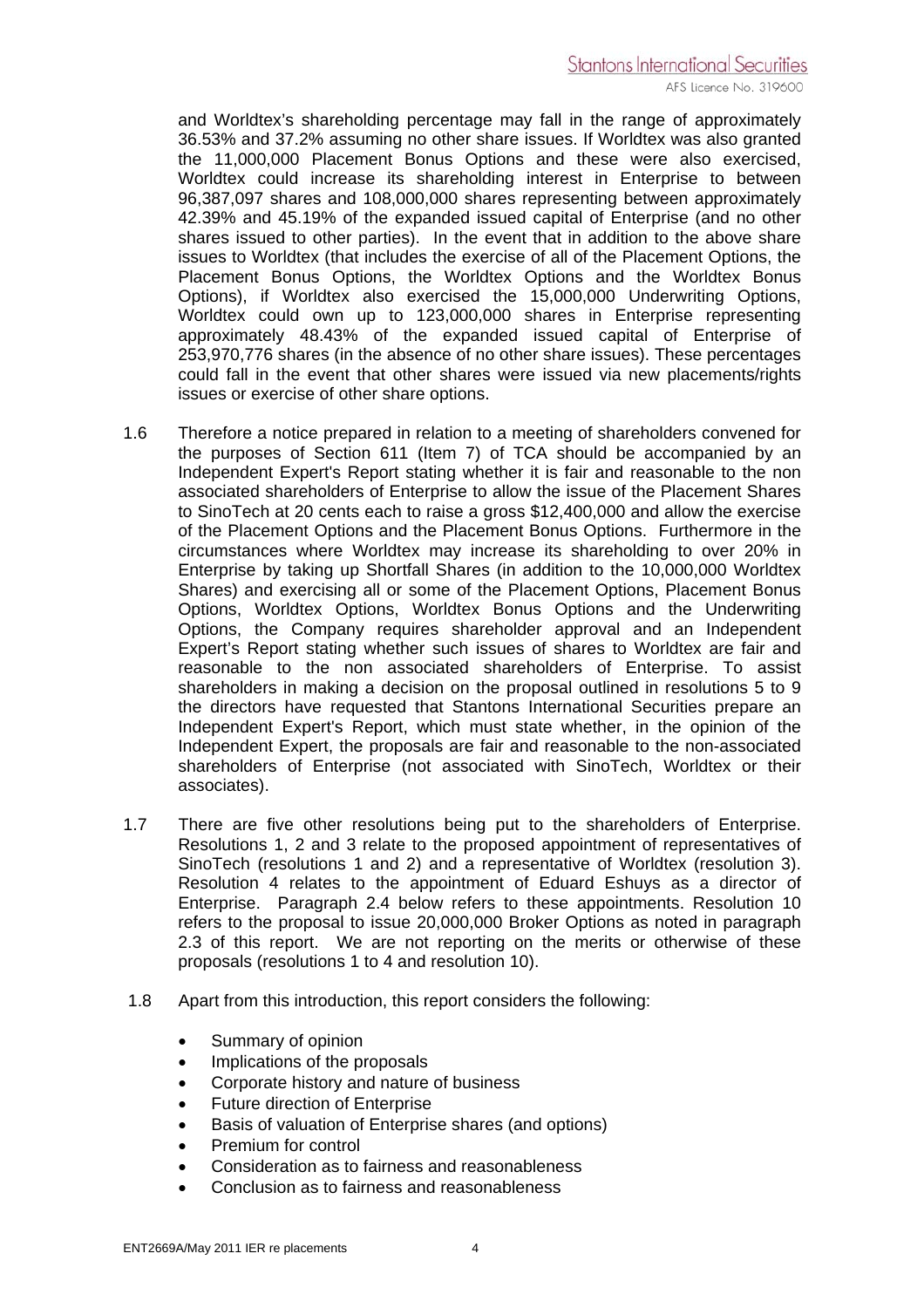- Sources of information
- Appendix A and Financial Services Guide
- 1.9 In determining the fairness and reasonableness of the transactions pursuant to resolutions 5 to 9 we have had regard for the definitions set out by the Australian Securities and Investments Commission ("ASIC") in its Regulatory Guide 111, "Content of Expert Reports". Regulatory Guide 111 states that an opinion as to whether an offer is fair and/or reasonable shall entail a comparison between the offer price and the value that may be attributed to the securities under offer (fairness) and an examination to determine whether there is justification for the offer price on objective grounds after reference to that value (reasonableness). The concept of "fairness" is taken to be the value of the offer price, or the consideration, being equal to or greater than the value of the securities in the above mentioned offer. Furthermore, this comparison should be made assuming 100% ownership of the "target" and irrespective of whether the consideration is scrip or cash. An offer is "reasonable" if it is fair. An offer may also be reasonable, if despite not being "fair", there are sufficient grounds for security holders to accept the offer in the absence of any higher bid before the close of the offer. It also states that, where an acquisition of shares by way of an allotment is to be approved by shareholders pursuant to Section 611 (Item 7) of TCA, it is desirable to commission a report by an independent expert stating whether or not the proposal is fair and reasonable, having regards to the proposed allottees and whether a premium for potential control is being paid by the allottees. Regulatory Statement 111 also provides that such an allotment should involve a comparison of the advantages and disadvantages likely to accrue to non associated shareholders if the transactions proceed compared with if they do not.

 Accordingly, our report in relation to resolution 7 comprising the approval to issue 62,000,000 Placement Shares to SinoTech, and allow up to 20,000,000 Placement Options and 11,000,000 Placement Bonus Options to be exercised is concerned with the fairness and reasonableness of the proposal with respect to the existing non-associated shareholders of Enterprise and whether SinoTech is paying a premium for control.

 Accordingly, our report in relation to resolutions 5, 6, 8 and 9 comprising the approval to allow Worldtex to subscribe for shares under the Worldtex Placement and under the underwriting obligations as noted above (that includes the subscription of up to 62,000,000 Shortfall Shares, the exercise of up to 20,000,000 Shortfall Options, the exercise of up to 3,225,806 Worldtex Options, the exercise of up to 1,774,195 Worldtex Bonus Options, the exercise of up to 15,000,000 Underwriting Options and the issue of the 10,000,000 Worldtex Shares) is concerned with the fairness and reasonableness of the proposals with respect to the existing non-associated shareholders of Enterprise and whether Worldtex would be paying a premium for control. It is noted that in the event that Worldtex has no need to subscribe for any Shortfall Shares, Worldtex's shareholding will be an initial 10,000,000 shares representing approximately 4.93% of the expanded issued capital of the Company before the issue of any other shares (except the Placement Shares to SinoTech). Worldtech's shareholding interest if it also exercised the Underwriting Options would increase its shareholding in Enterprise to 25,000,000 shares and the percentage interest of Worldtex would approximate 11.47% in the absence of any other share issues.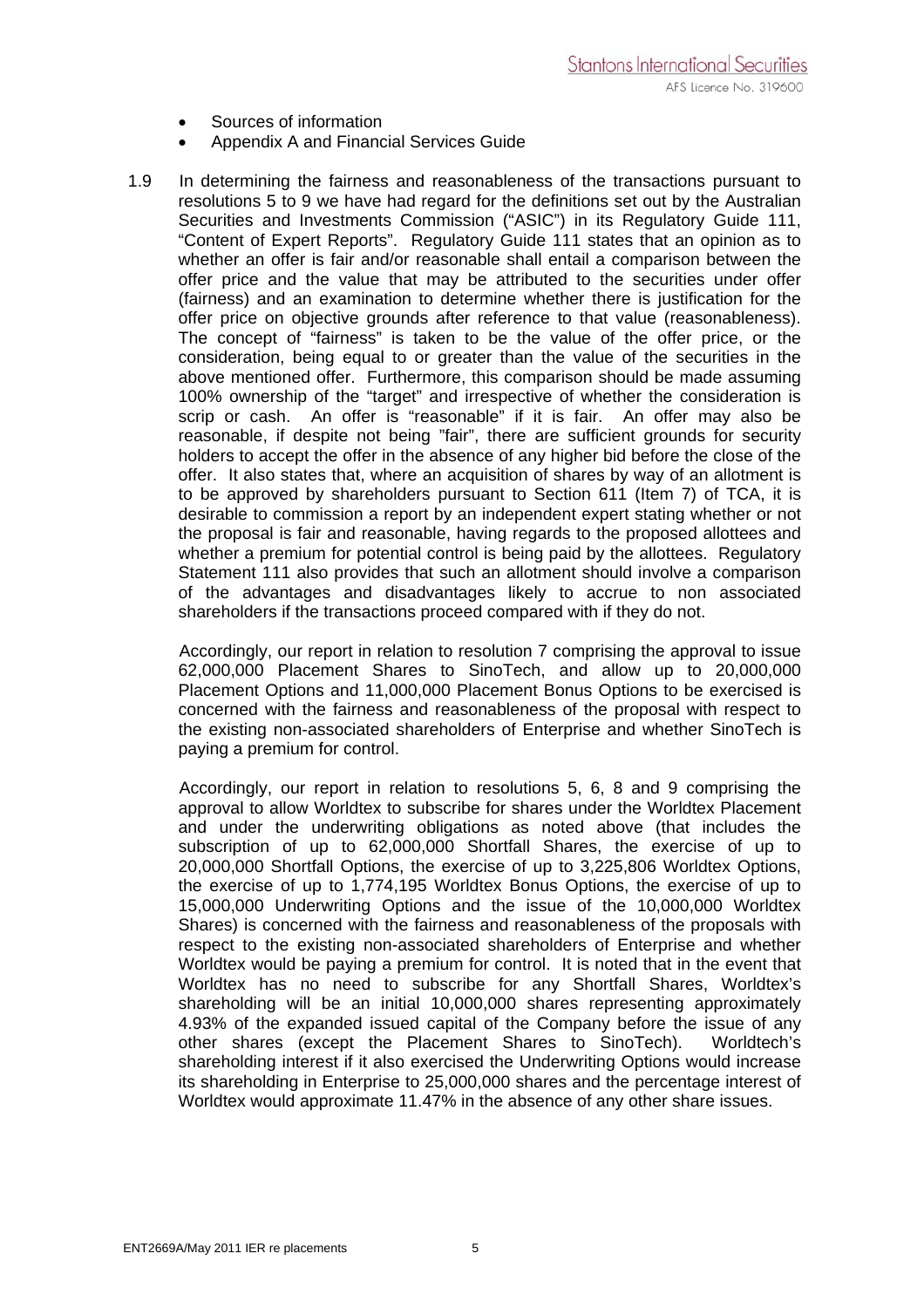- 1.10 **For the purposes of Section 611 (item 7) of TCA, resolution 7 in relation to the approval to issue 62,000,000 Placement Shares in Enterprise to SinoTech and allow SinoTech to exercise the Placement Options and Placement Bonus Options, is in our opinion taking into account the factors noted elsewhere in this report including the factors (positive, negative and other factors) noted in section 7 of this report, fair and reasonable to the shareholders of Enterprise not associated with SinoTech and its associates.**
- 1.11 **For the purposes of Section 611 (item 7) of TCA, resolutions 5,6 8 and 9 in relation to the approval to issue various shares and allow the exercise of various share options to Worldtex as noted in paragraphs 1.2 and 1.3 is in our opinion taking into account the factors noted elsewhere in this report including the factors (positive, negative and other factors) noted in section 7 of this report fair and reasonable to the shareholders of Enterprise not associated with Worldtex and its associates.**

#### **2. Implications of the Proposals**

2.1 As at 23 May 2011, there are 130,970,776 ordinary fully paid shares on issue in Enterprise. The significant registered fully paid shareholders as at 18 May 2011, based on the top 20 shareholders list were believed to be:

|                                        | No. of fully<br>paid shares | % of issued<br>fully paid<br>shares |
|----------------------------------------|-----------------------------|-------------------------------------|
| Dermot Michael Ryan & Vivienne Eleanor |                             |                                     |
| Ryan (RF Super Fund Account)           | 6,075,000                   | 4.64                                |
| Dermot Michael Ryan & Vivienne Eleanor |                             |                                     |
| Ryan (The Enterprise Account)          | 6,000,000                   | 4.58                                |
| Philip Hoff (Cornucopia account)       | 5,625,000                   | 4.29                                |
| Wandong Valley Pty Ltd (Wheeler Family |                             |                                     |
| Account)                               | 3,823,008                   | 2.92                                |
| Philip Hoff (UHW Super Fund Account)   | 3,765,929                   | 2.88                                |
|                                        | 25,288,937                  | 19.31                               |

The top 20 shareholders at 18 May 211 owned approximately 39.13% of the ordinary issued capital of the Company.

- 2.2 As at 23 May 2011, the following share options are on issue:
	- 22,782,001 listed options exercisable at 25 cents each by 30 June 2012;
	- 3,000,000 unlisted options exercisable at 25 cents each by 30 November 2012; and
	- 2,500,000 unlisted options exercisable at 50 cents each by 30 June 2013.

 It is proposed that 20,000,000 Placement Options and 3,225,806 Worldtex Options would be issued for nil consideration (attached to the Placement Shares and Worldtex Shares) and all such options will be exercisable at 25 cents each, on or before two years from grant date. If exercised, Enterprise would receive a total of \$5,806,451.50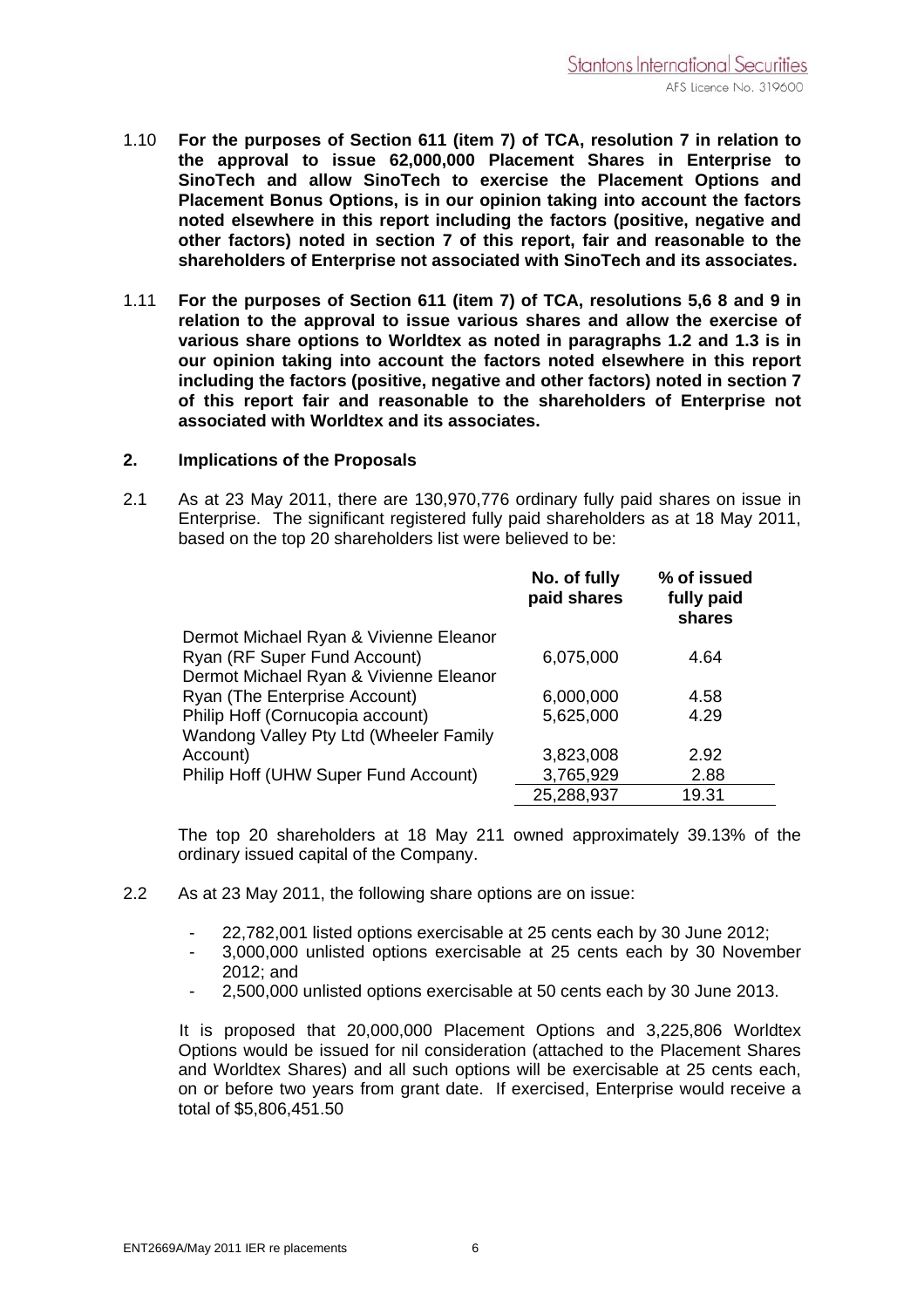If 10,000,000 of the Placement Options are exercised by SinoTech within 12 months from the Allotment Date (SinoTech would need to pay Enterprise \$2,000,000), then Enterprise will issue a further 11,000,000 share options ("Placement Bonus Options") in Enterprise, exercisable at 25 cents each, on or before 2 years after the exercise of the 10,000,000 Placement Options.

If 1,612,903 of the Worldtex Options are exercised by Worldtex within 12 months from the Grant Date (Worldtex would need to pay Enterprise \$403,225.75), then Enterprise will issue a further 1,774,194 share options ("Bonus Worldtex Options") in Enterprise, exercisable at 25 cents each, on or before 2 years after the exercise of the 1,612,903 Worldtex Options.

In addition, Worldtex as part of the underwriting fee will be issued 15,000,000 Underwriting Options, exercisable at 25 cents on or before 3 years from grant date. It is also proposed that 20,000,000 Broker Options exercisable at 25 cents on or before 3 years from grant date (after allotment of the Placement Shares and Worldtex Shares) will be issued to RI Capital Pty Ltd as part of RI Group Pty Ltd ("RIG") as corporate adviser to the proposed transactions with SinoTech and Worldtex.

- 2.3 If the Placement is made of 62,000,000 Placement Shares and 10,000,000 Worldtex Shares the number of total ordinary shares on issue would increase to 202,970,776 and the number of ordinary shares held by SinoTech would be 62,000,000 representing approximately 30.55% of the expanded issued capital of the Company (Worldtex would own 10,000,000 shares representing approximately 4.93%). The Company would receive \$12,400,000 from SinoTech and \$2,000,000 from Worldtex for a total gross sum of \$14,400,000. A cash underwriting fee of 2% (\$248,000) of the funds raised from the Placement is payable to Worldtex. In addition 15,000,000 Underwriting Options will be issued to Worldtex as part of the underwriting fee. Resolution 9 refers to the proposed issue and exercise of the Underwriting Options. RIG will also receive a fee of \$720,000 representing 5% of the cash raised from the Placement and issue of the Worldtex Shares.
- 2.4 The current Board of Directors is expected to change in the near future following the passing of resolutions 1 to 10. Mr Eduard Eshuys has agreed to be appointed a director (Chairman) of Enterprise following completion of the Placement. In addition 2 representatives of SinoTech and 1 representative of Worldtex will be appointed to the Board following completion of the Placement of the Placement Shares and issue of the Worldtex Shares. Resolutions 1 to 4 in the Notice refer to the proposed appointments.

#### **3. Corporate History and Nature of Business**

- 3.1 Enterprise which is listed on the ASX is a resource company primarily focused on the exploration and potential development of mineral projects. The Company's major projects are as follows:
	- Doolgunna Project this project that is located approximately 110km northeast of Meekatharra in Western Australia is considered prospective for base metals and gold;
	- Burracoppin Project this project located near Burracoppin 280km east of Perth is considered prospective for iron ore and also gold;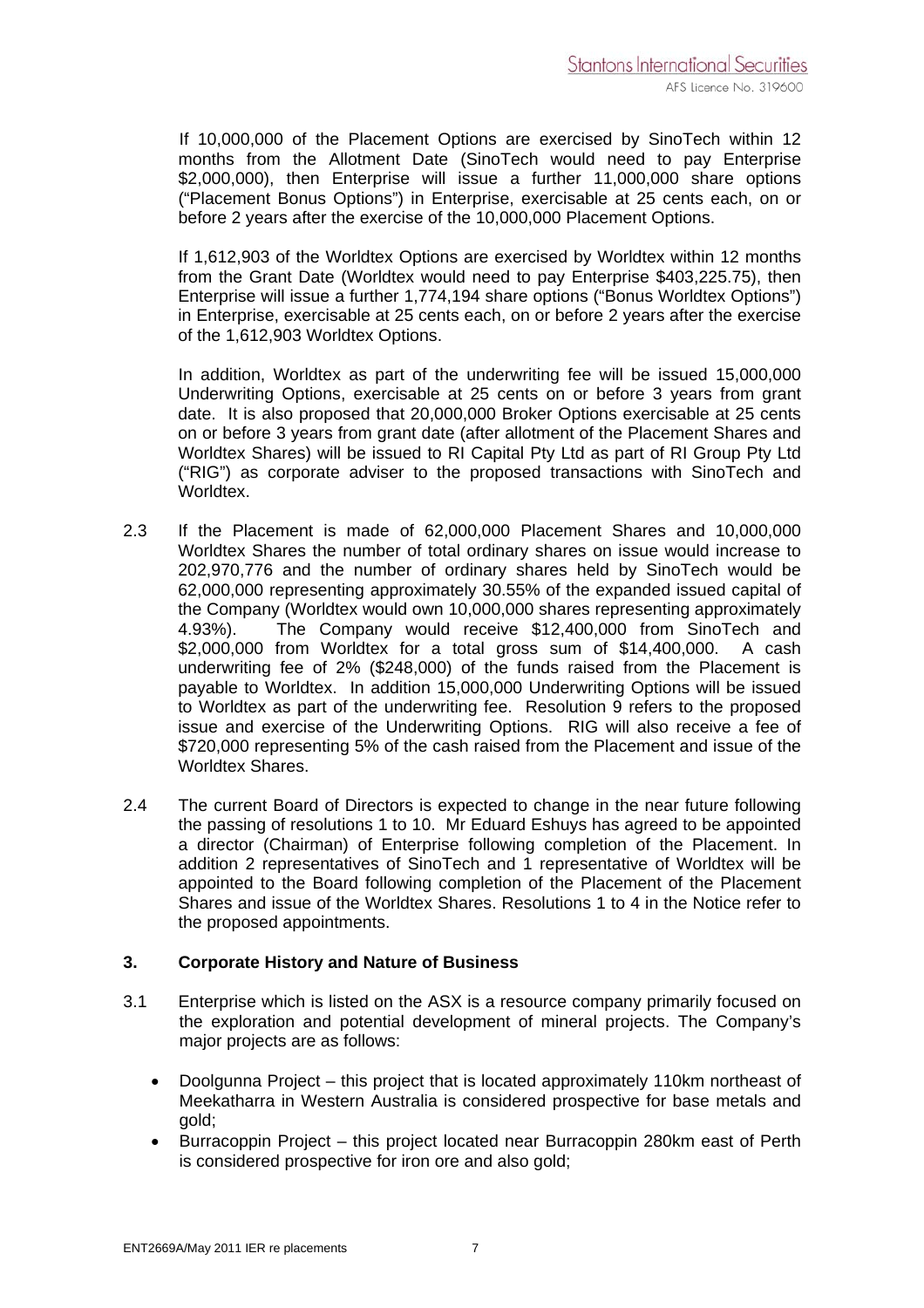- Yalgoo Project this project located approximately 20km west of the township of Yalgoo in Western Australia is considered prospective for gold, base metals (wolfram/tungsten) and uranium;
- Fraser Range Project this project located approximately 100km west of the township of Norseman in Western Australia is considered prospective for gold;
- Harris Lake Project this project located approximately 200km west of the township of Kalgoorlie in Western Australia is considered prospective for uranium;
- Darlot Project this project in Western Australia is considered prospective for uranium;
- Earaheedy Project this project located approximately 200km west of the township of Wiluna in Western Australia is considered prospective for iron ore;
- Byro Project this project located approximately 200km west of the township of Wiluna in Western Australia is considered prospective for uranium;
- Sylvania Project this project in Western Australia is considered prospective for uranium;
- Wattagee Project this project located approximately in Western Australia is considered prospective for gold; and
- Cunderin Project this project in Western Australia is considered prospective for iron ore.
- 3.2 A summarised unaudited consolidated statement of financial position (balance sheet) of the Enterprise Group is outlined in paragraph 5.4.1 of this report.
- 3.3 Details on the background of SinoTech and Worldtex are outlined in the Explanatory Statement attached to the Notice.

#### **4. Future Directions of Enterprise**

- 4.1 We have been advised by the directors and management of Enterprise that:
	- There are no proposals currently contemplated either whereby Enterprise will acquire any properties or assets from SinoTech or Worldtex or where Enterprise would transfer any of its property or assets to SinoTech and Worldtex:
	- The composition of the Board will change as noted in paragraph 2.4 above;
	- The Company is raising further working capital through the issue of 62,000,000 Placement Shares and 10,000,000 Worldtex Shares at an issue price of 20 cents per share. The gross monies received from the Placement and Worldtex issue if approved would be \$14,400,000 (net \$13,432,000 after cash capital raising costs of \$968,000) and would be used to provide further working capital for expenditure on the Company's existing mineral projects and allow extra funds to seek new opportunities in the minerals industry;
	- No dividend policy has been set and it is not proposed to be set until such time as the Company is profitable and has a positive cash flow; and
	- The Company will endeavour to enhance the value of its interests in its existing mineral assets and seek new opportunities in the mining industry.

#### **5. Basis of Valuation of Enterprise Shares and Options**

- 5.1 Shares
- 5.1.1 In considering the proposals as outlined in resolution 7 (and 8), we have sought to determine whether the issue price of the Placement Shares to SinoTech (and possible Shortfall Shares to Worldtex) is in excess of the current fair value of the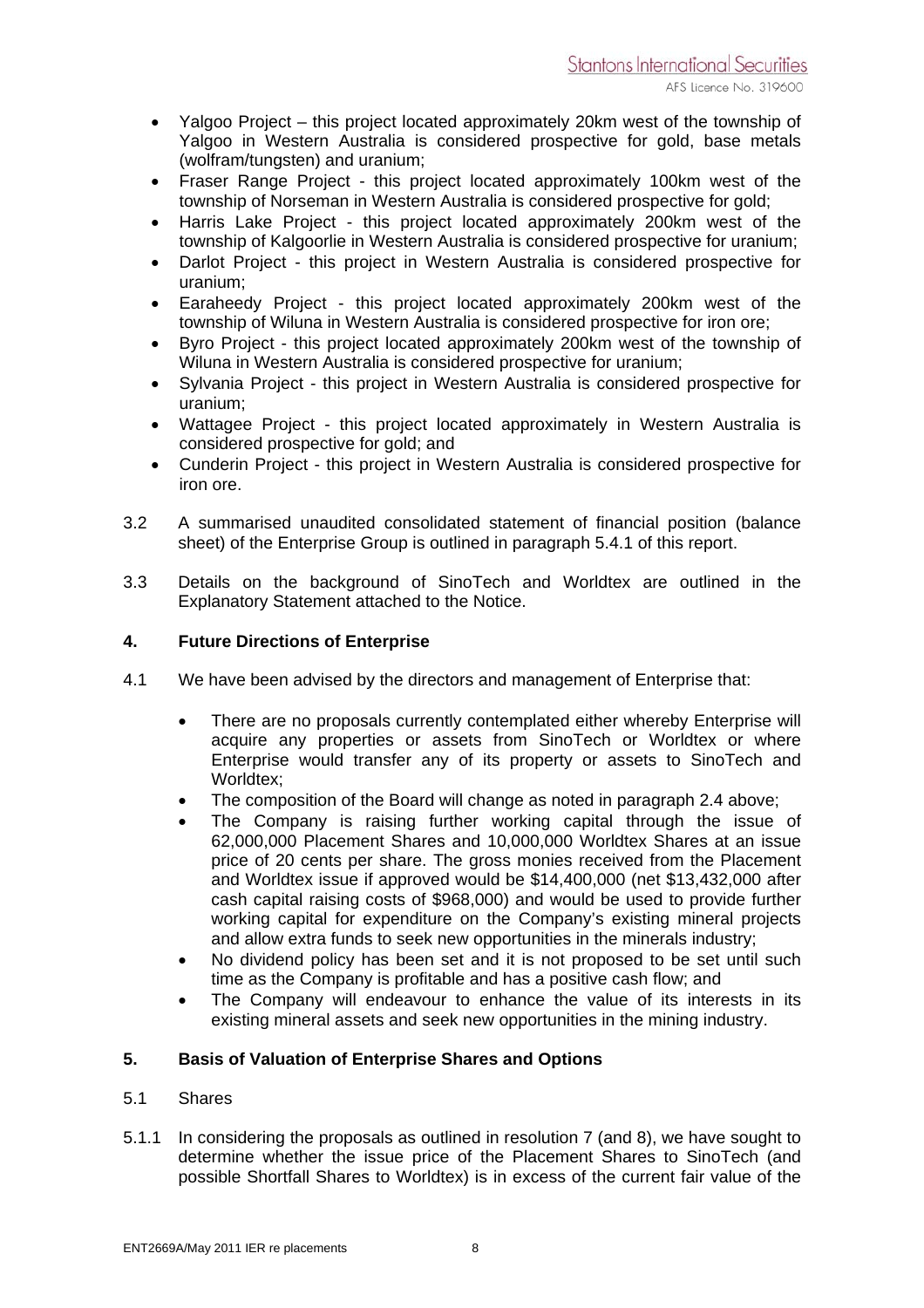shares in Enterprise on issue and whether the proposed Placement is at a price that Enterprise could make to other unrelated third parties and then conclude whether the proposal is fair and reasonable to the existing non associated shareholders of Enterprise.

- 5.1.2 The valuation methodologies we have considered in determining a theoretical value of an Enterprise share are:
	- Capitalised maintainable earnings/discounted cash flow;
	- Takeover bid the price at which an alternative acquirer might be willing to offer;
	- Adjusted net asset backing and windup value; and
	- The recent market prices of Enterprise shares.
- 5.2 Capitalised maintainable earnings and discounted cash flows.
- 5.2.1 Due to Enterprise's current operations, a lack of profit history arising from business undertakings and the lack of a reliable future cash flow from a current business activity, we have considered these methods of valuation not to be relevant for the purpose of this report. The exploration and development of any of existing and new projects cannot proceed without further expenditure on exploration and evaluation and ultimately further funds for capital and working capital expenditure. Currently, Enterprise does not have sufficient funds and thus any perceived technical values of the current projects is theoretical as without funds further exploration activities and development will not be possible. Refer below for details on the net asset backing of the Enterprise group as at 30 April 2011.
- 5.3 Takeover Bid
- 5.3.1 It is possible that a potential bidder for Enterprise could purchase all or part of the existing shares, however no certainty can be attached to this occurrence. To our knowledge, there are no current bids in the market place and the directors of Enterprise and ourselves based on information in the market place have formed the view that there is unlikely to be any takeover bids made for Enterprise in the immediate future. However, if the 62,000,000 Placement Shares are issued, SinoTech will increase control to approximately 30.55% of the expanded ordinary issued capital of Enterprise before the exercise of any outstanding share options. See paragraph 1.5 above for possible percentage interests in Enterprise of SinoTech and Worldtex.
- 5.4 Adjusted Net Asset Backing
- 5.4.1 We set out below an unaudited consolidated statement of financial position (balance sheet) of Enterprise as at 30 April 2011.

|                       | <b>Enterprise</b><br>(unaudited)<br>30 April 2011<br>\$000's |
|-----------------------|--------------------------------------------------------------|
| <b>Current Assets</b> |                                                              |
| Cash assets           | 1,831                                                        |
| <b>Receivables</b>    | 110                                                          |
|                       |                                                              |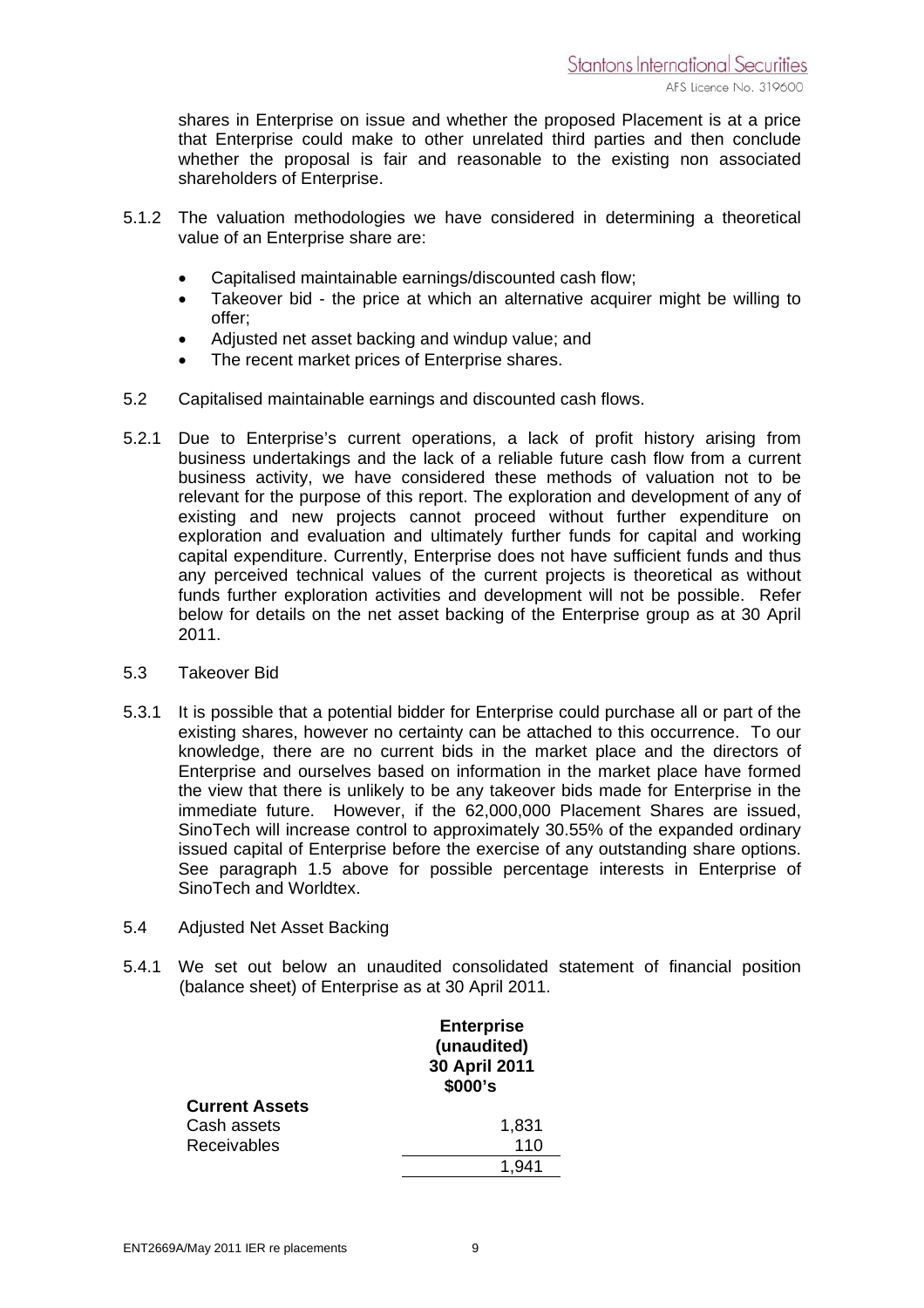|                                        | <b>Enterprise</b><br>(unaudited)<br>30 April 2011<br>\$000's |
|----------------------------------------|--------------------------------------------------------------|
| <b>Non Current Assets</b>              |                                                              |
| Available for sale financial<br>assets |                                                              |
| Plant and equipment                    | 96                                                           |
| Exploration and evaluation             |                                                              |
| expenditure                            | 18,318                                                       |
|                                        | 18,414                                                       |
| <b>Total Assets</b>                    | 20,355                                                       |
| <b>Current Liabilities</b>             |                                                              |
| Creditors and other                    |                                                              |
| payables                               | 298                                                          |
|                                        | 298                                                          |
| <b>Total Liabilities</b>               | 298                                                          |
| <b>Net Assets</b>                      | 20,057                                                       |
| <b>Equity</b>                          |                                                              |
| <b>Issued capital</b><br>Reserves      | 21,257<br>877                                                |
| <b>Accumulated losses</b>              | (2,077)                                                      |
| <b>Net Equity</b>                      | 20,057                                                       |
|                                        |                                                              |
| Number of shares on                    |                                                              |
| issue                                  | 130, 970, 776                                                |
| Net book value per share               |                                                              |
| (cents)                                | 15.31                                                        |

- 5.4.2 The unaudited book net tangible asset backing as at 30 April 2011 equates to approximately 15.31 cents per share based on 130,970,776 ordinary shares on issue. Assuming the issue of 62,000,000 Placement Shares and 10,000,000 Worldtex Shares at 20 cents per share to raise a gross \$14,400,000 and a net \$13,432,000 after capital rasing costs of \$968,000 but allowing for costs in relation to the Notice and negotiations with SinoTech and Worldtex of say \$100,000 and ignoring losses incurred post 30 April 2011, the net asset backing would rise to approximately \$33,389,000 and the number of shares on issue would be 202,970,776 for a net asset backing per share of approximately 16.45 cents.
- 5.4.3 We have accepted the book amounts of Enterprise for all current assets and non current assets. We have been assured by the management of Enterprise that they believe the carrying value of all current assets and liabilities at 30 April 2011 are fair and not materially misstated. However, we note that the majority of the net assets of Enterprise comprise capitalised exploration costs (\$18.318 million) ("Mineral Assets"). An external technical valuation of the mineral assets of Enterprise has not been undertaken as it is considered more appropriate (for the purpose of considering the fairness and reasonableness of the proposed issue of the Placement Shares to SinoTech) to consider the market value of the Enterprise shares based on recent sales and taking into account the issue price of shares. Refer to paragraph 5.5 below.

AFS Licence No. 319600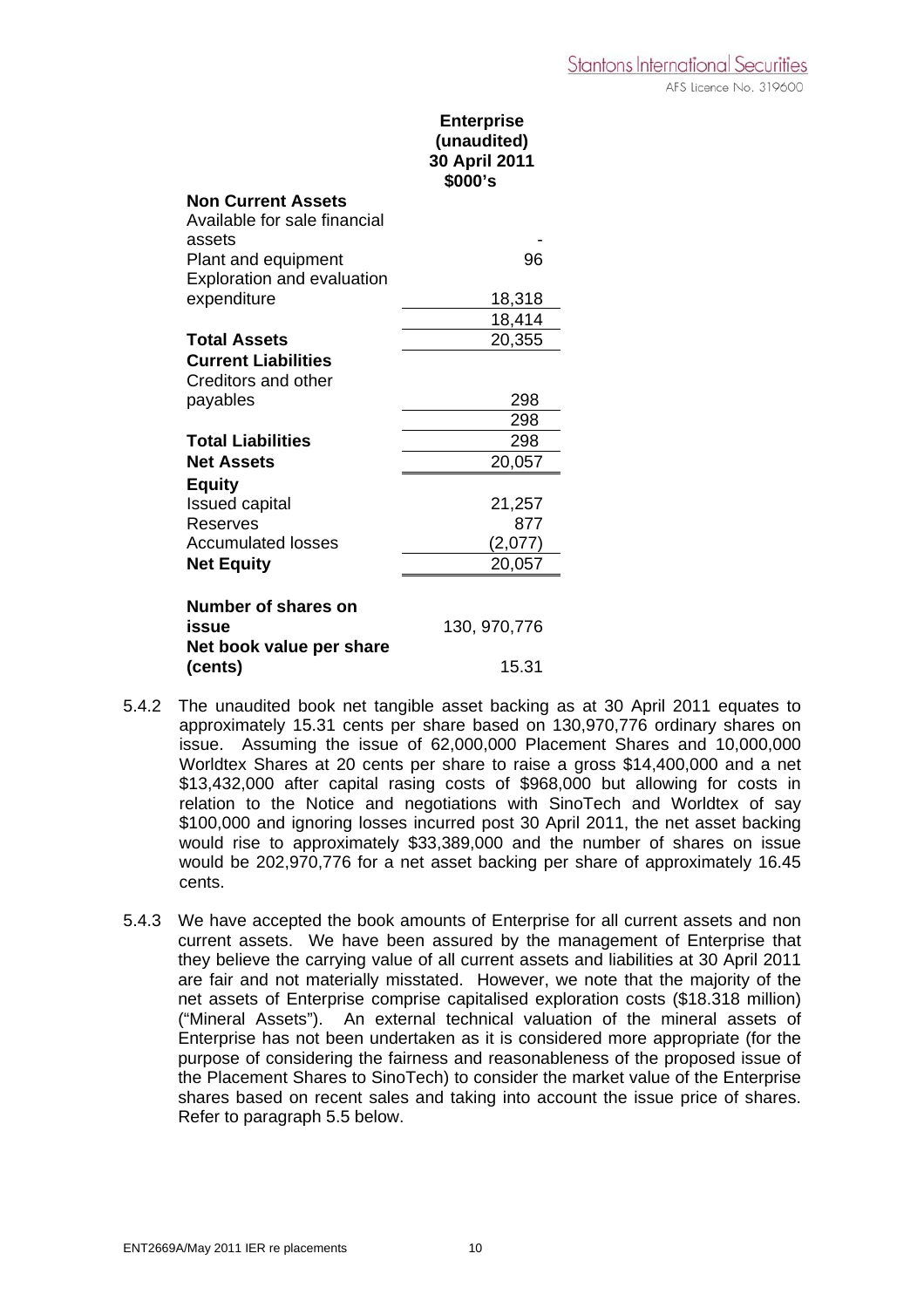- 5.4.4 We note that the market has been informed of all of the current projects, joint ventures and farm in/farm out arrangements entered into between Enterprise and other parties. We also note it is not the present intention of the Directors of Enterprise to liquidate the Company and therefore any theoretical value based upon wind up value or even net book value (as adjusted), is just that, theoretical. The shareholders, existing and future, must acquire shares in Enterprise based on the market perceptions of what the market considers an Enterprise share to be worth. The market has either generally valued the vast majority of junior/mid size mineral exploration and development companies at significant discounts or premiums to appraised technical values and this has been the case for a number of years although we also note that there is an orderly market for Enterprise shares and the market is kept fully informed of the activities of the Company.
- 5.5 Market Price of Enterprise Fully Paid Ordinary Shares
- 5.5.1 We set out below a summary of the fully paid share prices of Enterprise since 1 January 2011 to the date immediately prior to the announcement of the details of the capital raising via the proposed Placement on 28 April 2011.

| 2011               | <b>High Cents</b> | <b>Low Cents</b> | <b>Last Sale</b><br><b>Cents</b> | <b>Volume Trade</b><br>$000$ 's |
|--------------------|-------------------|------------------|----------------------------------|---------------------------------|
| January            | 22.0              | 19.0             | 19.0                             | 3,193                           |
| February           | 19.5              | 16.0             | 18.0                             | 2,348                           |
| March              | 19.0              | 15.5             | 17.0                             | 1,903                           |
| April (to $27th$ ) | 17.5              | 16.0             | 17.0                             | 873                             |

5.5.2 Generally, the market is a fair indicator of what a share is worth, however the theoretical technical value based on the underlying value of assets and liabilities may be lower or higher. In the case of Enterprise, current liquidity is not strong and it is noted that cash as at 30 April 2011 totalled \$1,831,000 whilst trade creditors and other payables totalled \$298,000. The Company lost approximately \$559,000 in the 10 months ended 30 April 2011. The Company may need to undertake a capital raising of some significance to provide for general working capital to use to advance its current operations for the evaluation other mining opportunities. Based on the unaudited adjusted 30 April 2011 book values of Enterprise's assets, Enterprise has net equity of \$20,057,000 and a value per share of approximately 15.31 cents although the theoretical technical value may be higher or lower. It may be arguably more suitable to value an Enterprise share more towards the net asset backing and a lesser weight on the market trades in January 2011 to 27 April 2011 due to the moderate level of liquidity in the shares. However the net assets of the Company as at 30 April 2011 include the mineral assets as noted above. The true or recoverable values of these mineral assets may be higher or lower depending on whether they could be successfully exploited through their sale or through further exploration and development. The Company currently does not have the funds to exploit all of these assets without significant capital raisings which are somewhat difficult in the current market. Our preferred valuation methodology is to use the preannouncement prices with limited consideration of the unaudited net book asset backing. It is our view that based on preannouncement share prices, the fair market value of an Enterprise share lies in the range of 16 cents to 19 cents.

It is noted that over the past several years, the vast majority of mineral companies listed on the ASX are trading at significant discounts or premiums to appraised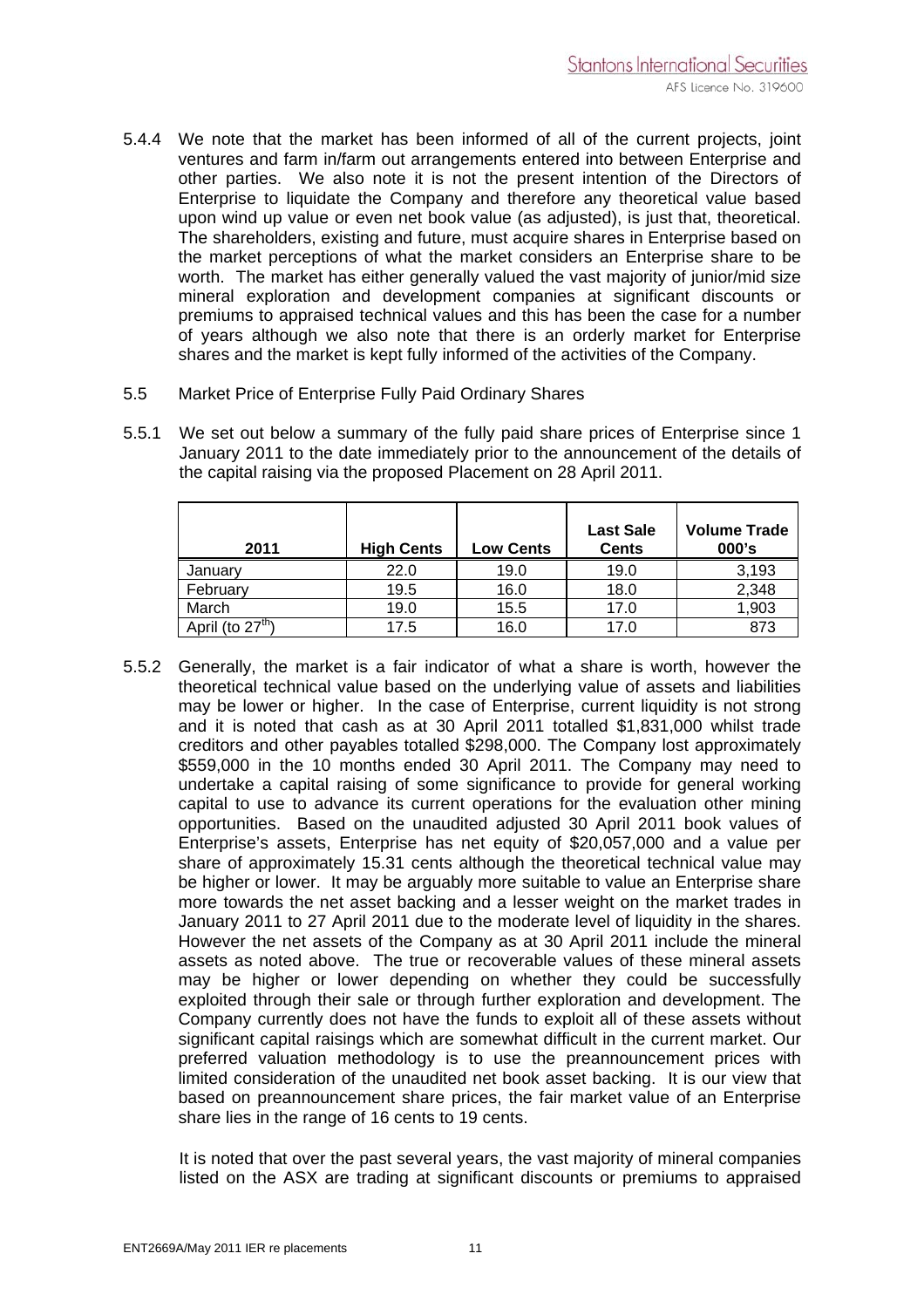technical values and in some cases have traded at a discount to cash asset backing. In the case of Enterprise, the monthly volume of trades on the ASX, although not large is reasonable and large enough to argue that an orderly market exists for the Company's shares. The "market" arguably is fully informed of the Company's activities. It is in our opinion appropriate to use a range of recent preannouncement trading market values as fair values to attribute to the 62,000,000 Placement Shares noted in paragraph 1.2 to be issued to SinoTech (or possibly Worldtex under an underwriting agreement). It is noted that the directors of Enterprise considered that the fair value of an Enterprise share at the time of discussions with the directors of SinoTech was in the range of 16 cents to 17 cents being the share price of an Enterprise share trading on ASX in April 2011. The closing price of an Enterprise share on ASX as at 20 April 2011 (last sale before 28 April 2011) was 17 cents. The shares in Enterprise post the announcement have traded on the ASX at between 16 cents and 19 cents with a last sale on 20 May 2011 of 18.5 cents (last sale to 23 May 2011).

Considering ASX Listing Rule 7.3.3 allows the issue of shares at a discount of up to 20% of the market value (weighted average over five days where the issue price is not predetermined) then it is accepted that the ability of issuing shares to SinoTech and Worldtex pursuant to resolutions 5, 7 and 8 is in the range of 12.8 cents to 15.2 cents, being 80% of 16 cent and 19 cents share prices. It is noted that over the past 36 months or so there have been a number of share issues at discounts of up to 50% of market values as the ability to raise capital particularly in 2008 and 2009 has been severely reduced and this is so particularly for mineral exploration companies although over the past 12 months the discounts have possibly reduced. Anecdotal evidence would suggest that a discount to the 27 April 2011 share price (the last sale price before the day of the announcement to make a Placement with SinoTech) of 17.0 cents would need to be in the range of 13.6 cents (15% discount) to 15.30 cents (10% discount). We note that at the time negotiations with SinoTech commenced and were finalised, the share price of an Enterprise share trading on ASX was around 16 to 17 cents and thus an issue price at 20 cents (as proposed) is in fact at a premium to market of between 17.64% and 25.0%.

- 5.5.3 The future value of an Enterprise share will depend upon, inter alia:
	- The future commercialisation of the existing mineral interests and the successful exploitation of potential new acquisitions;
	- The state of the gold, uranium, iron ore and other base metal markets (and prices) and foreign exchange rates;
	- Cash position of Enterprise;
	- The state of Australian and overseas stock markets:
	- Membership and control of the Board and senior management;
	- General economic conditions; and
	- Liquidity of shares in Enterprise.
- 5.5.4 Our view is that less weighting should be given to the asset backing of an Enterprise share, particularly in view of the Company's relatively low cash position as more cash is required to spend on the Company's current projects some of which are considered prospective. Although the share prices may not necessarily reflect fair values in the current economic circumstances of the Company our preferred methodology is to ascribe a value to an Enterprise share based on the pre announcement share prices. In conclusion, we consider that the fair value of an Enterprise share falls in the range of 16 cents to 19 cents, with a preference towards the middle range. On this basis our preferred value of an Enterprise share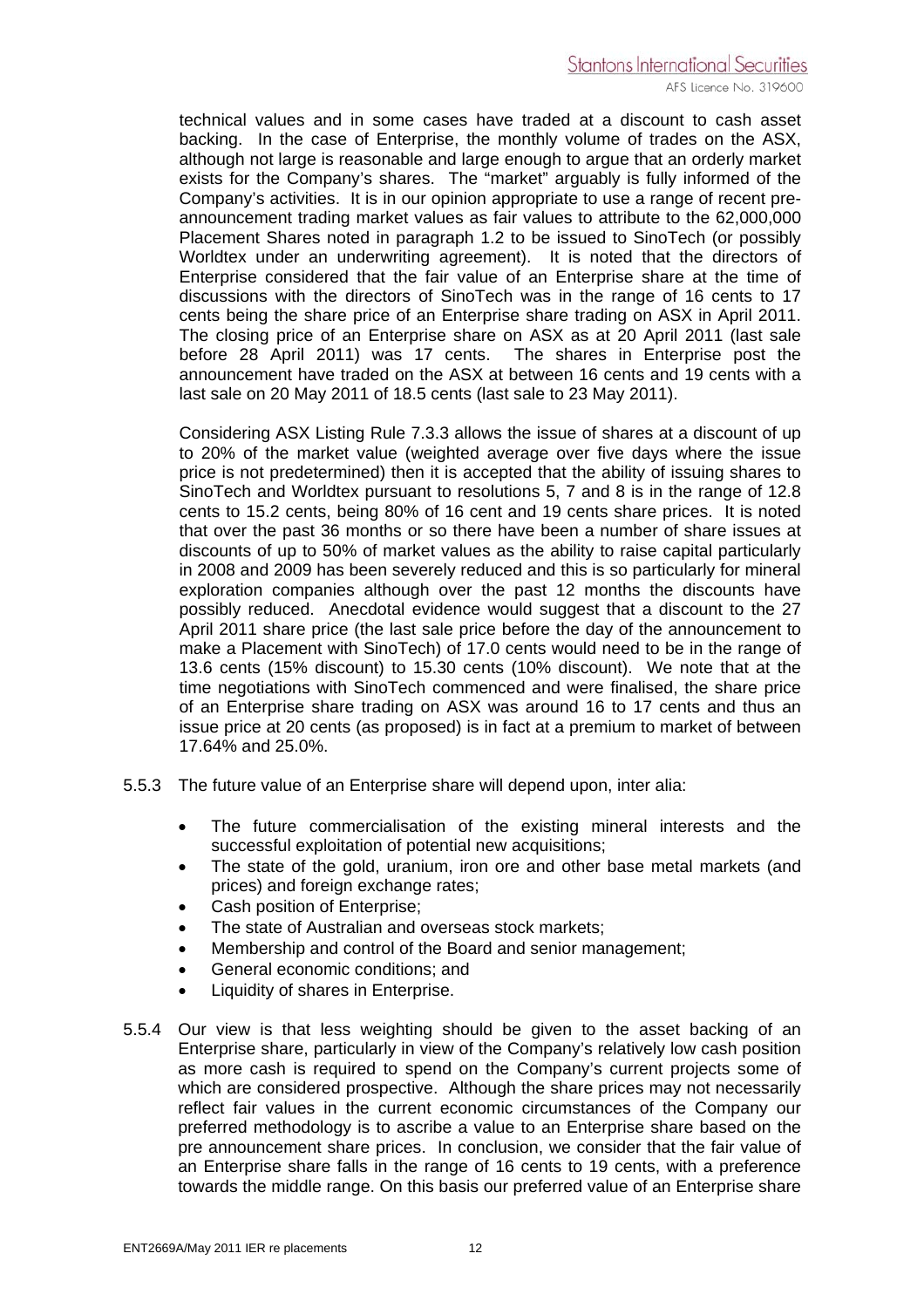is 17.5 cents per share. It is noted that the Directors of Enterprise considered that the fair value of Enterprise shares at the time of discussions with SinoTech was in the range of 16 to 17 cents but acknowledging that there is upside potential to the Enterprise share price.

#### **6. PREMIUM FOR CONTROL**

- 6.1 Premium for control for the purposes of this report, has been defined as the difference between the price per share, which a buyer would be prepared to pay to obtain or improve a controlling interest in the Company and the price per share which the same person would be required to pay per share, which does not carry with it control or the ability to improve (increase) control of the Company.
- 6.2 Under TCA, control may be deemed to occur when a shareholder or group of associated shareholders control more than 20% of the issued capital. As noted above, SinoTech's beneficial interest in Enterprise would increase from nil% to approximately 30.55% if SinoTech subscribed for the 62,000,000 Placement Shares at 20 cents each as envisages under resolution1. In the event that Worldtex was required to take up all Shortfall Shares (62,000,000) that would increase Worldtex's percentage interest to over 20% Worldtex would be the company obtaining legal "control". Worldtex would need to own over 40,594,515 shares in Enterprise assuming 62,000,000 Placement Shares and 10,000,000 Worldtex Shares are issued at 20 cents each to obtain legal control that is over 20% of the issued capital of Enterprise. Accordingly, we have addressed whether premiums for control will be paid.
- 6.3 The pre announcement of the Placement market value of an Enterprise share lies in the range of approximately 16 cents to 19 cents. As SinoTech (or possibly Worldtex) is acquiring Placement Shares at 20 cents each it could be argued that on balance SinoTech (or Worldtex) is probably paying a premium for control of between 5.26% and 25%. However the shareholders of Enterprise are arguably better off as the Company would receive an estimated net \$13,432,000 in September or October 2011 that will provide cash for working capital on the Company's projects and cash for assessing new mineral projects. It is noted that a premium for control in a full takeover or partial takeover of over 50% of a company is normally in the range of 20% to 40% with 25% considered an acceptable premium for control. It is noted that under the proposals with SinoTech (or possibly Worldtex) control will initially not exceed 35.47% before the exercise of any Placement Options, Placement Bonus Options, Worldtex Options, Worldtex Bonus Options, Underwriting Options, Broker Options or any other share options. All of the Placement Options, Placement Bonus Options, Worldtex Options, Worldtex Bonus Options, Underwriting Options and Broker Options are exercisable at 25 cents each. However, SinoTech or Worldtex would need to pay cash to Enterprise to exercise such share options (Placement Options, Placement Bonus Options, Worldtex Options, Worldtex Bonus Options, Underwriting Options). The amount payable to exercise the Placement Options in full would be \$5,000,000; to exercise the Placement Bonus Options \$2,750,000; the Worldtex Options \$806,452; the Worldtex Bonus Options \$443,548 and the Underwriting Options (in the case of Worldtex) \$3,750,000. If all such share options are exercised, Enterprise would receive approximately \$12,750,000 and a total of 51,000,000 new ordinary shares in Enterprise would be issued. Refer paragraph 7.11 for details on the theoretical cost under Australian Equivalent of International Financial Reporting Standards ('A-IFRS") of issuing such share options.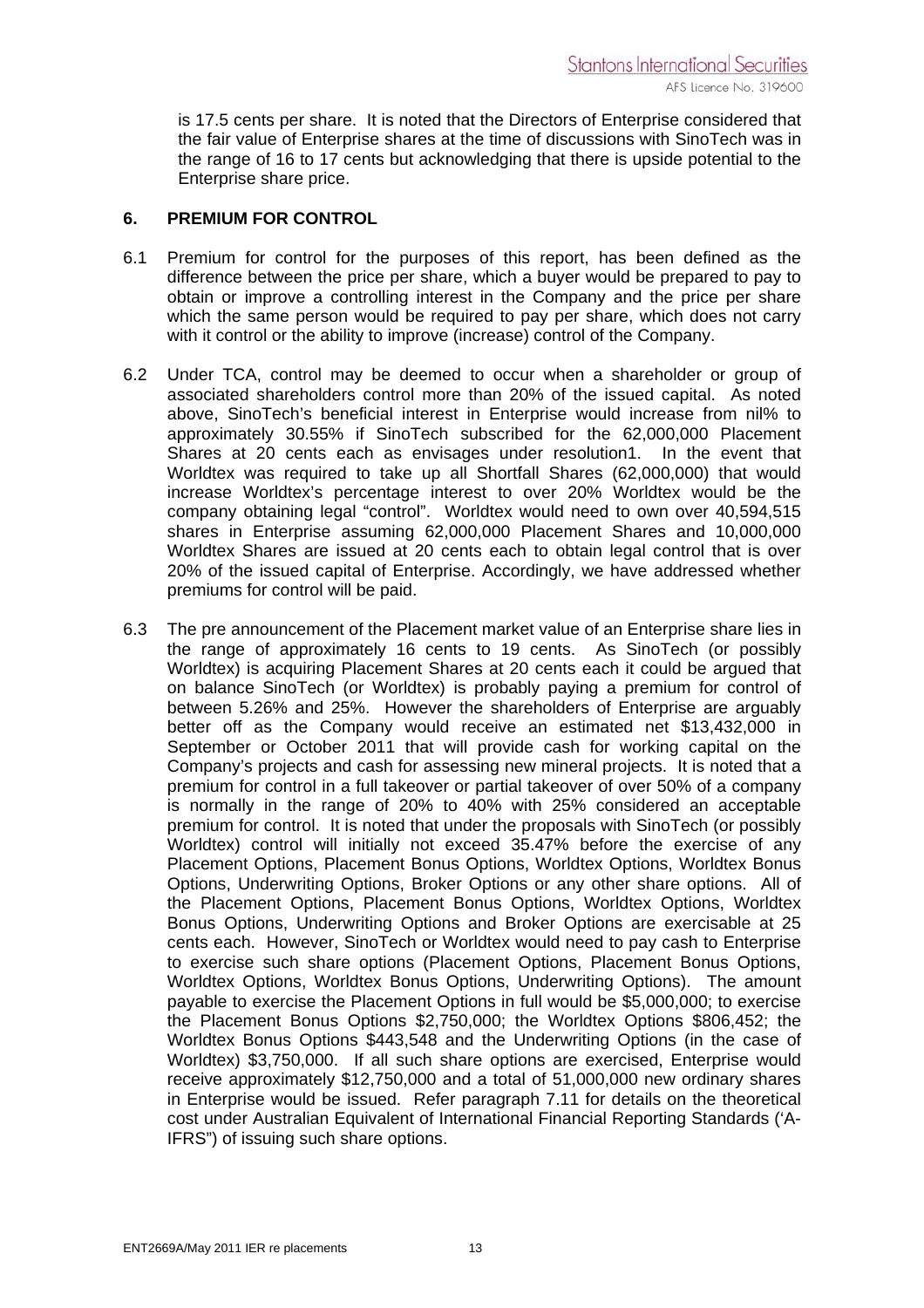6.4 We note that currently SinoTech or Worldtex does not have representation on the Enterprise Board. Following the completion of the Placement it is envisaged that SinoTech will appoint two representatives to the Board of Enterprise and Worldtex will appoint one representative to the Enterprise Board. SinoTech or Worldtex will thus not "control" the Board. We have been informed that SinoTech and Worldtex are not associates/related parties of each other.

#### **7. Fairness and Reasonableness of the Proposed Placement and Possible Issue of Shares On Exercise of the Share Options to be Issued to SinoTech or Worldtex**

7.1 We set out below some of the advantages and disadvantages and other factors pertaining to the proposed Placement of 62,000,000 Placement Shares to SinoTech) or Worldtex pursuant to obligations under the Preliminary Underwriting Agreement) and the exercise of the Placement Options, Placement Bonus Options, Worldtex Shares, Worldtex Options, Worldtex Bonus Options and possibly the 15,000,000 Underwriting Options pursuant to resolutions 5 to 9 of the Notice.

#### Advantages

- 7.2 By entering into the proposals with SinoTech and Worldtex, Enterprise will initially increase its cash reserves (it will raise a net \$13,432,000 from the Placement and Worldtex Placement). Obtaining access to a significant amount of cash funds in the current environment is extremely difficult and thus the Company and its shareholders should benefit. As at 30 April 2011 cash was only around \$1,831,000 and trade creditors were around \$298,000. This should allow the Company sufficient working capital in the medium term to provide on going working capital requirements for exploration and evaluation on the Company's existing mineral assets and for seeking new opportunities in the mining industry.
- 7.3 In the event that the capital raising does not proceed or the Company cannot raise adequate working capital, there is the strong likelihood that the share price of an Enterprise share may fall from present prices.
- 7.4 The issue price of the Placement Shares (and the Worldtex Shares) is at a premium to market prices of Enterprise shares trading on ASX in April 2011 (and since 28 April 2011 to 23 May 2011). In the current market it is difficult for exploration companies such as Enterprise to raise equity and if raised significant discounts to recent traded share prices would normally need to be offered. It is not uncommon to offer discounts in the current market of between 10% and 25%. Arguably it could be higher for mineral exploration/producer companies that are not profitable and have negative cash flows. It was estimated by Enterprise that to undertake a capital raising of around \$14,700,000 the issue price would normally be in the range of 12 cents to 16 cents. If the lower prices were used, the number of shares that would need to be issued would approximate 90,000,000 to 120,000,000. At any price below 20 cents per share would result in more shares being issued than the 62,000,000 Placement Shares proposed to be issued to SinoTech and the 10,000,000 Worldtex Shares to Worldtex.
- 7.5 There is an incentive for SinoTech and/or Worldtex to ensure Enterprise becomes a viable mineral exploration and development company as SinoTech and/or Worldtex will have a significant shareholding interest in Enterprise (as well as Board representation). SinoTech and/or Worldtex are taking a significant risk in investing further funds into Enterprise as to a large extent, Enterprise's future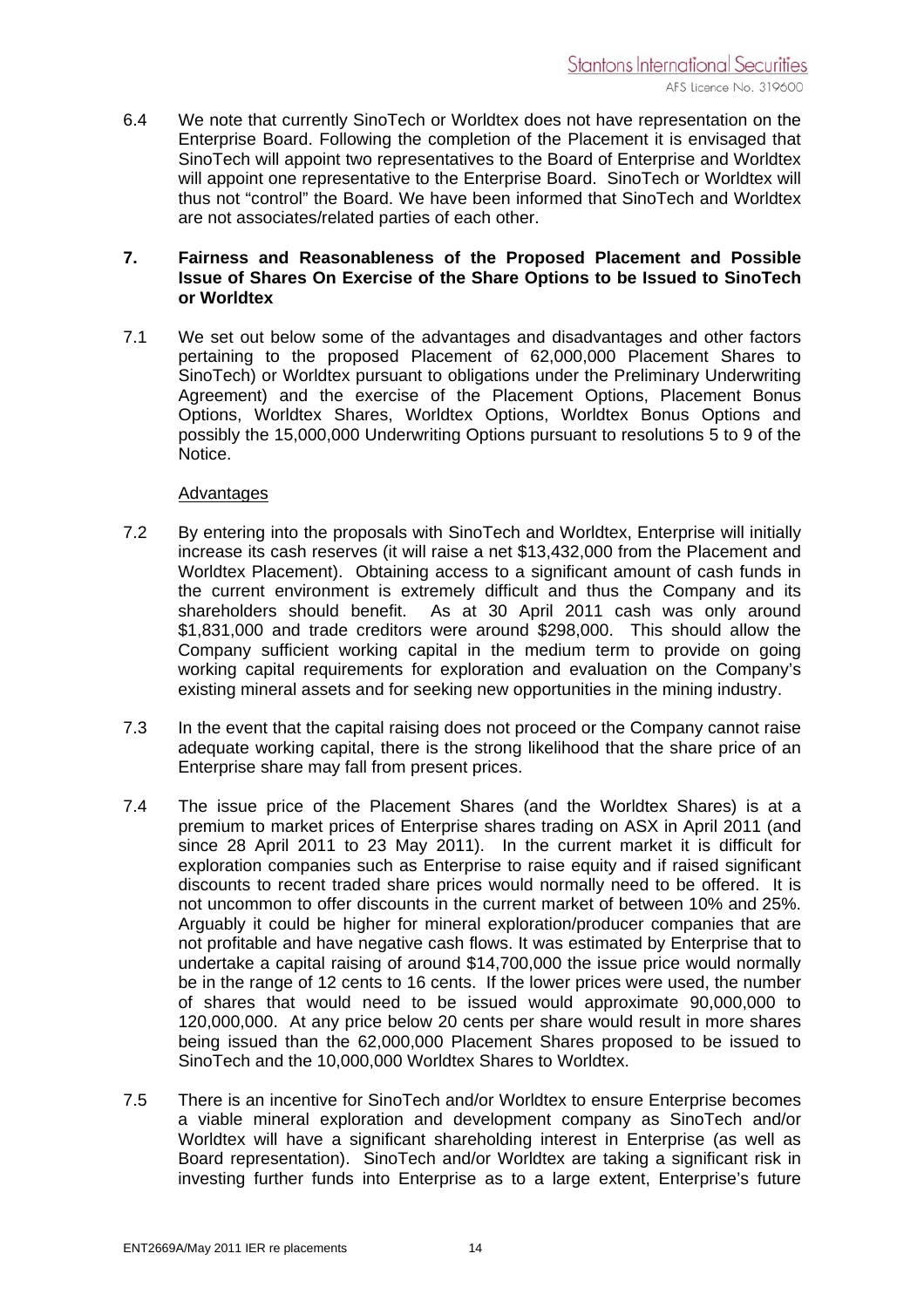share price may be determined by the exploitation and/or commercial success (or otherwise) of its exploration portfolio. There is a huge incentive for SinoTech and/or Worldtex to make Enterprise a successful company and have the share price rise considerably. All shareholders would benefit from a rise in the share price.

- 7.6 The Company currently has several main exploration areas of interest that are undeveloped. Such projects and other potential exploration opportunities cannot be explored without additional funding being made available. The Placement and the Worldtex Placement would raise significant additional funds to assist the Company in advancing such projects.
- 7.7 The amount payable to exercise the Placement Options in full would be \$5,000,000; to exercise the Placement Bonus Options \$2,750,000; the Worldtex Options \$806,451; the Worldtex Bonus Options \$443,548 and the Underwriting Options (in the case of Worldtex) \$3,750,000. If all such share options are exercised, Enterprise would receive approximately \$12,750,000 and a total of 51,000,000 new ordinary shares in Enterprise would be issued.
- 7.8 The proposed issue price under the Placement and the issue of the Worldtex Shares is above the net asset backing per share value of approximately 15.31 cents which would suggest that the non associated shareholders are not disadvantaged. However, we do not consider that undue weighting should be given to asset backing as share issues of ASX listed companies are normally undertaken based on share prices and more often that not at a discount to market. However, it is noted that the unaudited net book asset backing is only a few cents less than share prices of Enterprise shares trading on ASX in April 2011.

#### **Disadvantages**

- 7.9 The number of fully paid ordinary shares on issue initially rises by 72,000,000 to 202,970,776. This represents an approximate 54.97% increase in the ordinary shares of the Company on issue as at 23 May 2011. The number of shares may increase further if all of the 51,000,000 share options that could be exercised by SinoTech and/or Worldtex are exercised (but the Company would receive up to \$12,750,000).
- 7.10 An influential shareholding of the Company is being given to SinoTech (or possibly Worldtex) in that SinoTech would immediately have voting control of approximately 35.05% (or Worldtex approximately 35.47% if it was obliged to take up all of the Placement Shares) of the expanded ordinary issued capital after the successful ratification and implementation of resolutions 7 and/or 8. Either SinoTech or Worldtex can stop special resolutions being passed as one of their new shareholdings will exceed 25%.

#### Other factors

7.11 The issue of the Placement Options and the Worldtex Options are at no accounting cost to Enterprise as they are free attaching to the Placement Shares and Worldtex Shares respectively. However, there is an accounting cost attributable to the Underwriting Options (and the Broker Options that we are not opining on). Under A-IFRS, the estimated accounting cost (that is not a cash cost), attributable to the Underwriting Options may be over \$1,300,000 using the Black Scholes option valuation methodology. Similarly, there would be an accounting (non cash) cost attributable to the Broker Options noted above. The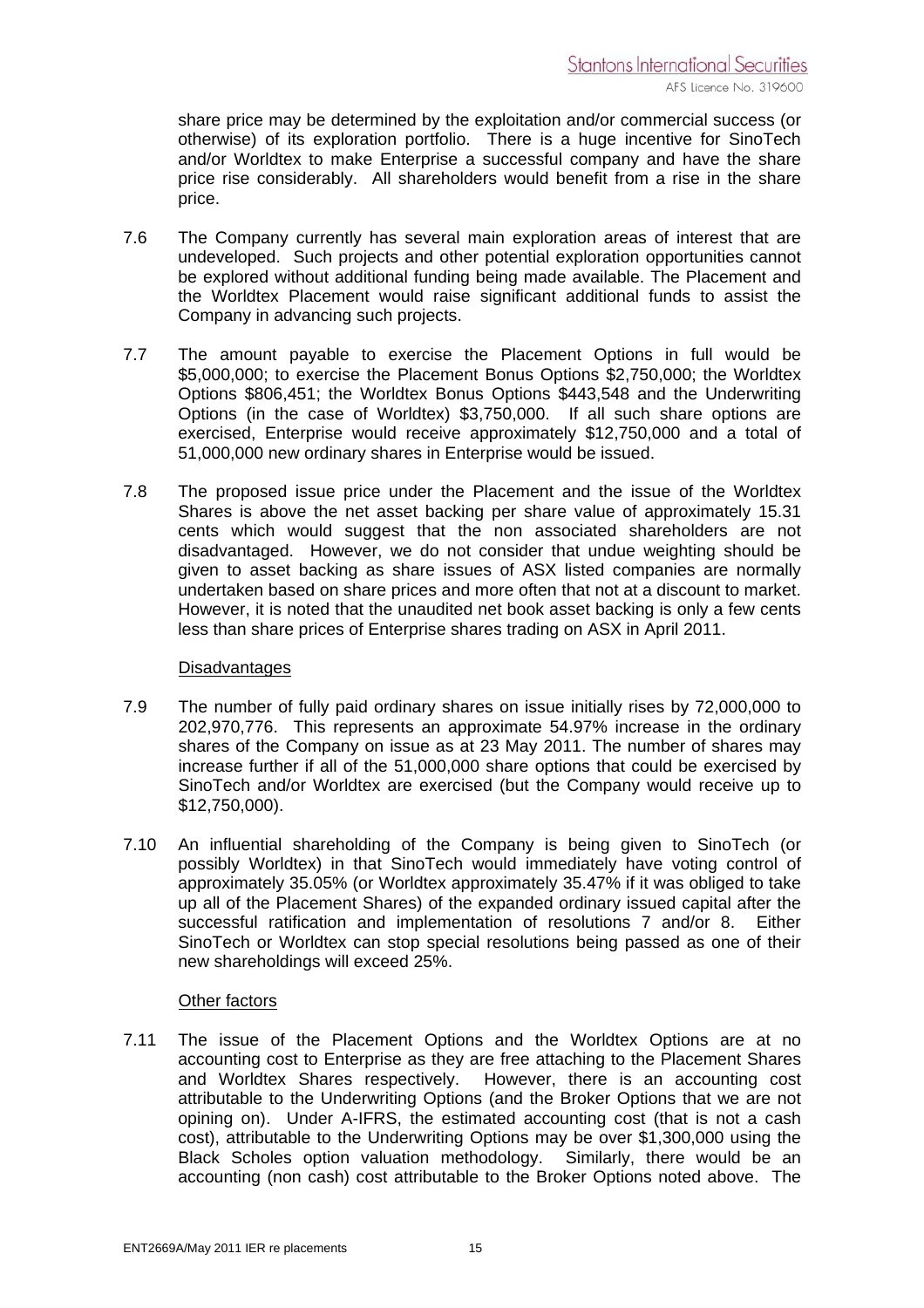cost of the issue of the Underwriting Options and the Broker Options is charged against share equity and does not affect accumulated losses.

7.12 Piggy back share options are being issued to SinoTech (the potential 11,000,000 Placement Bonus Options) if SinoTech (or Worldtex) exercises at least 10,000,000 of the Placement Options within 12 months of the issue of the Placement Options. Piggy back share options are being issued to Worldtex (the potential 1,774,194 Worldtex Bonus Options) if Worldtex exercises at least 1,612,903 of the Worldtex Options within 12 months of the issue of the Worldtex Options. The shareholdings of SinoTech and Worldtex may increase substantially if the Placement Options, Placement Bonus Options, Worldtex Options, Worldtex Bonus Options and Underwriting Options are exercised by SinoTech (where relevant) and Worldtex (where relevant). Refer paragraph 1.5 above for possible percentage interests of SinoTech and/or Worldtex if relevant share options are exercised. However, if all of the named share options are exercised in full, Enterprise would receive a further \$12,750,000. The exercise price of the relevant options is 25 cents each and the share price of an Enterprise share trading on ASX would probably be in excess of the current share price of around 19 cents (19 May 2011) and the proposed 20 cents for the Placement Shares. All shareholders benefit from a rising share price. However by having share options exercisable at 25 cents each may be dilutioniary as the share price may well be in excess of 25 cents at time of exercise of the relevant share options and there is always the possibility that the Company could issue new shares at a higher share price than 25 cents.

#### **8. Conclusion as to Fairness and Reasonableness**

- 8.1 **For the purposes of Section 611 (item 7) of TCA, resolution 7 in relation to the approval to issue 62,000,000 Placement Shares in Enterprise to SinoTech and allow SinoTech to exercise the Placement Options and Placement Bonus Options, is in our opinion taking into account the factors noted elsewhere in this report including the factors (positive, negative and other factors) noted in section 7 of this report, fair and reasonable to the shareholders of Enterprise not associated with SinoTech and its associates.**
- 8.2 **For the purposes of Section 611 (item 7) of TCA, resolutions 5,6, 8 and 9 in relation to the approval to issue various shares and allow the exercise of various share options to Worldtex as noted in paragraphs 1.2 and 1.3 is in our opinion taking into account the factors noted elsewhere in this report including the factors (positive, negative and other factors) noted in section 7 of this report fair and reasonable to the shareholders of Enterprise not associated with Worldtex and its associates.**

#### **9. Sources of Information**

9.1 In making our assessment as to whether the proposals as outlined in resolutions 5 to 9 are fair and reasonable, we have reviewed relevant published available information and other unpublished information of the Company and its mining assets that is relevant to the current circumstances. In addition, we have held discussions with the management of Enterprise about the present and future operations of the Company. Statements and opinions contained in this report are given in good faith but in the preparation of this report, we have relied in part on information provided by the directors and management of Enterprise.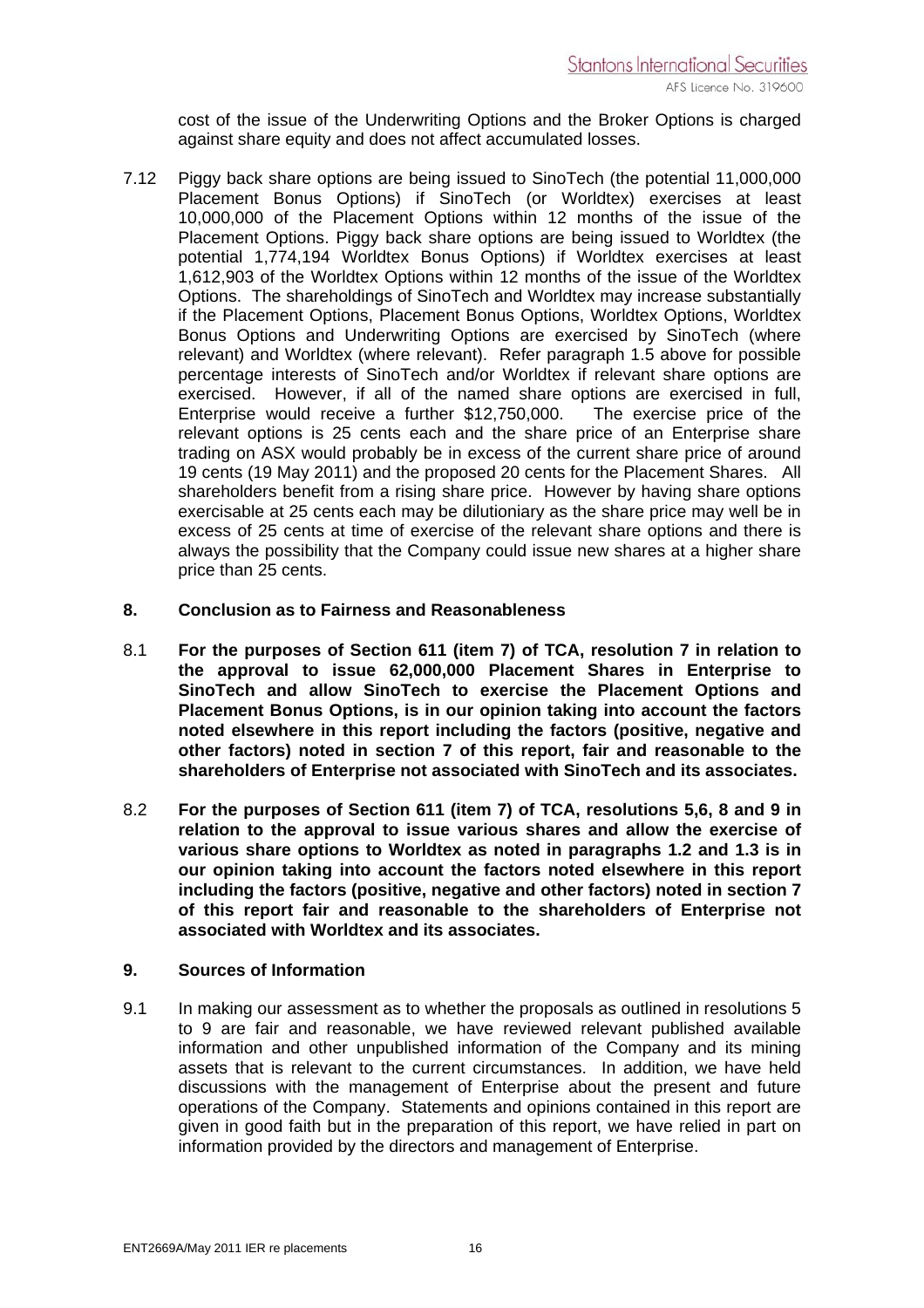- 9.2 Information we have received includes, but is not limited to:
	- Draft Notices and Explanatory Statements to Shareholders of Enterprise prepared to 23 May 2011;
	- The MOU and Subscription Agreement between Enterprise and SinoTech of April 2011;
	- Discussions with management and directors of Enterprise;
	- Details of historical market trading of Enterprise ordinary fully paid shares recorded by ASX for the period 1 July 2010 to 23 May 2011;
	- Top 20 shareholding details of Enterprise as at 18 May 2011;
	- Announcements made by Enterprise to the ASX from 1 January 2010 to 23 May 2011;
	- The cash flow forecasts of Enterprise for 2011;
	- Audit reviewed consolidated accounts of Enterprise for the six months ended 31 December 2010 and un-audited consolidated accounts of Enterprise for the 10 months ended 30 April 2011; and
	- Preliminary Underwriting Agreement between Enterprise and Worldtex dated 6 May 2011.
- 9.3 Our report includes Appendix A and our Financial Services Guide attached to this report.

#### Yours faithfully **STANTONS INTERNATIONAL PTY LTD (Trading as Stantons International Securities)**

**J P Van Dieren - FCA Director**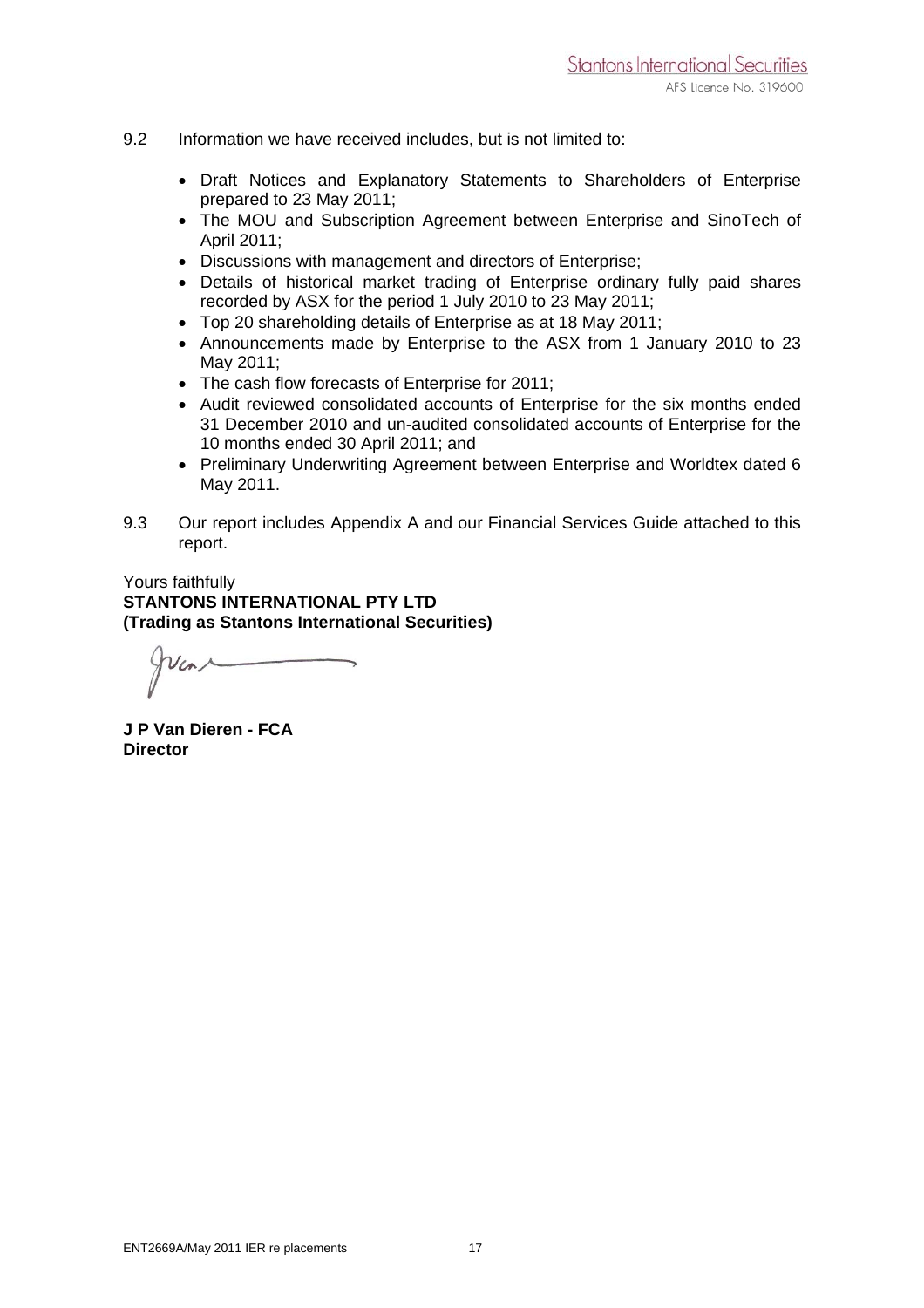#### **APPENDIX A**

#### **AUTHOR INDEPENDENCE AND INDEMNITY**

This annexure forms part of and should be read in conjunction with the report of Stantons International Securities dated 24 May 2011, relating to the proposals as outlined in resolutions 5 to 9 in the Notice of Meeting to Shareholders proposed to be distributed to shareholders in late May 2011 for a shareholders meeting planned to be held on 30 June 2011.

At the date of this report, Stantons International Securities does not have any interest in the outcome of the proposal. There are no relationships with Enterprise, SinoTech and Worldtex other than acting as an independent expert for the purposes of this report. There are no existing relationships between Stantons International Securities and the parties participating in the transaction detailed in this report which would affect our ability to provide an independent opinion. The fee to be received for the preparation of this report is based on the time spent at normal professional rates plus out of pocket expenses and is estimated at \$15,000. The fee is payable regardless of the outcome. With the exception of the fee, neither Stantons International Securities nor John P Van Dieren have received, nor will, or may they receive, any pecuniary or other benefits, whether directly or indirectly, for or in connection with the making of this report.

Stantons International Securities does not hold any securities in Enterprise, SinoTech and Worldtex. There are no pecuniary or other interests of Stantons International Securities that could be reasonably argued as affecting its ability to give an unbiased and independent opinion in relation to the proposal. Stantons International Securities and Mr J Van Dieren have consented to the inclusion of this report in the form and context in which it is included as an annexure to the Notice.

#### **QUALIFICATIONS**

We advise Stantons International Securities is the holder of an Australian Financial Services Licence (no 319600) under the Corporations Act 2001 relating to advice and reporting on mergers, takeovers and acquisitions that involve securities. A number of the directors of Stantons International Pty Ltd are the directors of Stantons International Securities and its affiliated company Stantons International Audit and Consulting Pty Ltd. Stantons International Securities and Stantons International Audit and Consulting Pty Ltd have extensive experience in providing advice pertaining to mergers, acquisitions and strategic for both listed and unlisted companies and businesses.

Mr John P Van Dieren, FCA, the person responsible for the preparation of this report, has extensive experience in the preparation of valuations for companies and in advising corporations on takeovers generally and in particular on the valuation and financial aspects thereof, including the fairness and reasonableness of the consideration offered.

The professionals employed in the research, analysis and evaluation leading to the formulation of opinions contained in this report, have qualifications and experience appropriate to the task they have performed.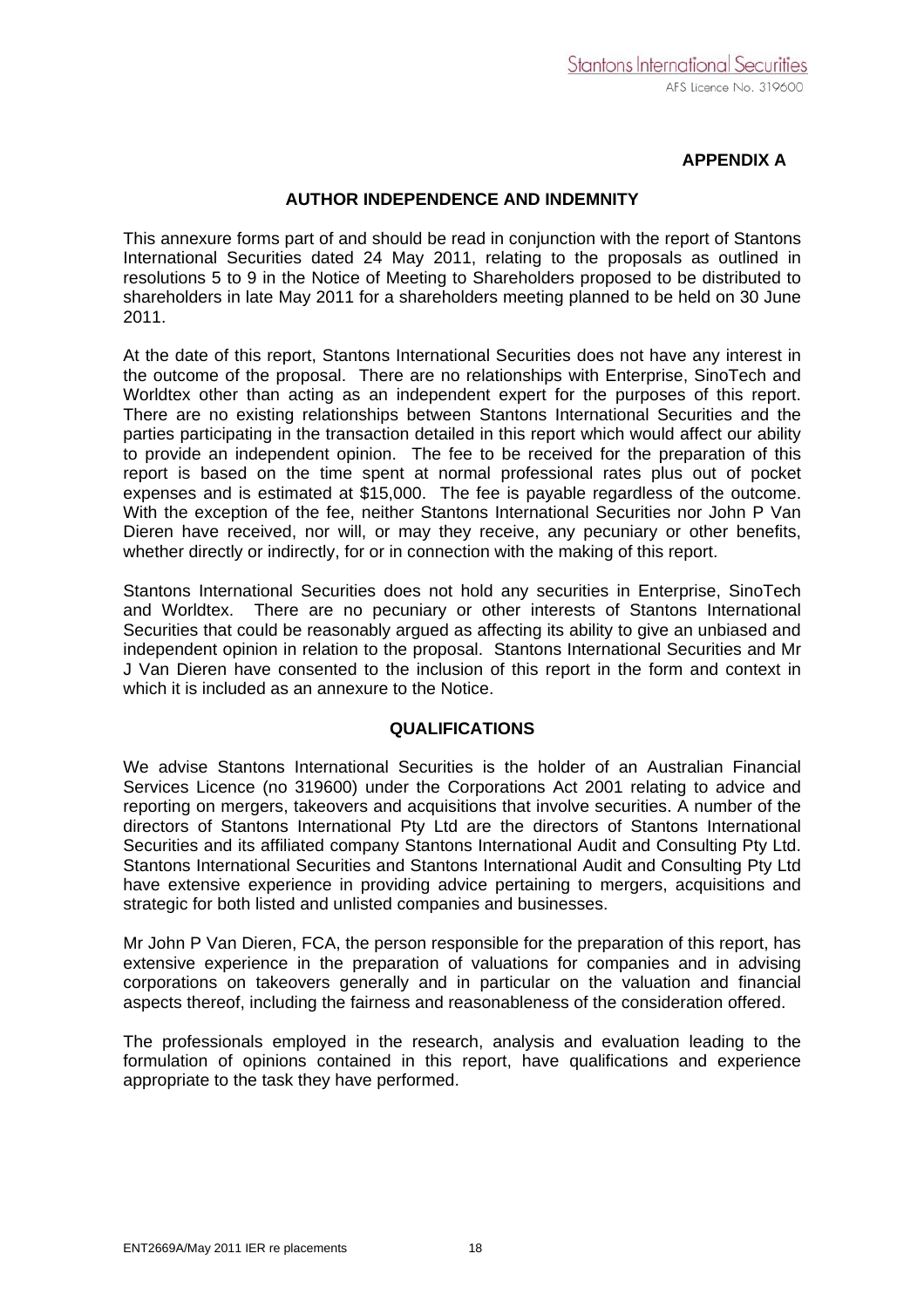#### **DECLARATION**

This report has been prepared at the request of the Directors of Enterprise in order to assist them to assess the merits of the proposal as outlined in resolutions 5 to 9 and the Explanatory Statement to which this report relates. This report has been prepared for the benefit of Enterprise's shareholders and does not provide a general expression of Stantons International Securities opinion as to the longer term value of Enterprise and its assets. Stantons International Securities does not imply, and it should not be construed, that is has carried out any form of audit on the accounting or other records of the Enterprise Group. Neither the whole nor any part of this report, nor any reference thereto may be included in or with or attached to any document, circular, resolution, letter or statement, without the prior written consent of Stantons International Securities to the form and context in which it appears.

#### **DISCLAIMER**

This report has been prepared by Stantons International Securities with due care and diligence. However, except for those responsibilities, which by law cannot be excluded, no responsibility arising in any way whatsoever for errors or omission (including responsibility to any person for negligence) is assumed by Stantons International Securities, Stantons International Pty Ltd, and Stantons International Audit and Consulting Pty Ltd, their directors, employees or consultants for the preparation of this report.

#### **DECLARATION AND INDEMNITY**

Recognising that Stantons International Securities may rely on information provided by Enterprise and its officers (save whether it would not be reasonable to rely on the information having regard to Stantons International Securities experience and qualifications), Enterprise has agreed:

- a) To make no claim by it or its officers against Stantons International Securities (and Stantons International Pty Ltd and Stantons International Audit and Consulting Pty Ltd) to recover any loss or damage which Enterprise may suffer as a result of reasonable reliance by Stantons International Securities on the information provided by Enterprise; and
- (b) To indemnify Stantons International Securities (and Stantons International Pty Ltd and Stantons International Audit and Consulting Pty Ltd) ) against any claim arising (wholly or in part) from Enterprise or any of its officers providing Stantons International Securities any false or misleading information or in the failure of Enterprise or its officers in providing material information, except where the claim has arisen as a result of wilful misconduct or negligence by Stantons International Securities.

A draft of this report was presented to Enterprise Directors for a review of factual information contained in the report. Comments received relating to factual matters were taken into account, however the valuation methodologies and conclusions did not alter.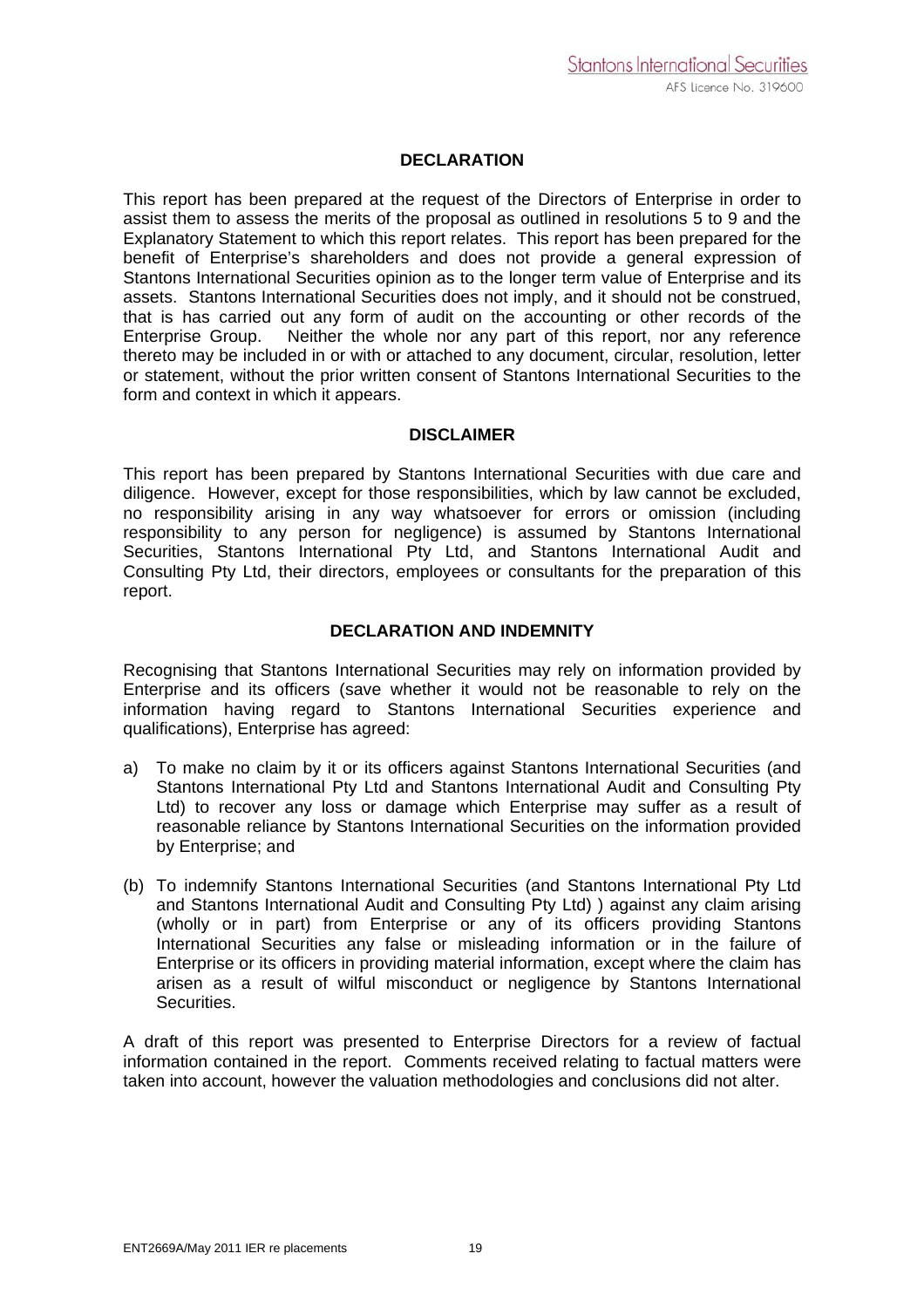Stantons International Pty Ltd trading as

LEVEL 1, 1 HAVELOCK STREET WEST PERTH WA 6005, AUSTRALIA PH: 61 8 9481 3188 · FAX: 61 8 9321 1204 www.stantons.com.au

#### **FINANCIAL SERVICES GUIDE FOR STANTONS INTERNATIONAL PTY LTD (Trading as Stantons International Securities) Dated 24 May 2011**

stantons International

- 1. Stantons International Securities ACN 103 O88 697 ("SIS" or "we" or "us" or "ours" as appropriate) has been engaged to issue general financial product advice in the form of a report to be provided to you.
- 2. Financial Services Guide

 In the above circumstances we are required to issue to you, as a retail client a Financial Services Guide ("FSG"). This FSG is designed to help retail clients make a decision as to their use of the general financial product advice and to ensure that we comply with our obligations as financial services licensees.

This FSG includes information about:

- who we are and how we can be contacted:
- the services we are authorised to provide under our Australian Financial Services Licence, Licence No: 319600;
- remuneration that we and/or our staff and any associated receive in connection with the general financial product advice;
- any relevant associations or relationships we have; and
- our complaints handling procedures and how you may access them.

#### 3. Financial services we are licensed to provide

 We hold an Australian Financial Services Licence which authorises us to provide financial product advice in relation to:

Securities (such as shares, options and notes)

We provide financial product advice by virtue of an engagement to issue a report in connection with a financial product of another person. Our report will include a description of the circumstances of our engagement and identify the person who has engaged us. You will not have engaged us directly but will be provided with a copy of the report as a retail client because of your connection to the matters in respect of which we have been engaged to report.

Any report we provide is provided on our own behalf as a financial services licensee authorised to provide the financial product advice contained in the report.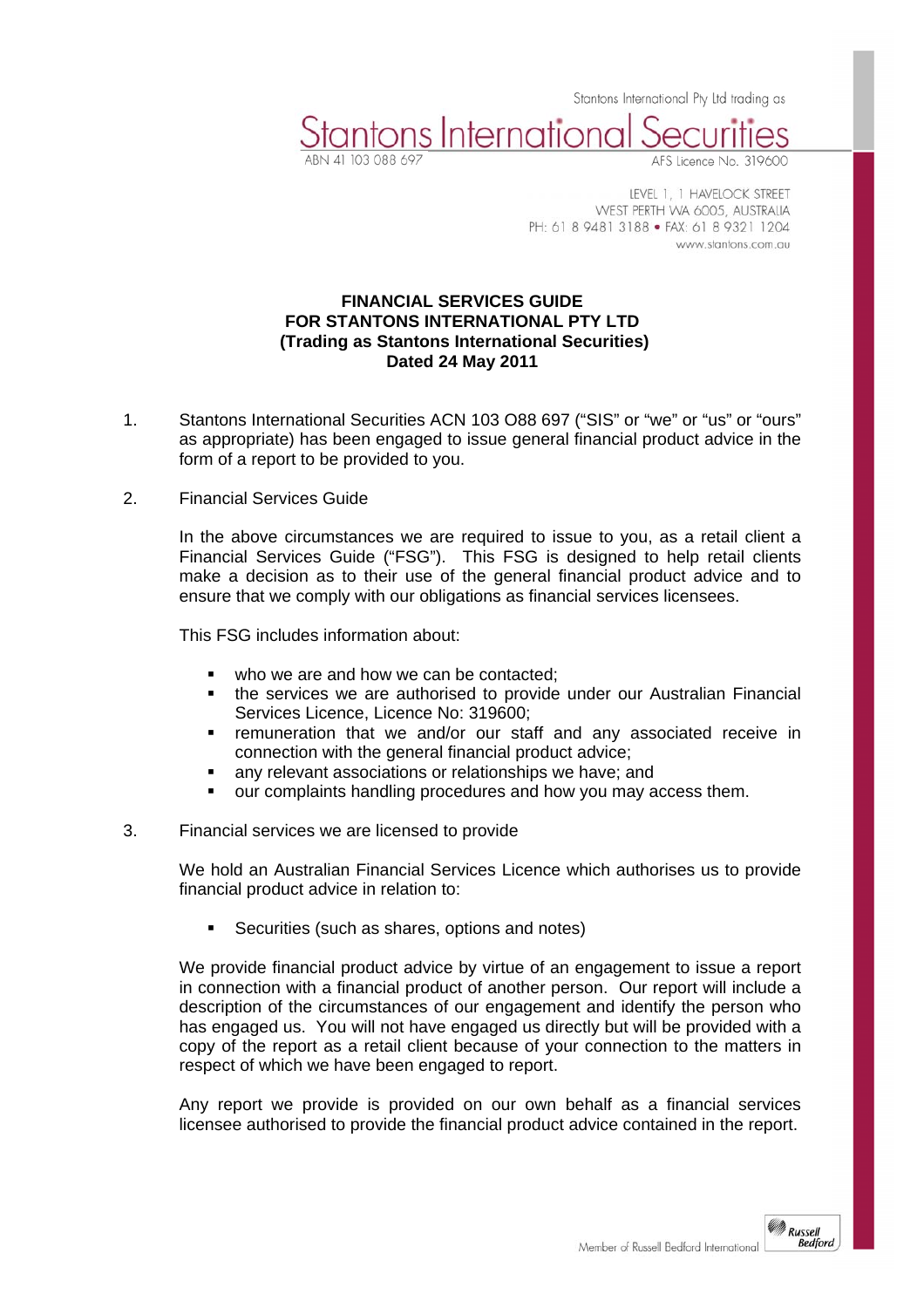#### 4. General Financial Product Advice

 In our report we provide general financial product advice, not personal financial product advice, because it has been prepared without taking into account your personal objectives, financial situation or needs. You should consider the appropriateness of this general advice having regard to your own objectives, financial situation and needs before you act on the advice. Where the advice relates to the acquisition or possible acquisition of a financial product, you should also obtain a product disclosure statement relating to the product and consider that statement before making any decision about whether to acquire the product.

5. Benefits that we may receive

 We charge fees for providing reports. These fees will be agreed with, and paid by, the person who engages us to provide the report. Fees will be agreed on either a fixed fee or time cost basis.

 Except for the fees referred to above, neither SIS, nor any of its directors, employees or related entities, receive any pecuniary benefit or other benefit, directly or indirectly, for or in connection with the provision of the report.

6. Remuneration or other benefits received by our employees

 All our employees receive a salary. Our employees are eligible for bonuses based on overall productivity but not directly in connection with any engagement for the provision of a report.

7. Referrals

 We do not pay commissions or provide any other benefits to any person for referring customers to us in connection with the reports that we are licensed to provide.

8. Associations and relationships

 SIS is ultimately a wholly division of Stantons International Pty Ltd a professional advisory and accounting practice. Our directors may be directors in Stantons International Pty Ltd and Stantons International Audit and Consulting Pty Ltd ("SIAC").

 From time to time, SIS, Stantons International Pty Ltd and SIAC and/or their related entities may provide professional services, including audit, corporate and financial advisory services, to financial product issuers in the ordinary course of its business. SIAC charges Stantons International Securities management fees in the normal course of business.

- 9. Complaints resolution
- 9.1 Internal complaints resolution process

As the holder of an Australian Financial Services Licence, we are required to have a system for handling complaints from persons to whom we provide financial product advice. All complaints must be in writing, addressed to: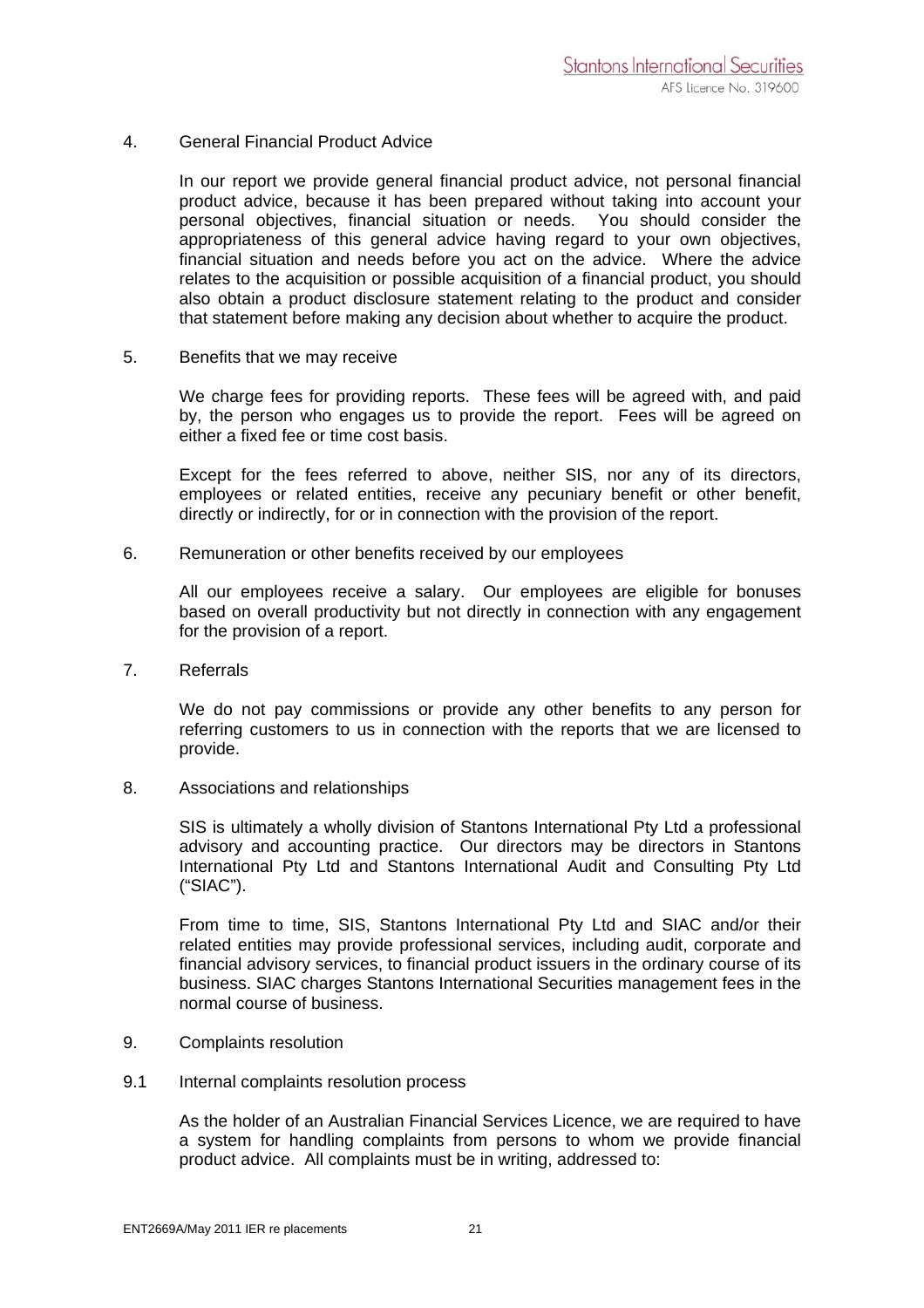The Complaints Officer Stantons International Securities Pty Ltd Level 1 1 Havelock Street WEST PERTH WA 6005

When we receive a written complaint we will record the complaint, acknowledge receipt of the complaints within 15 days and investigate the issues raised. As soon as practical, and not more than 45 days after receiving the written complaint, we will advise the complainant in writing of our determination.

#### 9.2 Referral to External Dispute Resolution Scheme

A complainant not satisfied with the outcome of the above process, or our determination, has the right to refer the matter to the Financial Ombudsman Service Limited ("FOSL"). FOSL is an independent company that has been established to provide free advice and assistance to consumers to help in resolving complaints relating to the financial services industry.

Further details about FOSL are available at the FOSL website www.fos.org.au or by contacting them directly via the details set out below.

Financial Ombudsman Service Limited PO Box 3 MELBOURNE VIC 8007

Toll Free: 1300 78 08 08 Facsimile: (03) 9613 6399

10. Contact details

 You may contact us using the details set out at the top of our letterhead on page 1 of this FSG.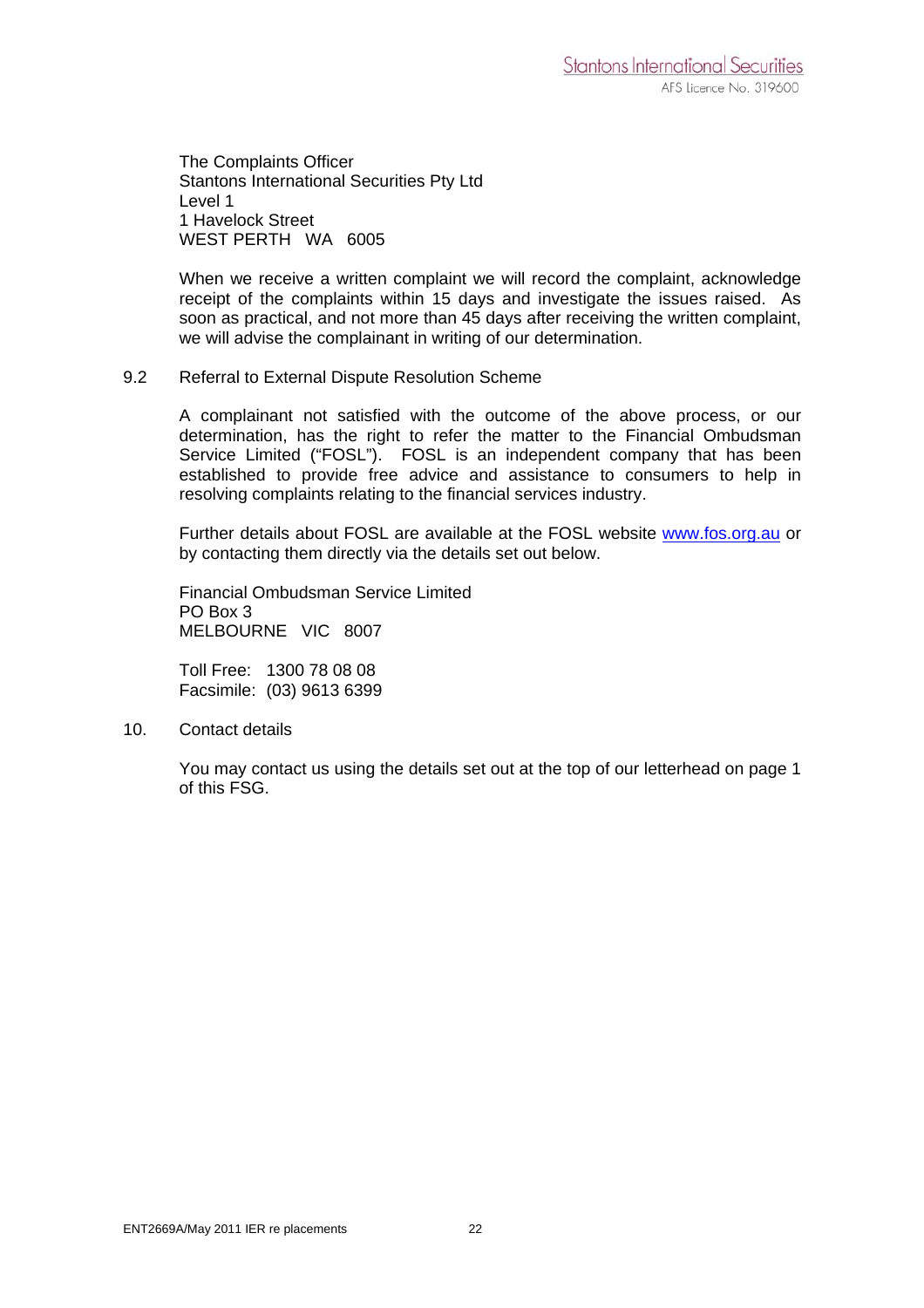**Enterprise Metals Limited Proxy Form** 

#### **Shareholder Details**

Contact Telephone No.: ................................................................................................................................................

Contact Name (if different from above): ........................................................................................................................

# **Appointment of Proxy**

I/We being a shareholder/s of Enterprise Metals Limited and entitled to attend and vote hereby appoint



The Chairman of the Meeting (*mark with 'X'*) **OR** (*Write in this box the name of the person you are appointing if this person is someone other than the Chairman of the Meeting.)*

or failing the person named, or if no person is named, the Chairman of the Meeting, as my/our proxy to attend and act generally at the meeting on my/our behalf and to vote in accordance with the following directions (or if no directions have been given, as the proxy sees fit) at the General Meeting of Enterprise Metals Limited to be held at Training Room 2, QV1 Building, 250 St Georges Terrace, Perth Western Australia on 30 June 2011 at 10.30am (WST) and at any adjournment of that meeting.

 $\circledcirc$ 

**IMPORTANT**: If the Chairman of the Meeting is your nominated proxy, or may be appointed by default, and you have not directed your proxy how to vote, please place a mark in this box with an 'X'. By marking this box you acknowledge that the Chairman of the Meeting may exercise your proxy even if he has an interest in the outcome of any of the resolutions and that votes cast by him, other than as a proxy holder, would be disregarded because of that interest. If you do not mark this box, and you have not directed your proxy how to vote, the Chairman of the Meeting will not cast your votes on each resolution and your votes will not be counted in computing the required majority if a poll is called. **The Chairman of the Meeting intends to vote undirected proxies in favour of each resolution.**

# Voting directions to your proxy – please mark  $\boxtimes$  to indicate your directions

- Resolution 1 Election of Dr Jingbin Wang
- Resolution 2 Election of Dr Zhen Huang
- Resolution 3 Election of Ms Anna Mao
- Resolution 4 Election of Ed Eshuys
- Resolution 5 Ratify Issue of Shares and Options to Worldtex
- Resolution 6 Issue of Bonus Options and Shares to Worldtex
- Resolution 7 Issue of Shares and Options to SinoTech
- Resolution 8 Issue of Shares and Options to Worldtex in Underwriting
- Resolution 9 Issue of Options to Worldtex as Underwriter
- Resolution 10 Issue of Options to Broker

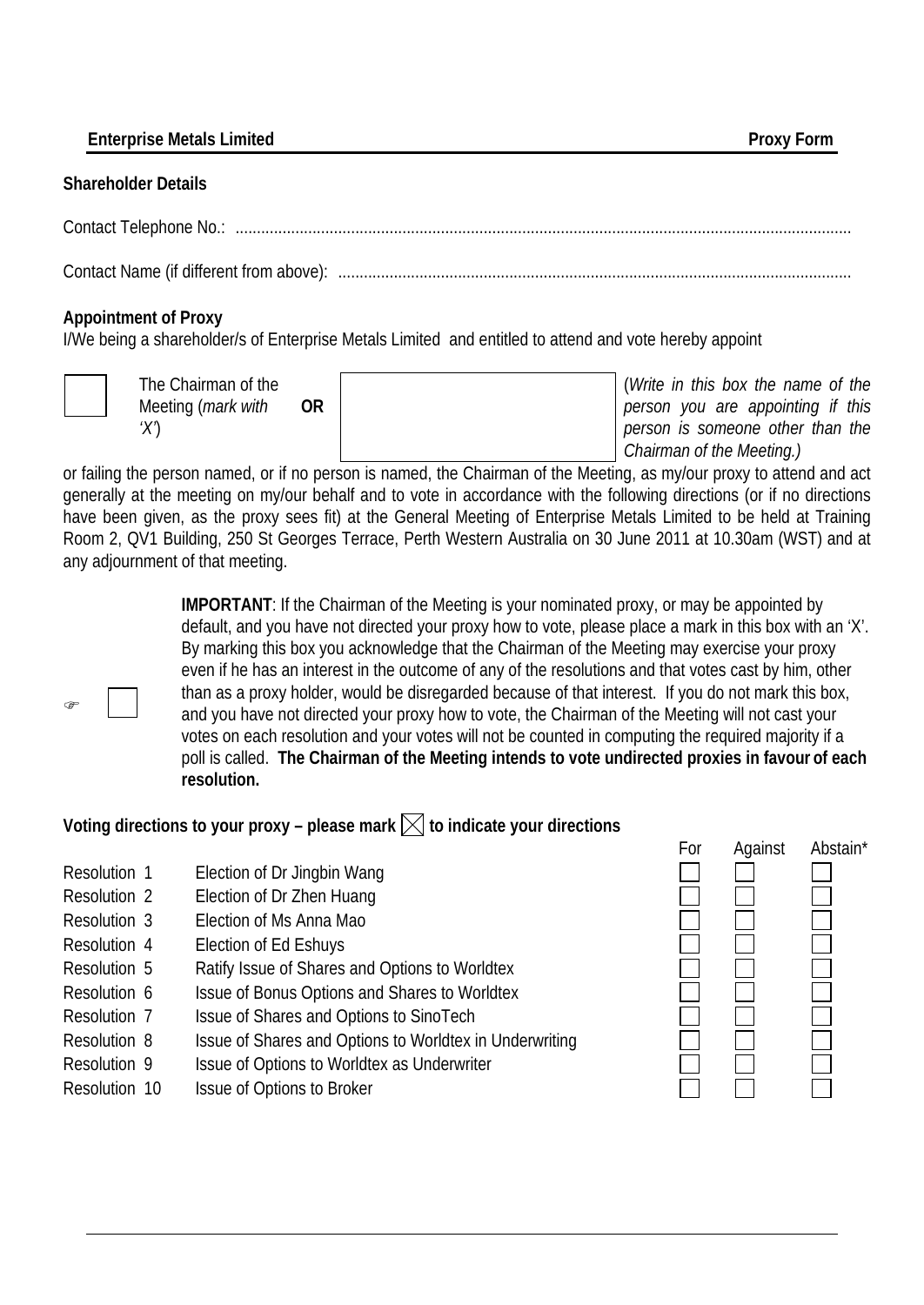\*If you mark the Abstain box for the Resolution, you are directing your proxy not to vote on your behalf on a show of hands or on a poll and your votes will not be counted in computing the required majority on a poll. Appointment of a second proxy (see instructions overleaf). If you wish to appoint a second proxy, state the % of your voting rights applicable to the proxy appointed by this form, in this box:

# **PLEASE SIGN HERE: This section must be signed in accordance with the instructions overleaf to enable your directions to be implemented.**

Individual or Shareholder 1 Shareholder 2 Shareholder 3

Sole Director and Sole Company Secretary

Director Director/Company Secretary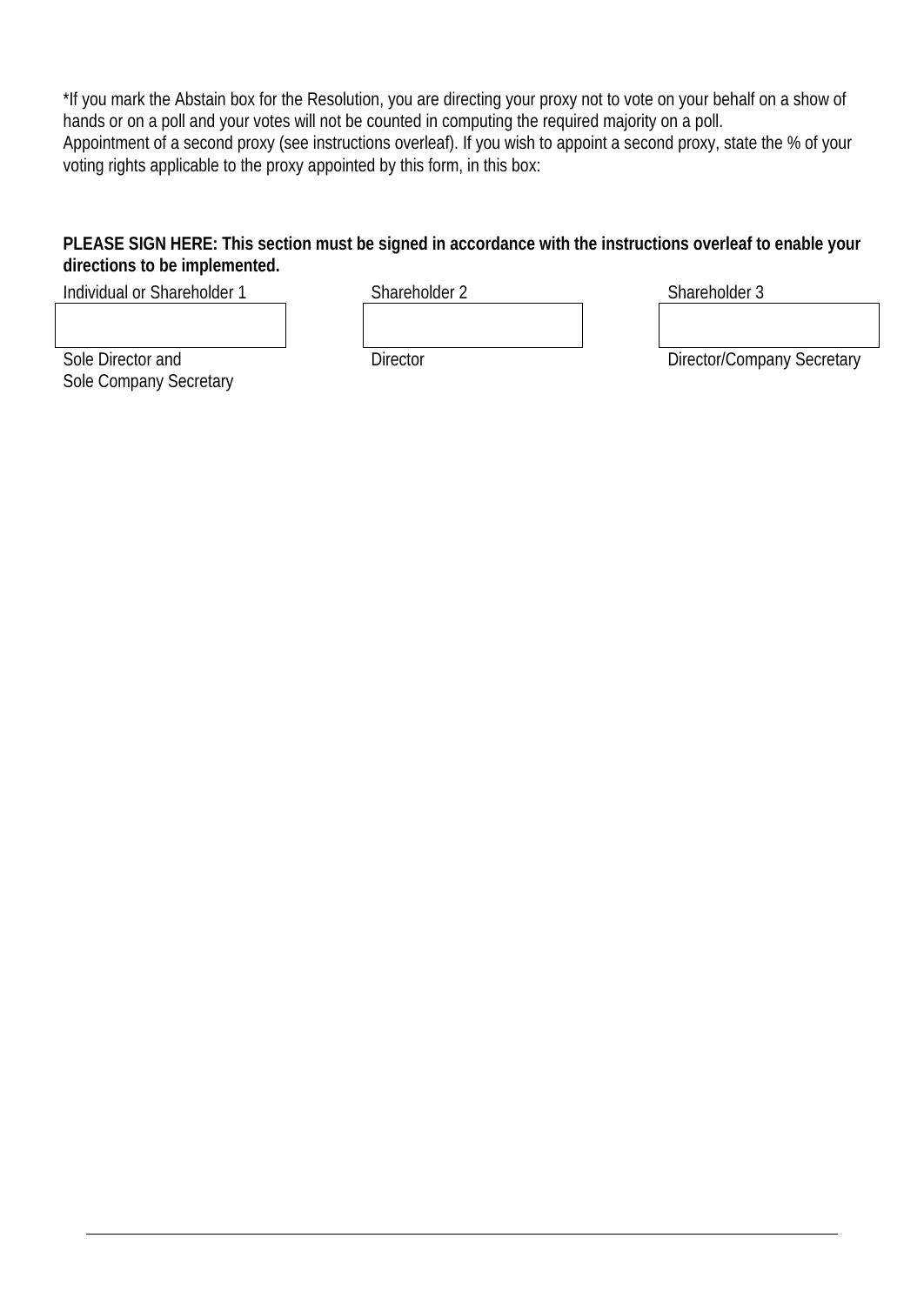# **How to complete the Proxy Form**

### **Your Name and Address**

Your name and address is as it appears on your holding statement and the Company's share register. Shareholders should advise the Company of any changes. Shareholders sponsored by a broker should advise their broker of any changes. Please note, you cannot change ownership of your securities using this form.

# **Appointment of a Proxy**

If you wish to appoint the Chairman of the Meeting as your proxy, mark the box. If the person you wish to appoint as your proxy is someone other than the Chairman of the Meeting please write the name of that person. If you leave this section blank, or your named proxy does not attend the meeting, the Chairman of the Meeting will be your proxy. A proxy need not be a Shareholder of the Company.

### **Votes on Resolutions**

You may direct your proxy how to vote by placing a mark in one of the boxes opposite the Resolution. All your Shareholding will be voted in accordance with such a direction unless you indicate only a portion of voting rights are to be voted on the Resolution by inserting the percentage or number of shares you wish to vote in the appropriate box or boxes. If you do not mark any of the boxes on the Resolution, your proxy may vote as he or she chooses. If you mark more than one box on the Resolution your vote on the Resolution will be invalid.

### **Appointment of a Second Proxy**

You are entitled to appoint up to two persons as proxies to attend the meeting and vote on a poll. If you wish to appoint a second proxy, an additional Proxy Form may be obtained by telephoning the Company Secretary Jay Stephenson on +61 8 9228 0703 or you may photocopy this form. To appoint a second proxy you must on each Proxy Form state (in the appropriate box) the percentage of your voting rights which are the subject of the relevant proxy. If both Proxy Forms do not specify that percentage, each proxy may exercise half your votes. Fractions of votes will be disregarded.

### **Signing Instructions**

You must sign this form as follows in the spaces provided:

| Individual:        | where the holding is in one name, the holder must sign.                                                                                                                                                                                                                                                                                                                                                                                                                 |
|--------------------|-------------------------------------------------------------------------------------------------------------------------------------------------------------------------------------------------------------------------------------------------------------------------------------------------------------------------------------------------------------------------------------------------------------------------------------------------------------------------|
| Joint Holding:     | where the holding is in more than one name, all of the shareholders should sign.                                                                                                                                                                                                                                                                                                                                                                                        |
| Power of Attorney: | to sign under Power of Attorney, you must have already lodged this document<br>with the company's share registry. If you have not previously lodged this<br>document for notation, please attach a certified photocopy of the Power of<br>Attorney to this form when you return it.                                                                                                                                                                                     |
| Companies:         | where the company has a Sole Director who is also the Sole Company<br>Secretary, this form must be signed by that person. If the company (pursuant to<br>section 204A of the Corporations Act 2001) does not have a Company<br>Secretary, a Sole Director can also sign alone. Otherwise this form must be<br>signed by a Director jointly with either another Director or a Company Secretary.<br>Please indicate the office held by signing in the appropriate place. |

If a representative of the corporation is to attend the meeting a "Certificate of Appointment of Corporate Representative" should be produced prior to admission. A form of the certificate is included in the Notice of General Meeting and may also be obtained from the Company's share registry.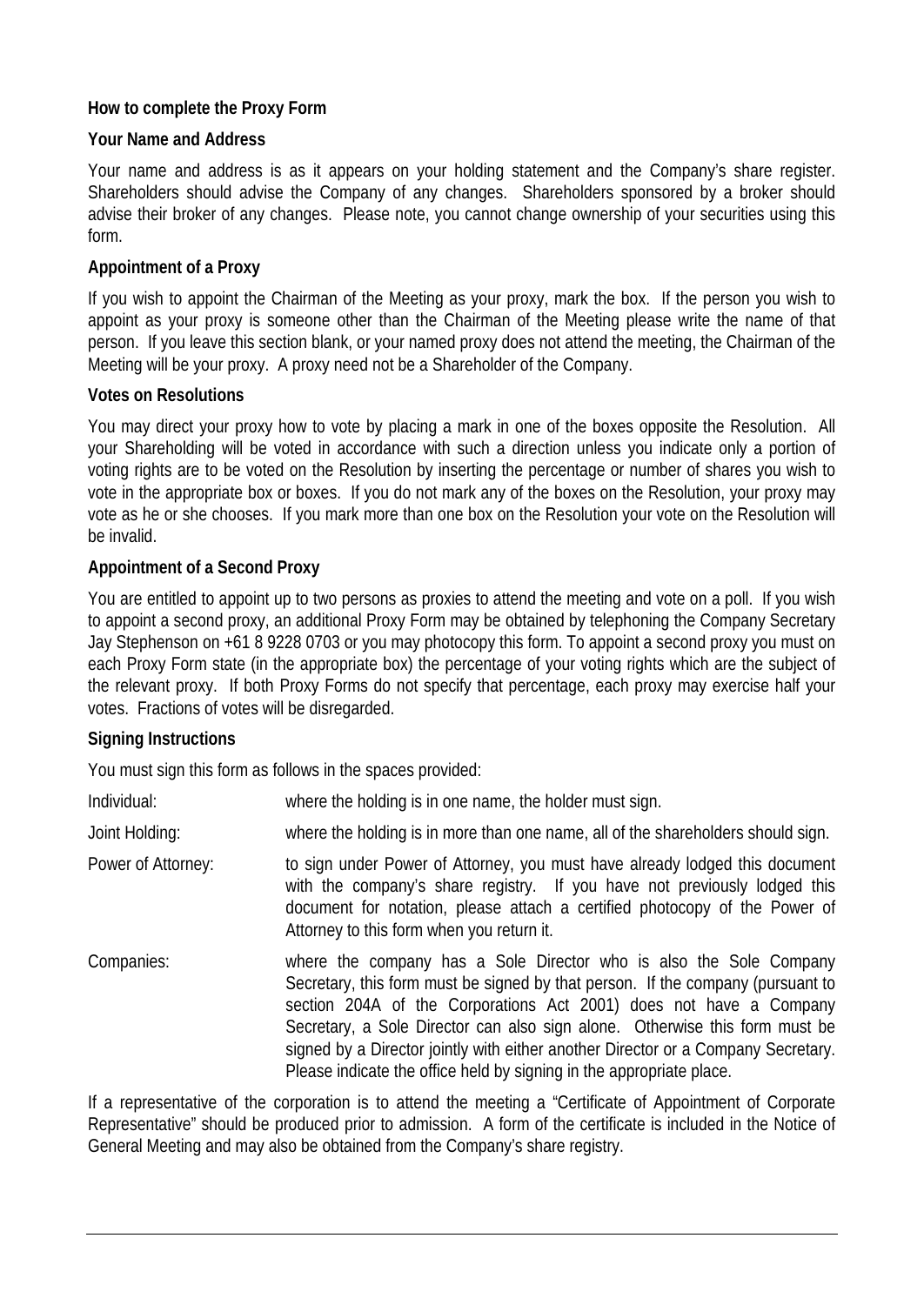### **Lodgement of a Proxy**

This Proxy Form (and any Power of Attorney under which it is signed) must be received at the address given below not later than 48 hours before the commencement of the meeting i.e. no later than 10.30am (WST) on 28 June 2011. Any Proxy Form received after that time will not be valid for the scheduled meeting.

This Proxy Form (and any Power of Attorney and/or second Proxy Form) may be sent or delivered to the Company's registered office at Level 1, 640 Murray Street, West Perth WA 6005 or sent by facsimile to the registered office on + 61 8 9436 9220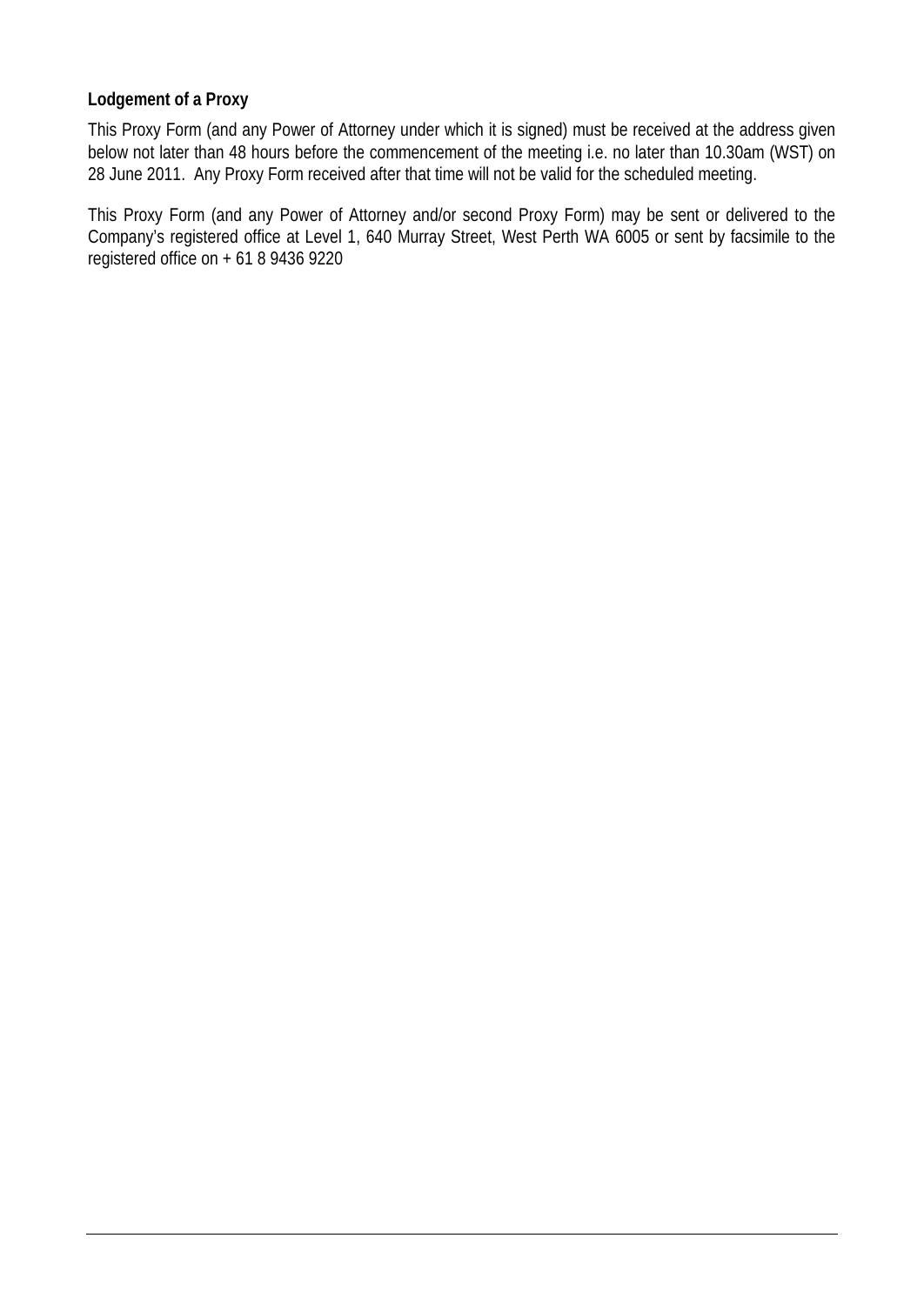# **Appointment of Corporate Representative**

Section 250D of the Corporations Act 2001

# **Shareholder Details**

This is to certify that by a resolution of the Directors of:

………………………………………………………………………….…….….………... (Company), Insert name of shareholder company the Company has appointed:

……………………..……………………………………………………………………….……….…, Insert name of corporate representative

in accordance with the provisions of section 250D of the Corporations Act 2001, to act as the body corporate representative of that company at [the meeting of the members of Enterprise Metals Limited to be held on 30 June 2011 and at any adjournments of that meeting][all meetings of the members of Enterprise Metals Limited].

| <b>DATED</b><br>2011                          |  |                                               |  |  |
|-----------------------------------------------|--|-----------------------------------------------|--|--|
| Please sign here                              |  |                                               |  |  |
| Executed by the Company                       |  |                                               |  |  |
| in accordance with its constituent documents  |  |                                               |  |  |
|                                               |  |                                               |  |  |
|                                               |  |                                               |  |  |
|                                               |  |                                               |  |  |
| Signed by authorised representative           |  | Signed by authorised representative           |  |  |
|                                               |  |                                               |  |  |
|                                               |  |                                               |  |  |
|                                               |  |                                               |  |  |
| Name of authorised representative (print)     |  | Name of authorised representative (print)     |  |  |
|                                               |  |                                               |  |  |
|                                               |  | $\cdots$                                      |  |  |
| Position of authorised representative (print) |  | Position of authorised representative (print) |  |  |

# **Instructions for Completion**

- 1. Insert name of appointor Company and the name or position of the appointee (eg "John Smith" or "each director of the Company").
- 2. Execute the Certificate following the procedure required by your Constitution or other constituent documents ensuring that if the appointor company is a sole director company, that this is stated,